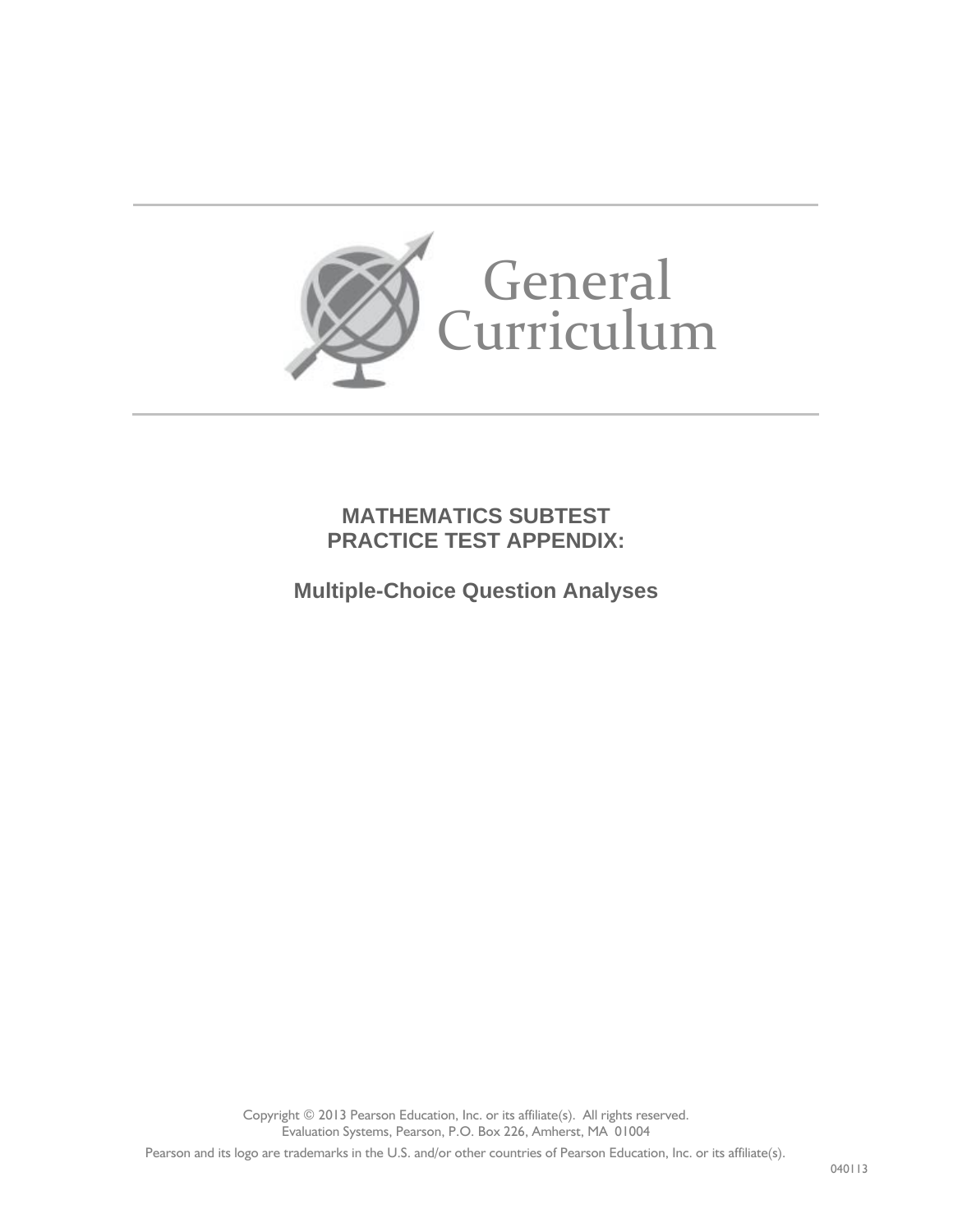

Readers should be advised that this practice test, including many of the excerpts used herein, is protected by federal copyright law.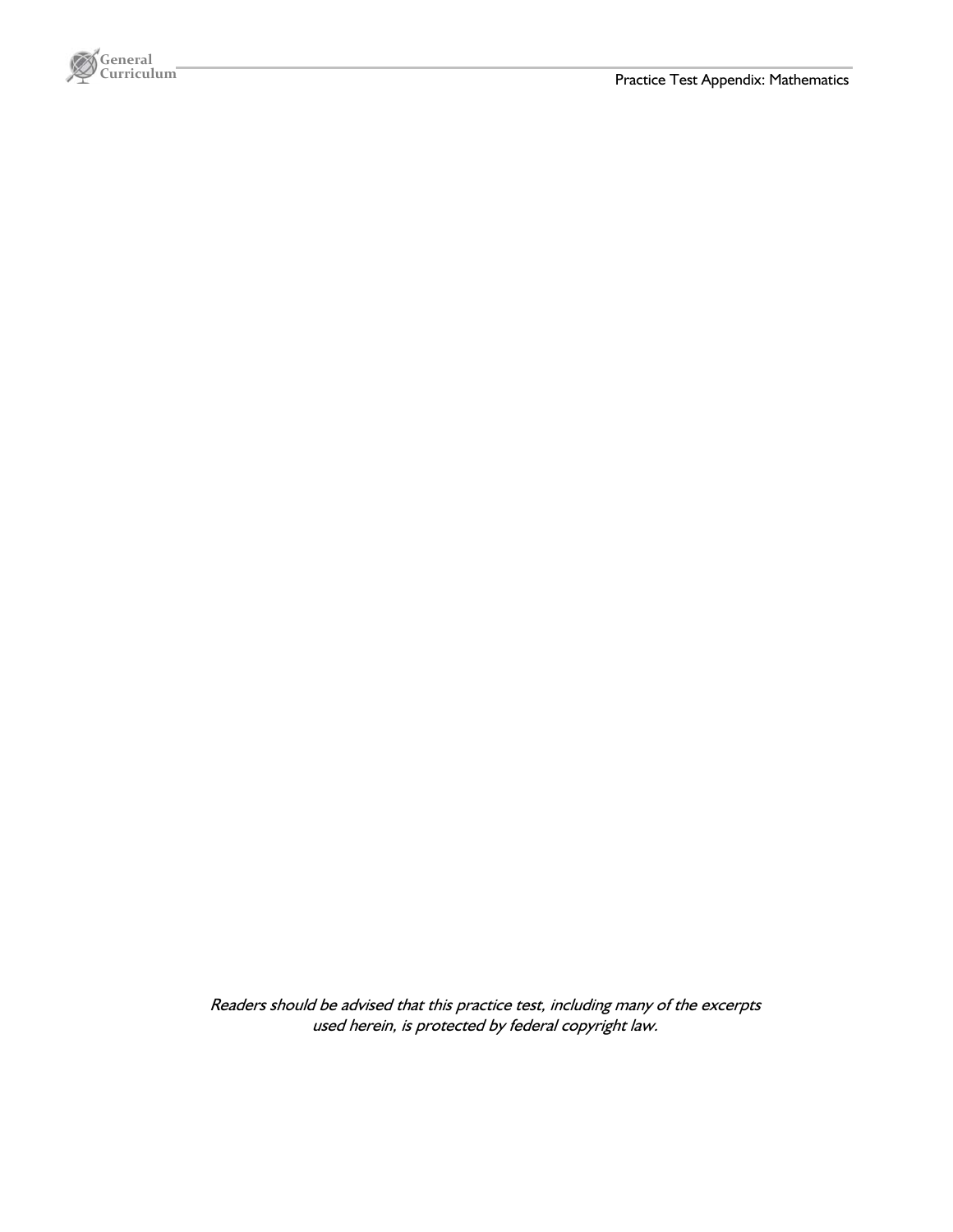

# **PREFACE**

These analyses were written with the following guiding principles in mind:

- to give explanations for the correct responses and to provide discussions of concepts as well as procedures;
- to show different ways of solving a given problem, when appropriate;
- to explain incorrect responses in terms of typical misconceptions and error patterns in thinking about mathematical concepts;
- to explain incorrect responses in terms of any portion of correct thinking that might exist and to point out where the thought process breaks down; and
- to demonstrate ways of cross-checking work in order to find errors and to provide counterexamples.

The use of these principles results in a fairly lengthy set of analyses. In some cases, the explanations have a great degree of detail. Definitions of terms, examples of concepts, or explanations of theorems may be included in the solutions. This information may be material that you already know and understand. In cases where you understand the material, you may still find it useful to read the information to refresh your memory and strengthen your understanding of the content.

Multiple solutions have been given for some problems. In those cases, you may want to look for the solution that best matches your approach to solving the problem. Regardless of which approach is used to solve a given problem, you may find it instructive to investigate other approaches to the problem. Of course, not all possible solutions have been presented, as there are often many different ways to solve the same mathematical problem. It is likely that you may find another way of thinking about and solving a problem. In those cases, the various analyses may help you evaluate the validity of your solution.

A possible explanation of each incorrect response has been provided. While the intention is that you focus on finding a correct solution to the problem, there may be situations where looking at an incorrect response will provide further insights into the understanding necessary to give a correct response.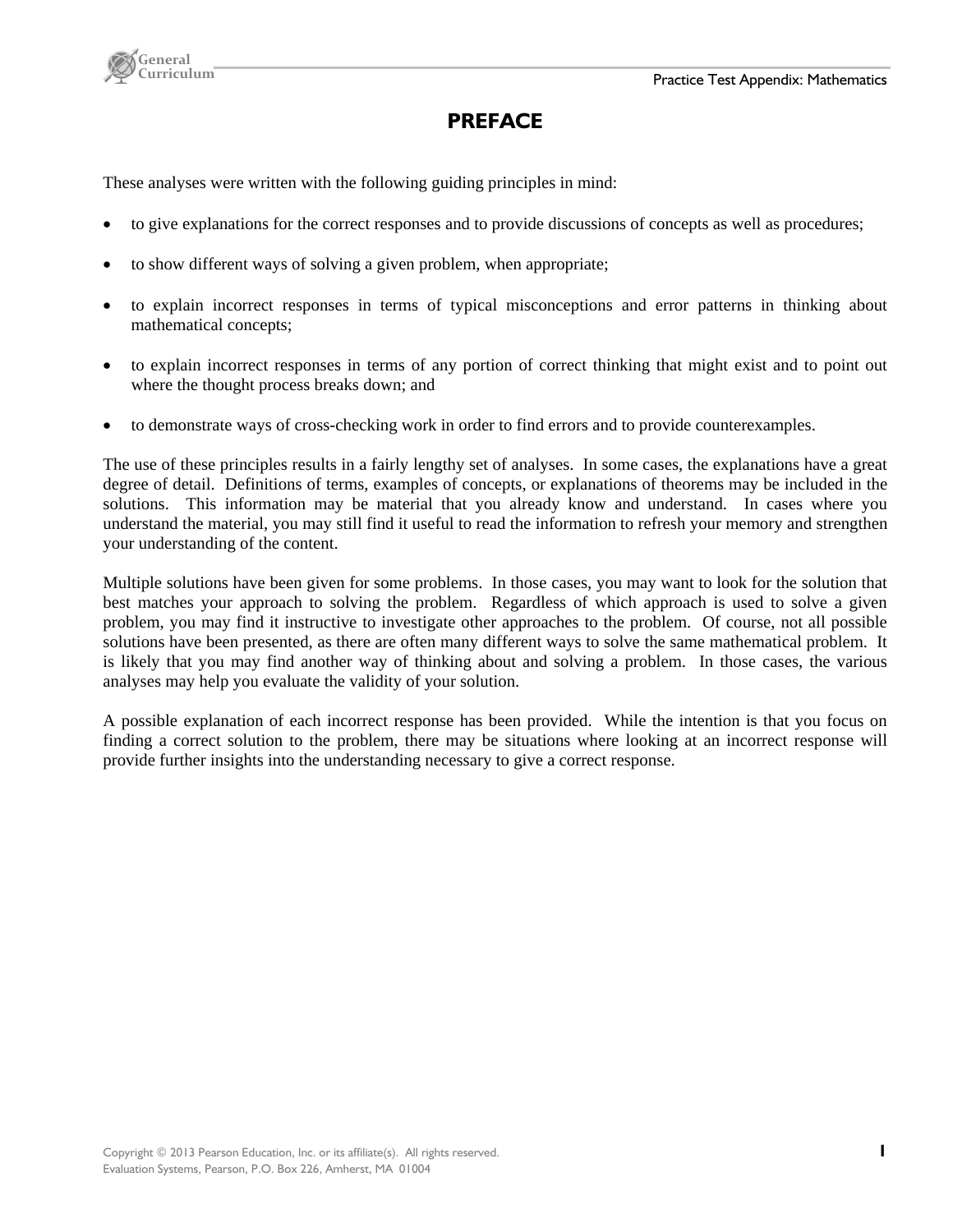

# **MULTIPLE-CHOICE QUESTION ANALYSES**

- 1. In the number 2010, the value represented by the digit 1 is what fraction of the value represented by the digit 2?
	- A.  $\frac{1}{2000}$

**General** 

- B.  $\frac{1}{200}$
- C.  $\frac{1}{20}$
- $D<sub>1</sub>$  $\frac{1}{2}$

**Correct Response B:** In a place value system, the value of a digit depends on the position it occupies. For the number 2010, the value of the position of each digit is shown below.

thousands hundreds tens ones

#### 2 0 1 0

This means that the number 2010 =  $(2 \times 1000) + (0 \times 100) + (1 \times 10) + (0 \times 1)$ . Therefore, the value represented by the number 2 is 2000, and the value represented by the number 1 is 10. The ratio of the value represented by the digit 1 to the value of the digit 2 is given by the following fraction.

value represented by the digit  $1 = 10 - 1$ <br>value represented by the digit  $2 = 2000 = 200$ , in lowest terms

**Incorrect Response A:** This response might have come from assuming that the value of the 1 in 2010 is actually 1 instead of 10.

**Incorrect Response C:** This response might have come from thinking that the 1 is in the hundreds place (perhaps from the idea that the hundredths place is two digits to the right of the decimal point), which in lowest terms would give the incorrect response  $\frac{100}{2000} = \frac{1}{20}$  .

**Incorrect Response D:** This answer disregards the place value of the digits and might have come from the informal way of saying the year 2010 as "twenty ten" and thinking  $\frac{10}{20}$  , which in lowest terms would be  $\frac{1}{2}$  .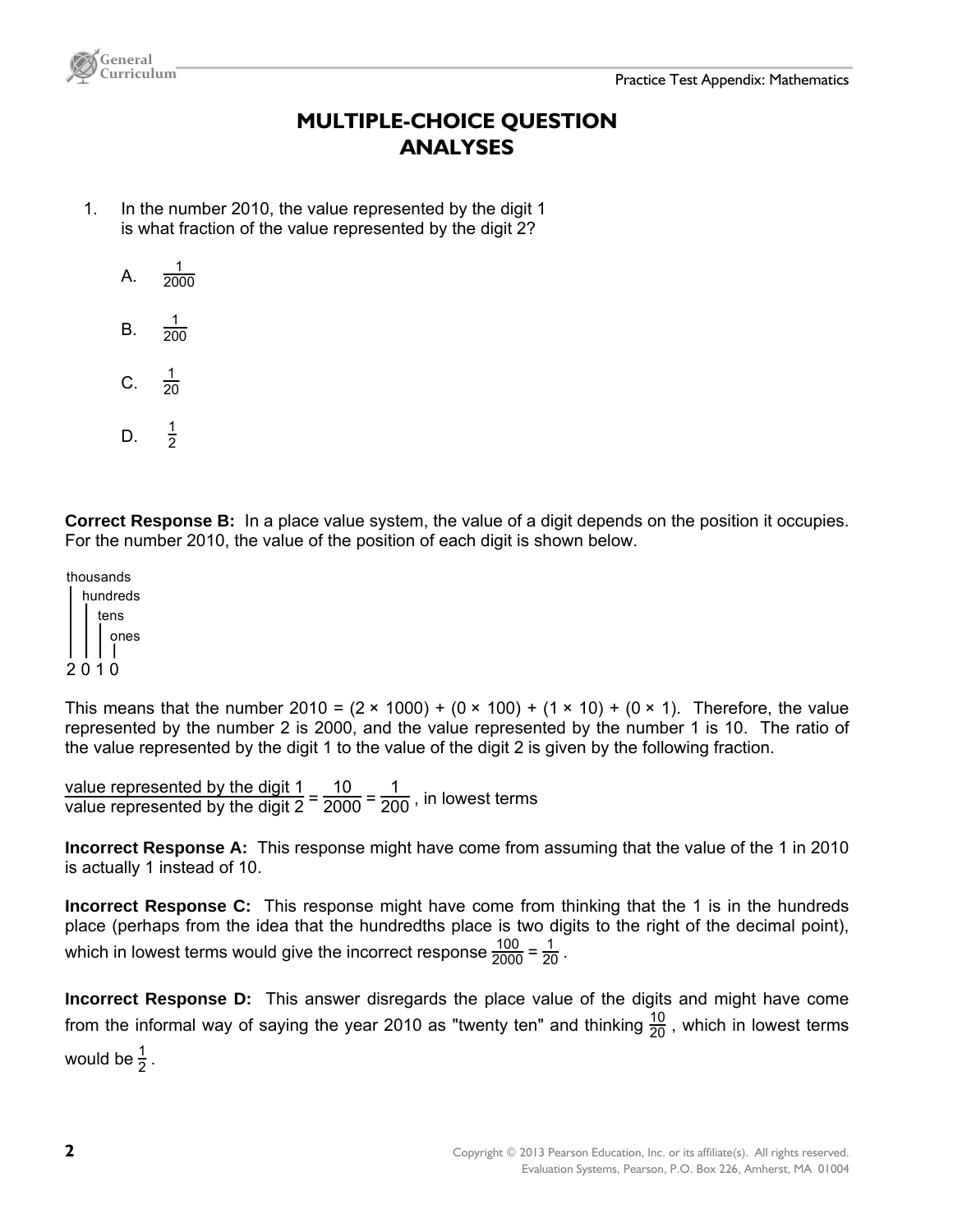

- 2. If *P* is a positive integer, which of the following must also be a positive integer?
	- A.  $1 P$
	- B. <sup>1</sup>  $\frac{1}{p}$
	- C.  $\sqrt{P}$
	- $D.$   $P<sup>2</sup>$

**Correct Response D:** The integers are the set of all positive and negative whole numbers, together with zero. They are often written as follows:  $\{..., -3, -2, -1, 0, 1, 2, 3, ...\}$ . The positive integers are all of the *positive* numbers from this set. Since zero has neither a positive nor a negative value, zero is not included in the set of positive integers. The positive integers are often written as  $\{1, 2, 3, ...\}$ . Notice that if *P* is any positive integer from the set {1, 2, 3, ...}, then  $P^2 = P \times P$  will also be a positive integer. It will have a positive value since a positive value times a positive value is a positive value, and it will be an integer since the product of two integers is an integer. Therefore, choice D is the correct response. For example, if  $P = 11$ , then  $P^2 = 11^2 = 11 \times 11 = 121$ , which is also a positive integer.

We can show that responses A, B, and C are all incorrect by finding a counterexample for each response. A counterexample to a statement is a single example that shows that the statement is not always true. Only one counterexample is required to show that a statement is false.

**Incorrect Response A:** To show that response A is incorrect, we need only find one example of a positive integer,  $P$ , for which  $1 - P$  is not a positive integer. In this case, there are many counterexamples. One counterexample is  $P = 1$ , since if  $P = 1$ , then  $1 - P = 0$ , and 0 is not a positive integer. Notice that if *P* = 2, 3, 4, …, then 1 – *P* will be a *negative* integer. Therefore, response A is incorrect.

**Incorrect Response B:** To show that response B is incorrect, we need only find one example of a positive integer, P, for which  $\frac{1}{P}$  is not a positive integer. Notice that if  $P$  = 2, then  $\frac{1}{P}$  =  $\frac{1}{2}$ , and  $\frac{1}{2}$  is not a positive integer, since it is not in the set {1, 2, 3, ...}. Notice that if  $P = 1$ , then  $\frac{1}{1} = 1$ , which is a positive integer, but if  $P = 2, 3, 4, ...,$  then  $\frac{1}{P}$  will be a positive rational number, but not a positive integer. A rational number is a number of the form  $\frac{a}{b}$  with *a* and *b* integers and  $b \neq 0$ . Hence, response B is only true if *P* = 1. Since the statement must be true for all positive integers, response B is incorrect.

**Incorrect Response C:** To show that response C is incorrect, we need only find one example of a positive integer, *P*, for which  $\sqrt{P}$  is not a positive integer. Notice that if  $P = 2$ , then  $\sqrt{2} = 1.41421356...,$ which is not a positive integer. The value of  $\sqrt{2}$  is a nonterminating, nonrepeating decimal. Nonterminating, nonrepeating decimals are also known as irrational numbers. Notice that if *P* is a perfect square, such as 1, 4, 9, 16, 25, ..., then  $\sqrt{P}$  will be a positive integer, but since the statement must be true for all positive integers, response C is incorrect.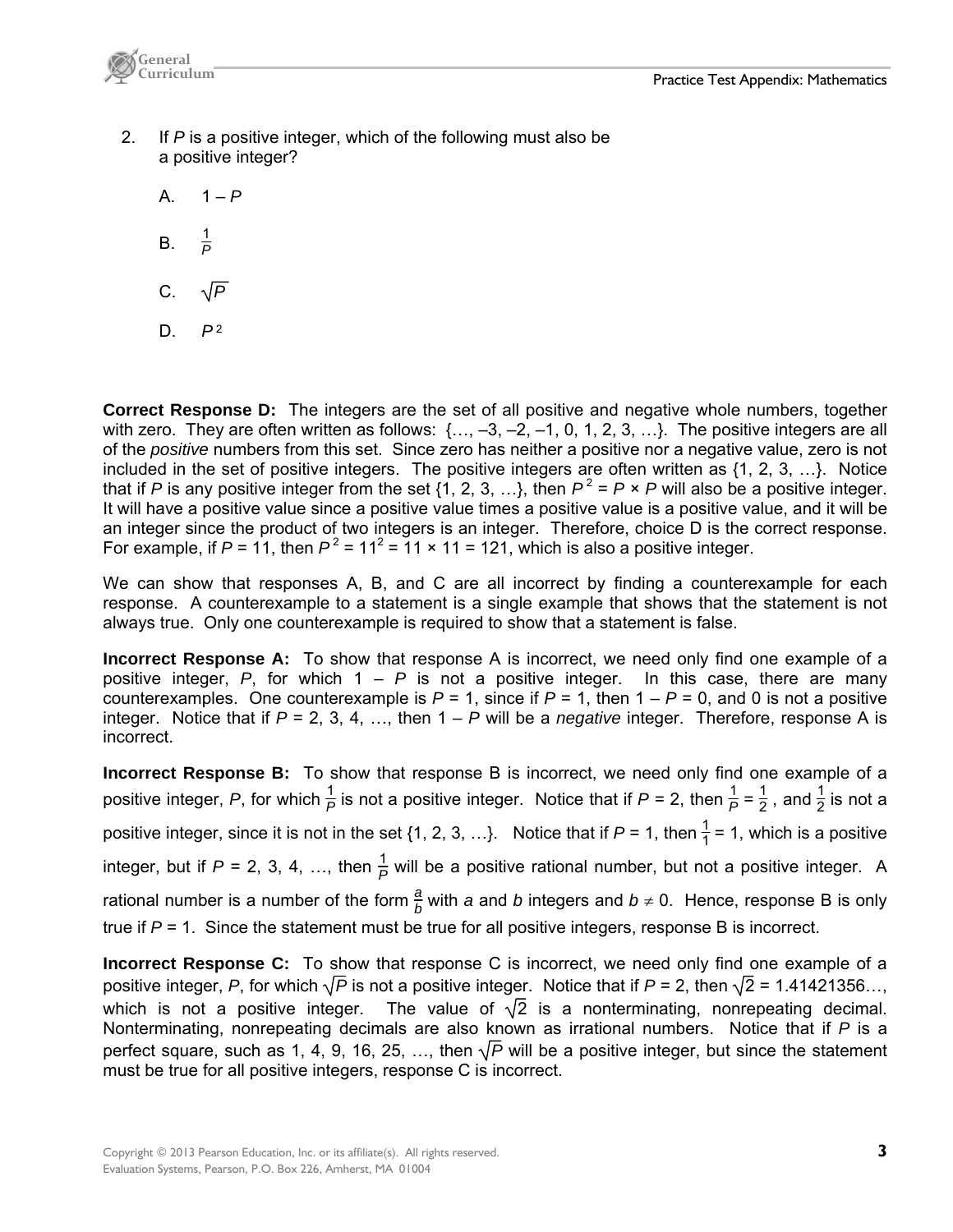

- 3. According to an article in a financial journal, a certain company earned 3.85 million dollars last year. Based on this report of the company's yearly earnings, a person reading the article estimates that the company earned an average of approximately 30 thousand dollars per month. Which of the following statements best describes the reasonableness of this estimate for the company's average monthly earnings?
	- A. The estimate is too low by a factor of 100.
	- B. The estimate is too low by a factor of 10.
	- C. The estimate is too high by a factor of 10.
	- D. The estimate is too high by a factor of 100.

**Correct Response B:** One way to solve this problem is to divide 3.85 million dollars by 12 months. Write 3.85 million as 3,850,000. Since the number of dollars will be divided by 12 and the question is asking for an *estimate*, use compatible numbers to estimate 3,850,000 as 3,600,000, which divides evenly by 12: 3,600,000 dollars divided by 12 months equals 300,000 dollars per month. Hence, 30 thousand dollars per month is too low by a factor of 10.

Another way to solve this problem is using multiplication. If the company made \$30 thousand per month and there are 12 months in the year, then it is possible to evaluate the person's estimate by finding the product of 12 and 30 thousand dollars to get 12  $\times$  \$30 thousand = \$360 thousand = \$360,000. This estimate is too low by a factor of 10.

**Incorrect Response A:** If the division method had been used and 3,000,000 dollars per month had been incorrectly obtained, the estimate of 30 thousand dollars per month would seem to be too low by a factor of 100.

**Incorrect Response C:** If the division method had been used and 3000 dollars per month had been incorrectly obtained, the estimate of 30 thousand dollars per month would seem to be too high by a factor of 10.

**Incorrect Response D:** If the division method had been used and 300 dollars per month had been incorrectly obtained, the estimate of 30 thousand dollars per month would seem to be too high by a factor of 100.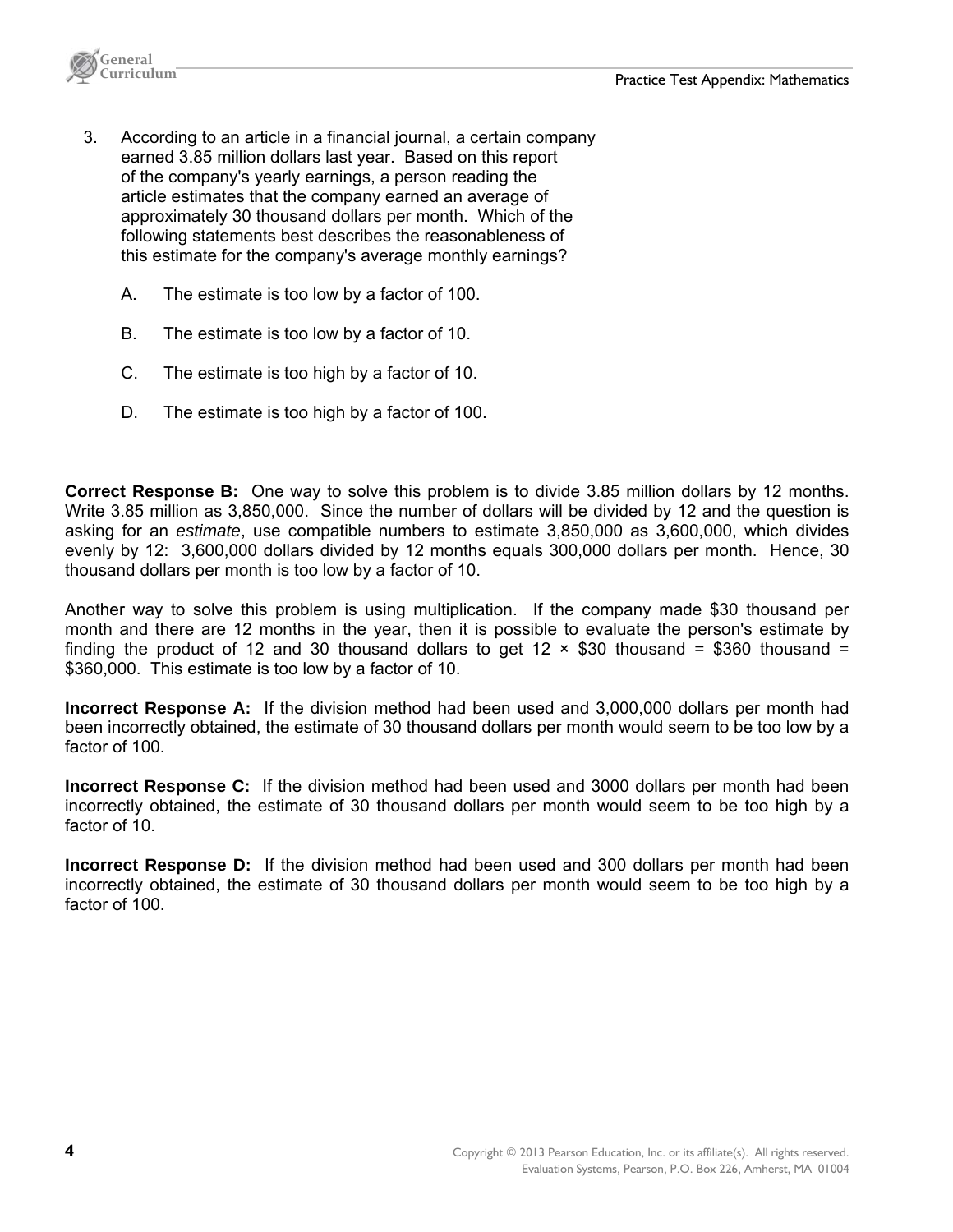

- 4. The mean distance from the earth to the sun is approximately 93 million miles, or one astronomical unit (AU). The mean distance from Neptune to the sun is approximately  $2.794 \times 10^9$  miles. What is the approximate mean distance from Neptune to the sun in astronomical units?
	- A. 30 AU
	- B. 300 AU
	- C. 3,000 AU
	- D. 30,000 AU

**Correct Response A:** It is given that the mean distance from the earth to the sun is 93 million miles, which is defined to be one astronomical unit (AU). It is also given that the distance from Neptune to the sun is 2.794  $\times$  10<sup>9</sup> miles. The question asks to find how many astronomical units, or earth-sun distances, are in 2.794  $\times$  10<sup>9</sup> miles. This number is found by dividing the distance from the sun to Neptune by the distance from the sun to the earth. To perform this division, it is helpful to use rounding techniques along with scientific notation. Rounding 93 million to 100 million gives 100  $\times$  10<sup>6</sup> miles = 1  $\times$  10<sup>8</sup> miles in scientific notation. Rounding 2.794 to 3 results in 3  $\times$  10<sup>9</sup> miles. Dividing 3  $\times$  10<sup>9</sup> miles by 1.0 × 10<sup>8</sup> miles =  $\frac{3 \times 10^9}{1 \times 10^8}$  = 3 × 10<sup>9 - 8</sup> = 3 × 10<sup>1</sup> = 30. Therefore, there are approximately 30 AU (earth-sun distances) between Neptune and the sun.

**Incorrect Response B:** This response might have come from rounding 93 million to 100 million and incorrectly converting it to 1  $\times$  10<sup>7</sup>. The division then becomes  $\frac{3 \times 10^9}{1 \times 10^7}$  = 3  $\times$  10<sup>2</sup> = 300.

**Incorrect Response C:** This response might have come from rounding 93 million to 100 million and incorrectly converting it to 1 × 10<sup>6</sup>. The division then becomes  $\frac{3 \times 10^9}{1 \times 10^6}$  = 3 × 10<sup>3</sup> = 3000.

**Incorrect Response D:** This response might have come from rounding 93 million to 100 million and incorrectly converting it to 1 × 10<sup>5</sup>. The division then becomes  $\frac{3 \times 10^9}{1 \times 10^5}$  = 3 × 10<sup>4</sup> = 30,000.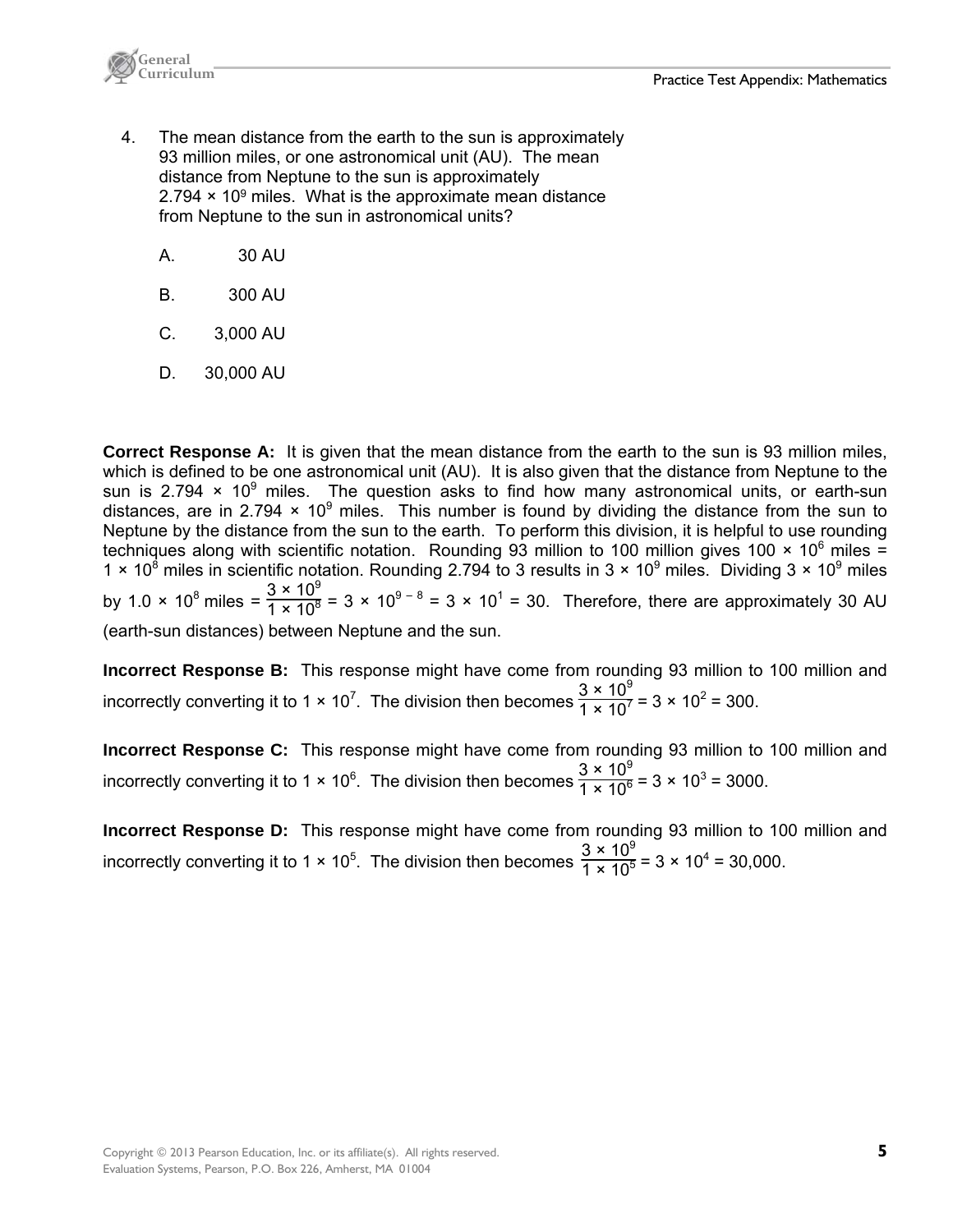

 5. **Use the expression below to answer the question that follows.** 

 32,629(484) 306,751

 Which of the following is the best estimate of the value of the expression above?

- A. 40
- B. 50
- C. 400
- D. 500

**Correct Response B:** To get a first estimate of the order of magnitude of the expression, round 32,629 down to 30,000, 484 up to 500, and 306,751 down to 300,000. The first estimate then becomes 30,000(500)  $\frac{300,0000}{300,000}$ . This can also be written as  $\frac{30,00000000}{300,000}$  $\frac{30,000(10)(50)}{300.000} = \frac{300,000(50)}{300.000}$  $= 50$ . Hence, 50 is an estimate for the value. However, since we rounded numbers up and down, and since 40, the answer in response A, is of the same order of magnitude as 50, it is best to refine the estimate to determine if the actual answer is closer to 40 or to 50. The safest approach is to find the product of 32 and 48, and then divide by 31 to better estimate the first two digits in the expression. Since 32 and 48 are smaller than the actual values, and 31 is larger, the answer will be a low estimate.  $32 \times 48 = 1536$  and  $1536 \div 31 \approx$ 49.5. Therefore, choice B is the best estimate for the value of the expression.

**Incorrect Response A:** This response might have come from rounding 32,629 down to 30,000, 484 down to 400, and 306,751 down to 300,000. This estimate then becomes  $\frac{30,000(400)}{300,000}$  $\frac{30,000(400)}{200,000}$  = 40. Note that this is a poor estimation technique since rounding 484 to 400 introduces a significant error.

**Incorrect Response C:** This response might have come from rounding 32,629 down to 30,000, 484 down to 400, and 306,751 down to 300,000, as done in incorrect response A, in addition to making an error in the order of magnitude.

**Incorrect Response D:** This response most likely comes from making an error in the order of magnitude when simplifying the expression shown in the correct response B.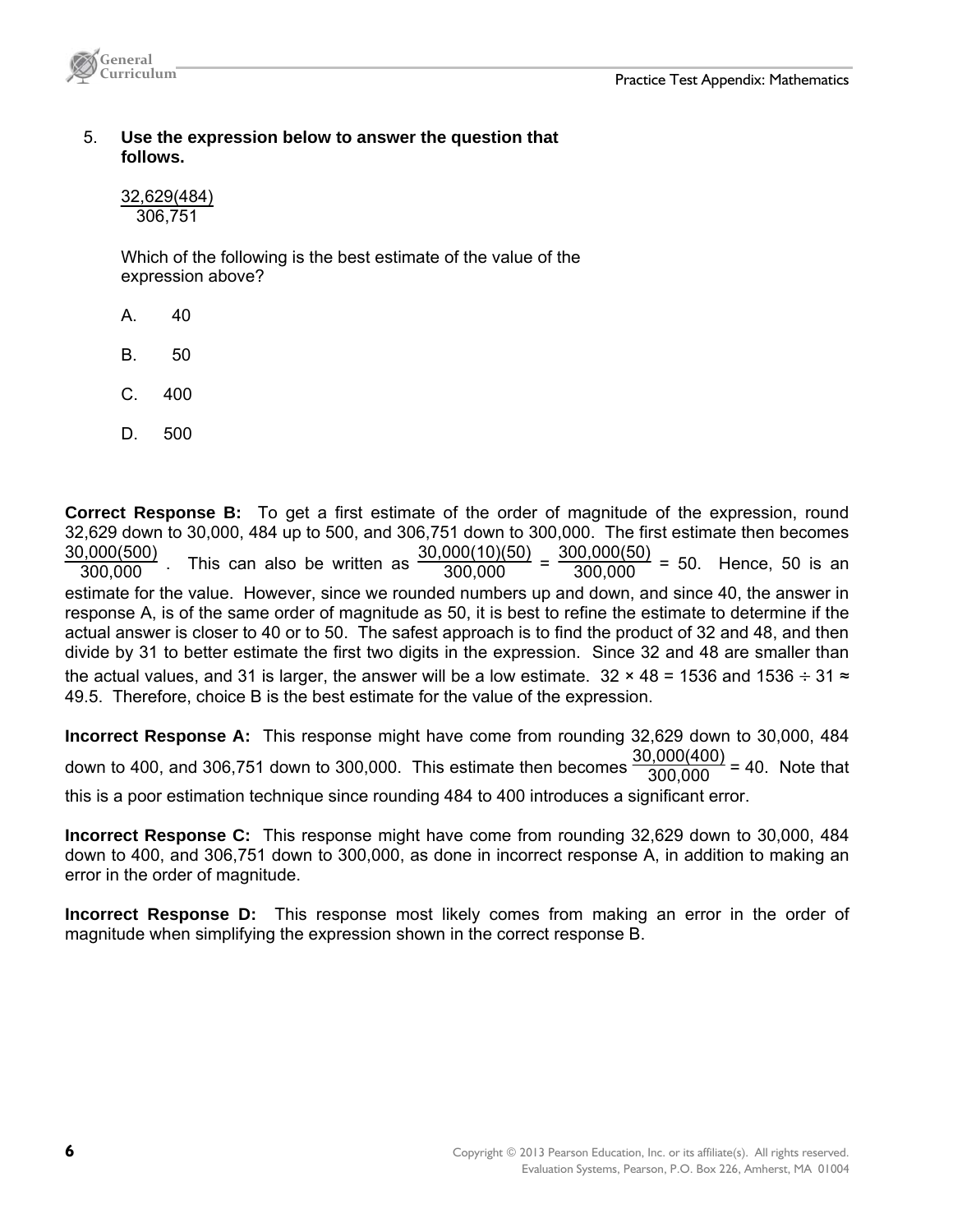

 6. **Use the diagram below to answer the question that follows.**



 The measurements in the diagram above are shown rounded to the nearest whole number. Which of the following is a possible value of *A*, the area of the rectangle?

- A. 5.0 square inches
- B. 5.5 square inches
- C. 11.5 square inches
- D. 12.0 square inches

**Correct Response B:** It is given in the question that the numbers in the diagram are rounded to the nearest whole number. Let *w* represent the length of the smallest side of the rectangle and *l* represent the length of the longest side of the rectangle. Because of the rules of rounding, the smallest possible value of *w* is 1.5 in. Note that if *w* were smaller, say 1.49 in., then it would have been rounded down to 1 in. The same line of reasoning applied to *l* indicates that the smallest possible value of *l* is 3.5 in. Since the area of a rectangle *A* is given by  $A = I \times w$ , the smallest possible value for the actual area of the given rectangle is  $A = (1.5 \text{ in.})(3.5 \text{ in.}) = 5.25$  square inches.

The largest possible value of *w* is 2.49 in. to two decimal places, 2.499 in. to three decimal places, 2.4999 in. to four decimals places, etc. Likewise, the largest possible value of *l* is 4.49 in. to two decimal places, 4.499 in. to three decimal places, 4.4999 in. to four decimal places. Since these values are very close to, but less than 2.5 in. and 4.5 in., respectively, we can conclude that the area of the rectangle must always be *less than* (2.5 in.)(4.5 in) = 11.25 square inches. Therefore, the area of the rectangle must be greater than or equal to 5.25 square inches and less than 11.25 square inches  $(5.25 \le A < 11.25)$ . Of the answer choices given, only 5.5 square inches is in this range.

**Incorrect Response A:** This response comes from correctly noting that the smallest possible value for the side lengths are *w* = 1.5 in. and *l* = 3.5 in., but by finding the sum of *l* and *w* instead of the product of *l* and *w*. The sum of *l* and *w* is not the area of the rectangle. The sum would be 5.0 inches, not 5.0 square inches.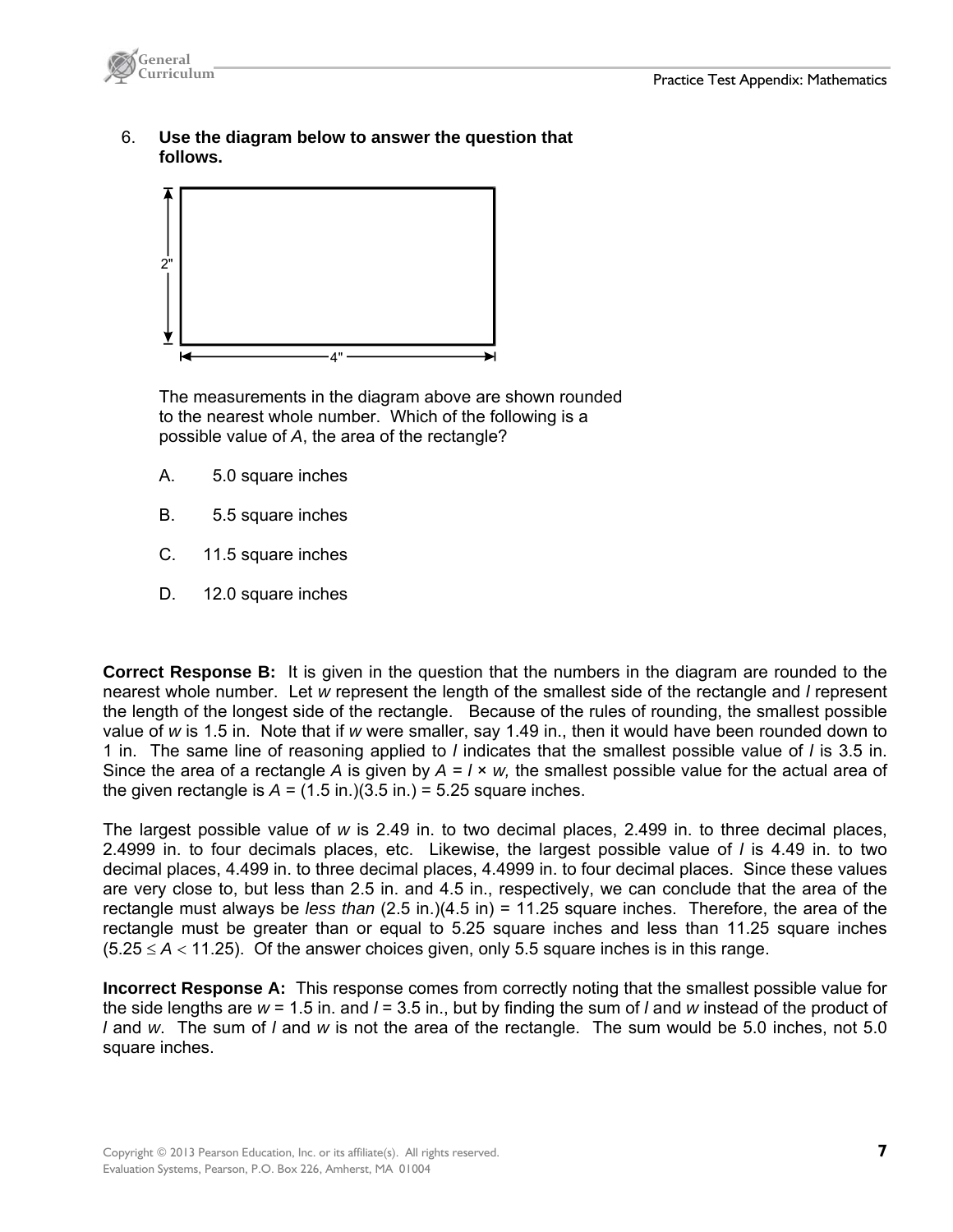

**Incorrect Response C:** This response most likely results from incorrectly calculating the largest possible area of the rectangle, as described above.

**Incorrect Response D:** This response comes from using the values given in the diagram, and then finding the perimeter of (i.e., the distance around) the rectangle, instead of the area of the rectangle. The perimeter would be 12.0 inches, not 12.0 square inches.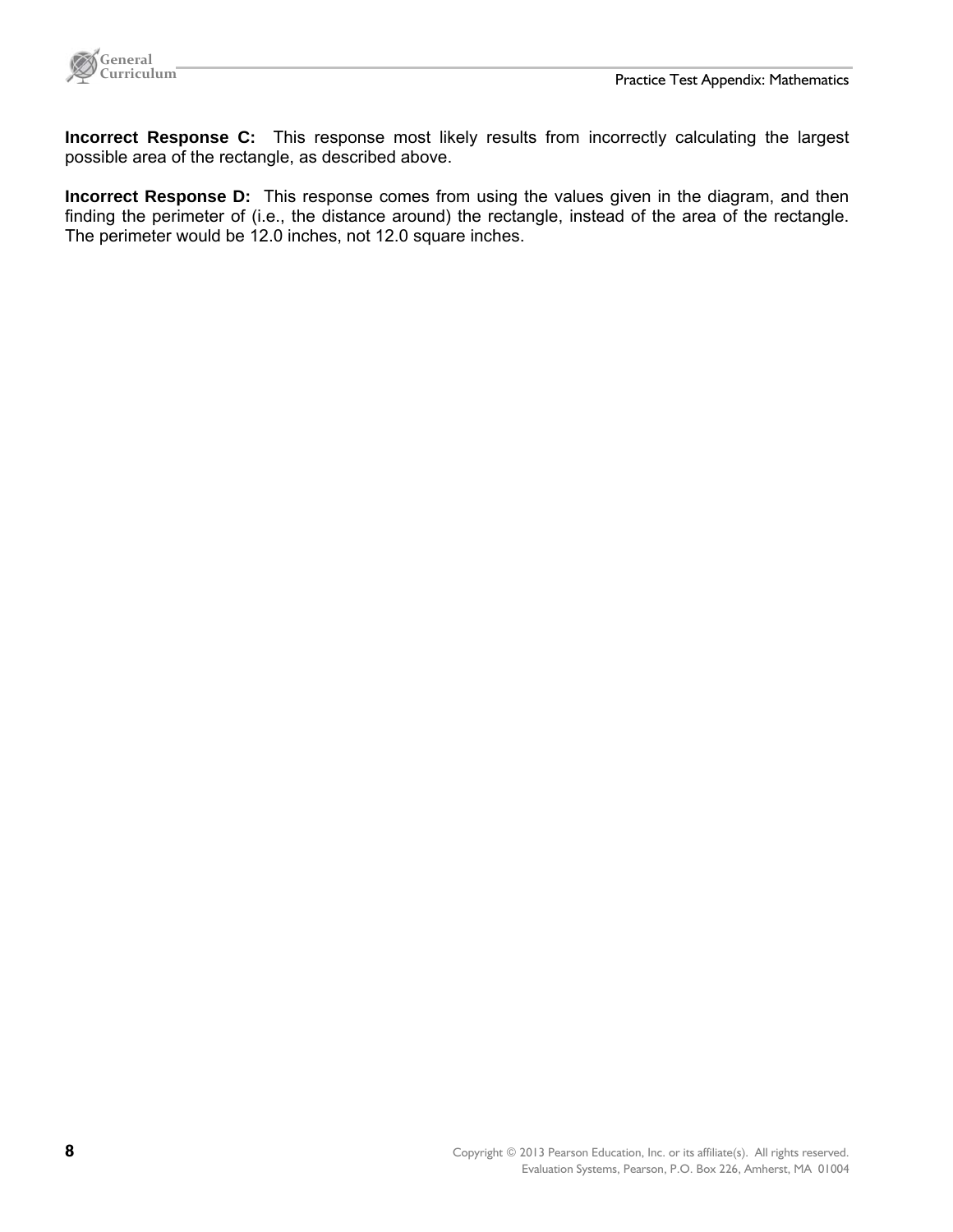

7. **Use the table below to answer the question that follows.** 

| <b>Store</b> | Discount from<br>Manufacturer's<br><b>Recommended Price</b> |
|--------------|-------------------------------------------------------------|
| 1            | \$4 off the price of each game                              |
| 2            | 30% discount on each game                                   |
| 3            | $\frac{1}{2}$ off the price of two games                    |
| 4            | buy one game and get the<br>second at half price            |

 Samantha wants to buy two computer games, each of which has a manufacturer's recommended price of \$20. She checks four different stores and finds the prices of the games discounted as shown in the table above. At which store will Samantha be able to buy the games for the least amount of money?

- A. store 1
- B. store 2
- C. store 3
- D. store 4

**Correct Response C:** An efficient way to answer this question is to mentally convert the discounts that each store offers to percents. Since each game cost \$20, store 1 discounts \$4 out of each \$20, or \$2 out of \$10, which is a 20% discount. Since  $\frac{1}{3}$  = 0.3333, the  $\frac{1}{3}$  off at store 3 is a 33.33% discount. Store 4 removes  $\frac{1}{2}$  of one game's price from the price of two games, which is the same as removing  $\frac{1}{4}$  of a game's price from one, or a 25% discount. Therefore, with 33.33% off, store 3 (response C) offers the greatest discount.

Another way to answer this question is to calculate the price charged for the two games by each store using the information in the table. Note that the undiscounted price of a computer game is \$20.00.

Store 1 takes \$4 off the price of each game. One game will be sold for  $$20 - $4 = $16$ . Store 1 will charge \$32 for two games. (Note that is a 20% discount.)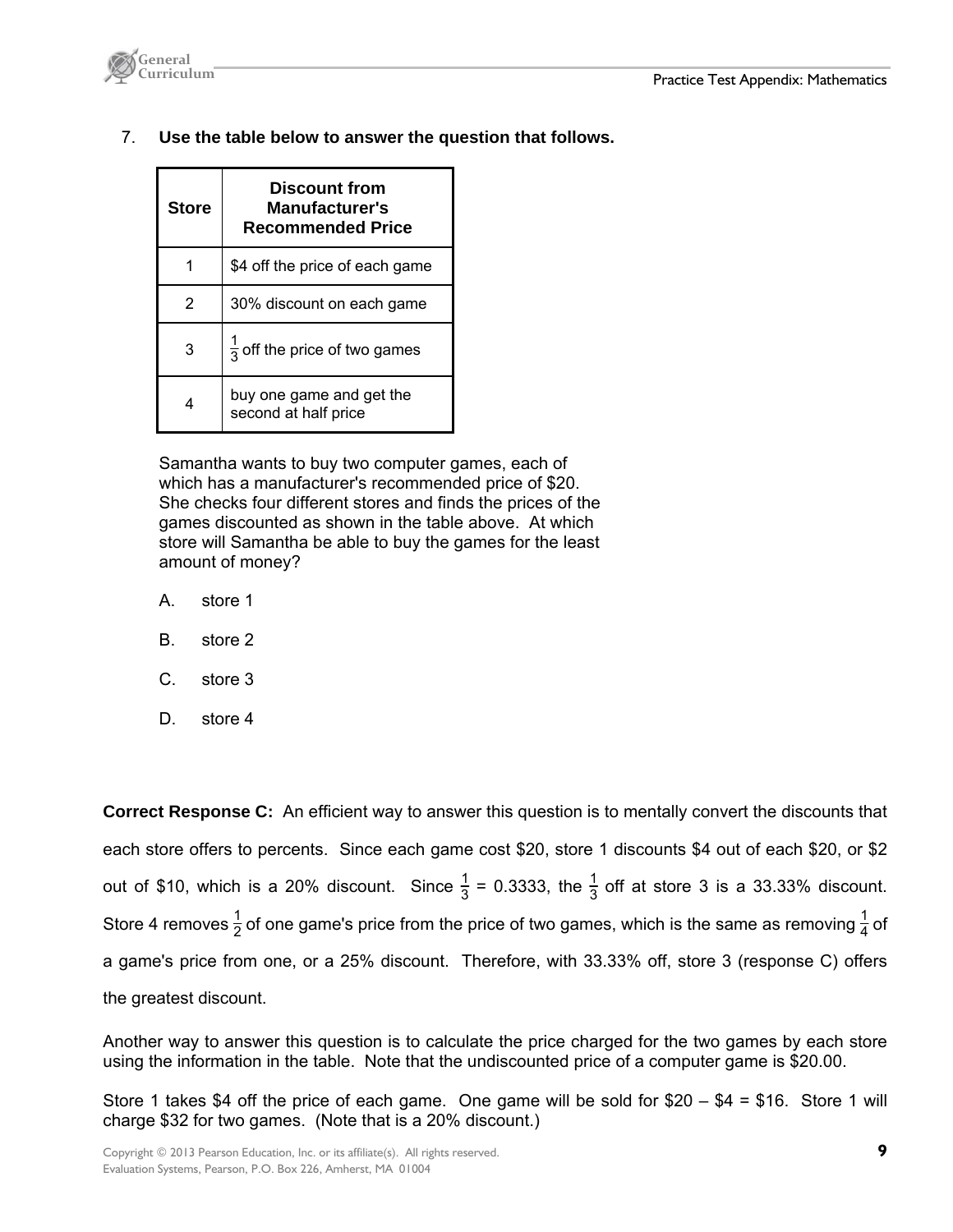

Store 2 discounts each game by 30%. Since 30% of  $$20 = 0.30 \times 20 = $6$ , each game will cost  $$20 - $6 = $14$ . Store 2 will charge \$28 for two games.

Store 3 takes  $\frac{1}{3}$  of the price off the price of two games. Since two games cost \$40, store 2 will charge  $$40 - \frac{1}{3}$  of \$40 = \$40 -  $(\frac{1}{3} \times $40)$  = \$40 - \$13.33 = \$26.67. Store 3 will charge \$26.67 for two games. (Note that this is a 33.33% discount.)

Store 4 offers a "buy one and get the second at half price" discount. Therefore, store 4 sells two games for \$20 +  $(\frac{1}{2} \times $20)$  = \$20 + \$10 = \$30. (Note that this is a 25% discount.)

Comparing the offers shows that Samantha will be able to buy the games for the least amount of money at store 3. Therefore, response C is correct.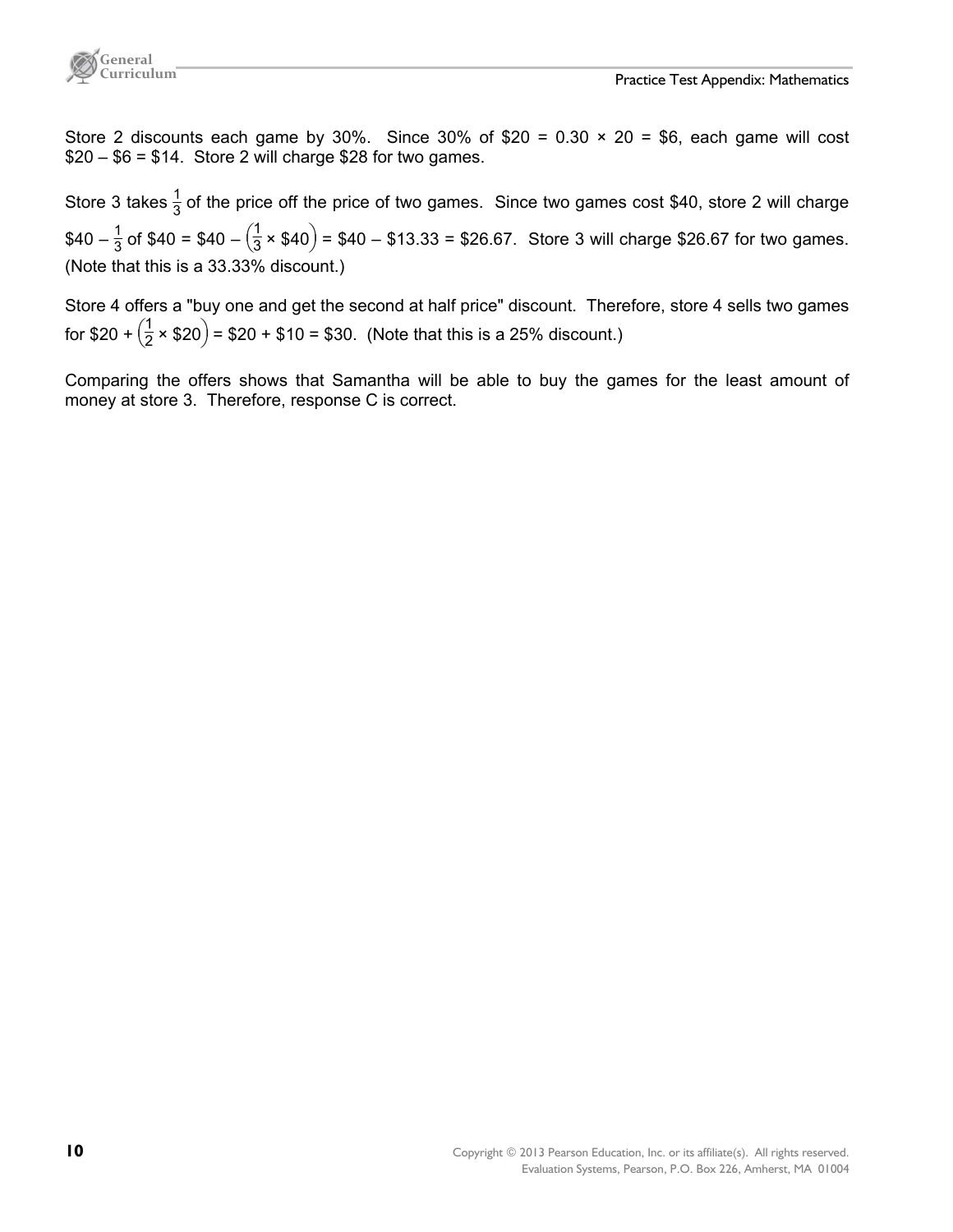

 8. **Use the procedure below to answer the question that follows.**

 *n* = 0.636363... 100*n* = 63.636363... 100*n* = 63.636363... – *n* = – 0.636363... 99*n* = 63

 The procedure above shows how to convert a repeating decimal to a fraction. If 0.12561256... is a decimal with four repeating digits, which of the following represents this decimal as a fraction?

- A.  $\frac{1,256}{20}$  $\overline{99}$  $B. \frac{1,256}{0}$ 999 C.  $\frac{1,256}{0,000}$ 9,999
- D.  $\frac{1,256}{00,006}$ 99,999

**Correct Response C:** Note that the fraction for the repeating decimal 0.636363... would be  $\frac{63}{99}$  , found

by solving 99*n* = 63 for *n* in the procedure shown in the question. Now we will analyze the procedure used in the question. In the repeating decimal 0.636363… shown above, 63 is the part of the decimal that repeats. This is called the *period* of the decimal. The first step in converting a repeating decimal into a fraction is to multiply the decimal by a multiple of 10 large enough to shift one period to the left of the decimal point to produce a whole number equal to the period. For example, multiplying both sides of *n* = 0.636363 by 100 moves the decimal point over two places to the right, resulting in 63 to the left of the decimal point.

Let *n* = 0.12561256…. The period of the decimal 0.12561256… is 1256. To move the decimal point over 4 places to the right requires multiplication by 10,000. The procedure shown in the question is applied to this decimal.

 *n* = 0.12561256… 10,000*n* = 1256.12561256… (Multiply both sides of the equation by 10,000.)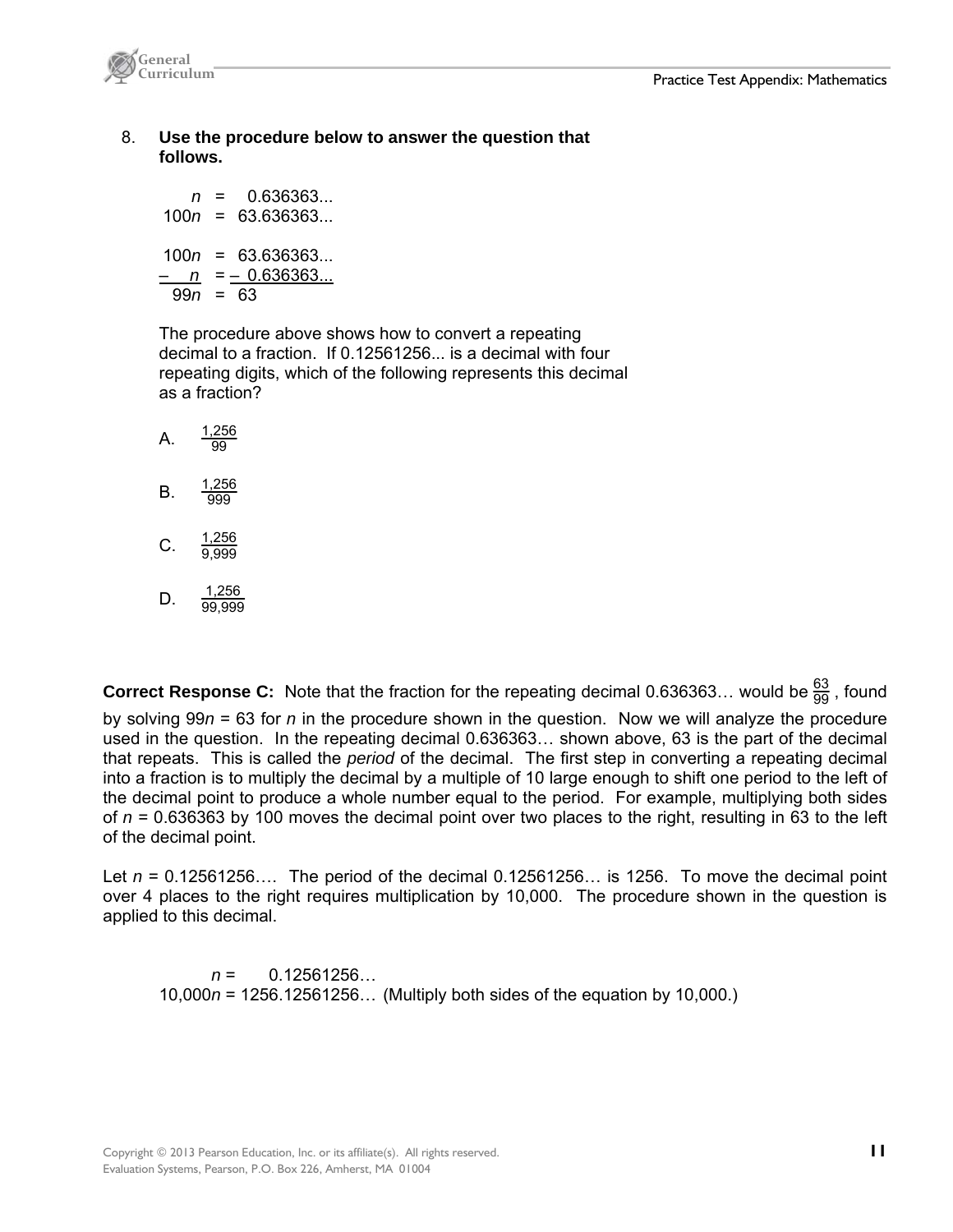

Next, interchange the two equations and subtract *n* from 10,000*n*. Notice that the infinitely repeating parts of the two numbers become zero due to the subtraction. This is the key reason for the success of this method.

 10,000*n* = 1256.12561256… – *n* = 0000.12561256… 9,999*n* = 1256.00000000…

Next, divide both sides of the equation 9,999*n* = 1256 by 9,999 to isolate *n*, obtaining the final result  $n = \frac{1,256}{9,999}$ . This shows that the fraction  $\frac{1,256}{9,999}$  is equal to 0.12561256....

**Incorrect Response A:** This answer most likely results from a place value error by incorrectly multiplying 0.1256126… by 100 instead of 10,000 in an effort to find 1256.12561256…, and then following the procedure shown above.

**Incorrect Response B:** This answer most likely results from a place value error by incorrectly multiplying 0.12561256… by 1000 instead of 10,000 in an effort to find 1256.12561256…, and then following the procedure shown above.

**Incorrect Response D:** This answer most likely results from a place value error by multiplying 0.12561256… by 100,000 to try to get 1256.12561256…, and then following the procedure shown above.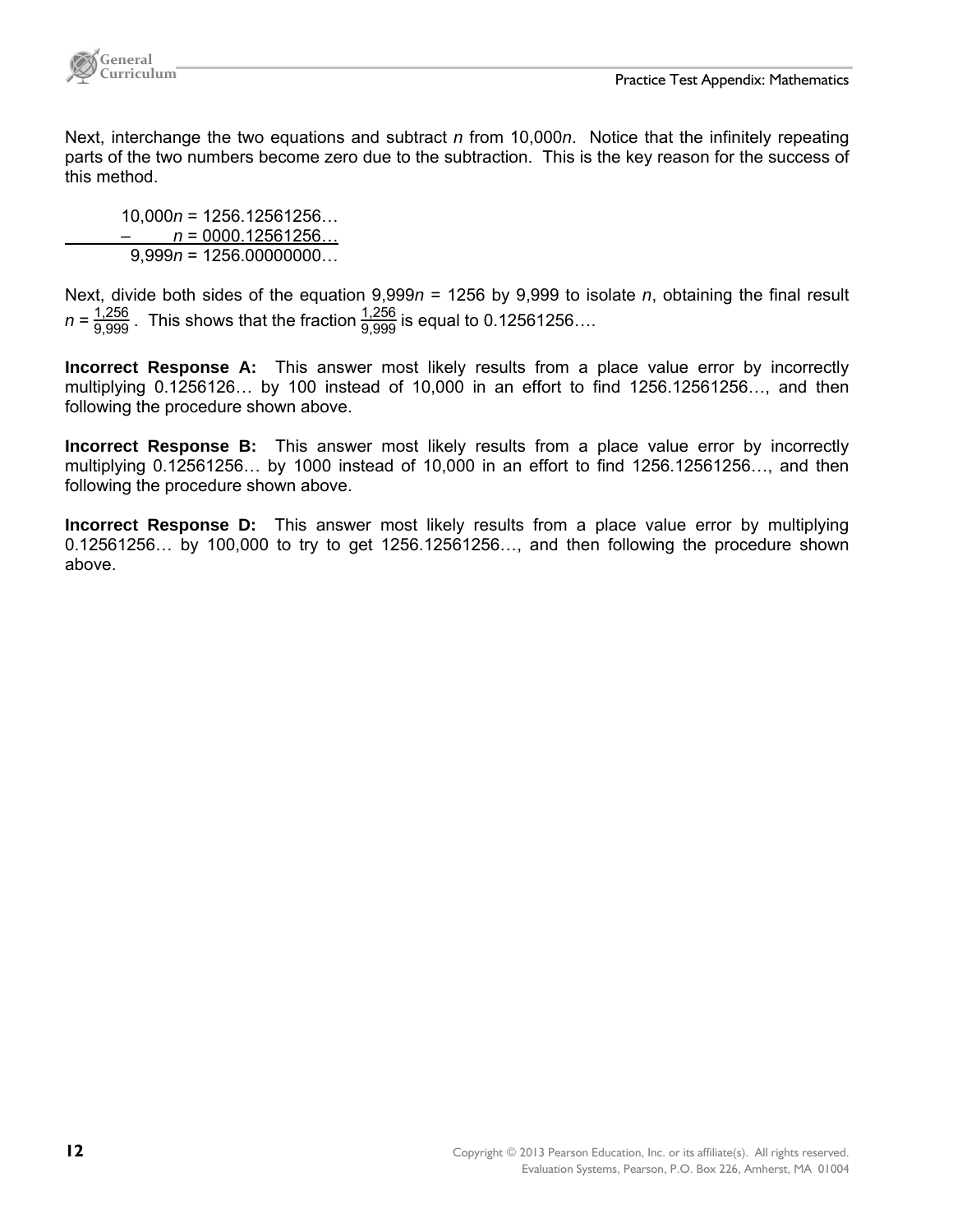

#### 9. **Use the problem below to answer the question that follows.**

Given that 100 milliliters is equal to approximately 0.4 cup, 205 milliliters is equal to approximately how many cups?

 Which of the following expressions models the solution to the problem above?

- A.  $(100 0.4)(205)$
- B. 105% of 0.4
- C.  $(205 100)(0.4)$
- D. 205% of 0.4

**Correct Response D:** One way to solve this problem is to use a proportion. Let *x* equal the unknown number of cups. Since the ratios of the number of milliliters to the number of cups must be equal, the following holds.

 $\frac{100}{0.4}$  milliliters =  $\frac{205}{x}$  cups or  $\frac{\text{\# of milliliters}}{\text{\# of cups}}$  =  $\frac{\text{\# of milliliters}}{\text{\# of cups}}$ # of cups

Solving for *x* gives the following.

100*x* = (205)(0.4)

$$
x = \frac{205}{100}(0.4)
$$

Now, look at the answer choices and notice that this is equivalent to response D, since  $\frac{205}{100}$  is equal to 205 per hundred or 205%. Therefore, the expression  $\frac{205}{100}(0.4)$  = 205% of 0.4.

**Incorrect Response A:** This response comes from incorrectly assuming that the number of cups represented by one milliliter is equal to the difference between 100 and 0.4, so (100 – 0.4)(205) would represent the number of cups in 205 milliliters.

**Incorrect Response B:** This response comes from incorrectly assuming that the number of cups represented by 205 millimeters is equal to  $\frac{205-100}{100}(0.4) = \frac{105}{100}(0.4) = 105\%$  of 0.4.

**Incorrect Response C:** This response comes from incorrectly assuming that the number of cups represented by 205 milliliters can be found by calculating the product of 0.4 and the difference of 205 and 100.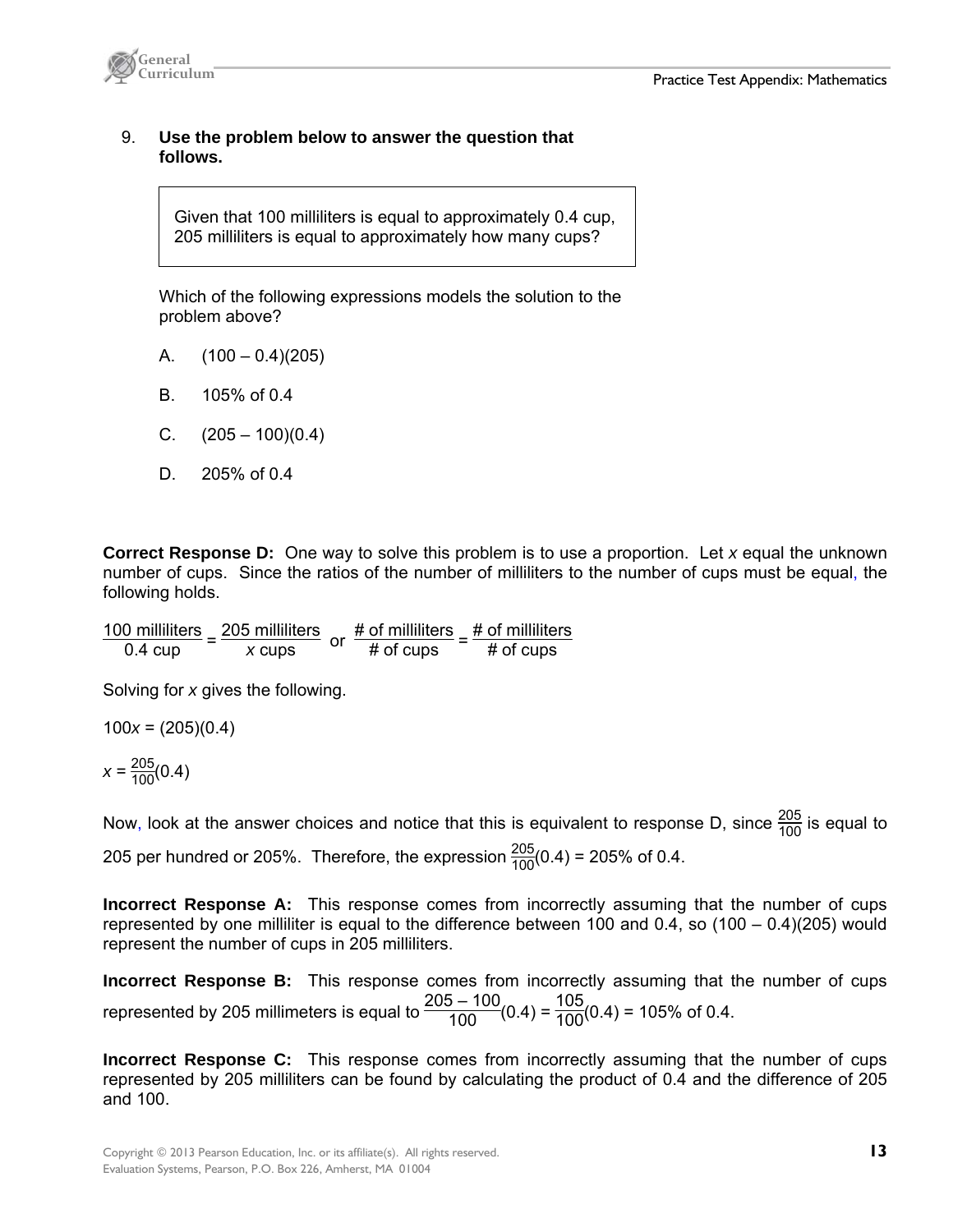

 10. **Use the number line below to answer the question that follows.**



 What number is represented by point *P* on the number line above?

- A. 0.0032
- B. 0.00325
- C. 0.0034
- D. 0.00345

**Correct Response B:** A number line is a representation of the real number system in which each real number corresponds to a point on the line. In the number line shown, the smaller number represented is 0.003, and the larger number is 0.004. Notice that there are 8 equal spaces between the two numbers.



Also, notice that the length of the line segment connecting  $0.004$  and  $0.003$  is  $0.004 - 0.003 = 0.001$ . Since there are 8 equal spaces between the two points, the distance between any two tick marks is  $0.001 \div 8 = 0.000125$ . Since point *P* is located 2 tick marks to the right of 0.003, the coordinate of point *P* is 0.003 + 2(0.000125) = 0.003 + 0.00025 = 0.00325.

It is important to point out that it is a common mistake is to assume that the tick marks between two points on a number line will always define 10 equal spaces. As a teacher, and while taking this test, it is necessary to avoid these mistakes by paying careful attention to details when doing mathematical work.

**Incorrect Response A:** This response most likely comes from not counting the number of spaces between 0.003 and 0.004 and assuming that there are 10 spaces between the two points, which would result in an incorrect distance of 0.0001 between tick marks. Since *P* is located 2 tick marks to the right of 0.003, the coordinate of point *P* would be 0.003 + 2(0.0001) = 0.003 + 0.0002 = 0.0032.

**Incorrect Response C:** This response most likely comes from noticing that point *P* is one-fourth of the distance from 0.003 and 0.004 and then incorrectly writing one-fourth of 0.001 as 0.0004.

**Incorrect Response D:** This response most likely comes from noticing that point *P* is less than half the distance from 0.003 and 0.004 and then estimating point *P* as 0.00345.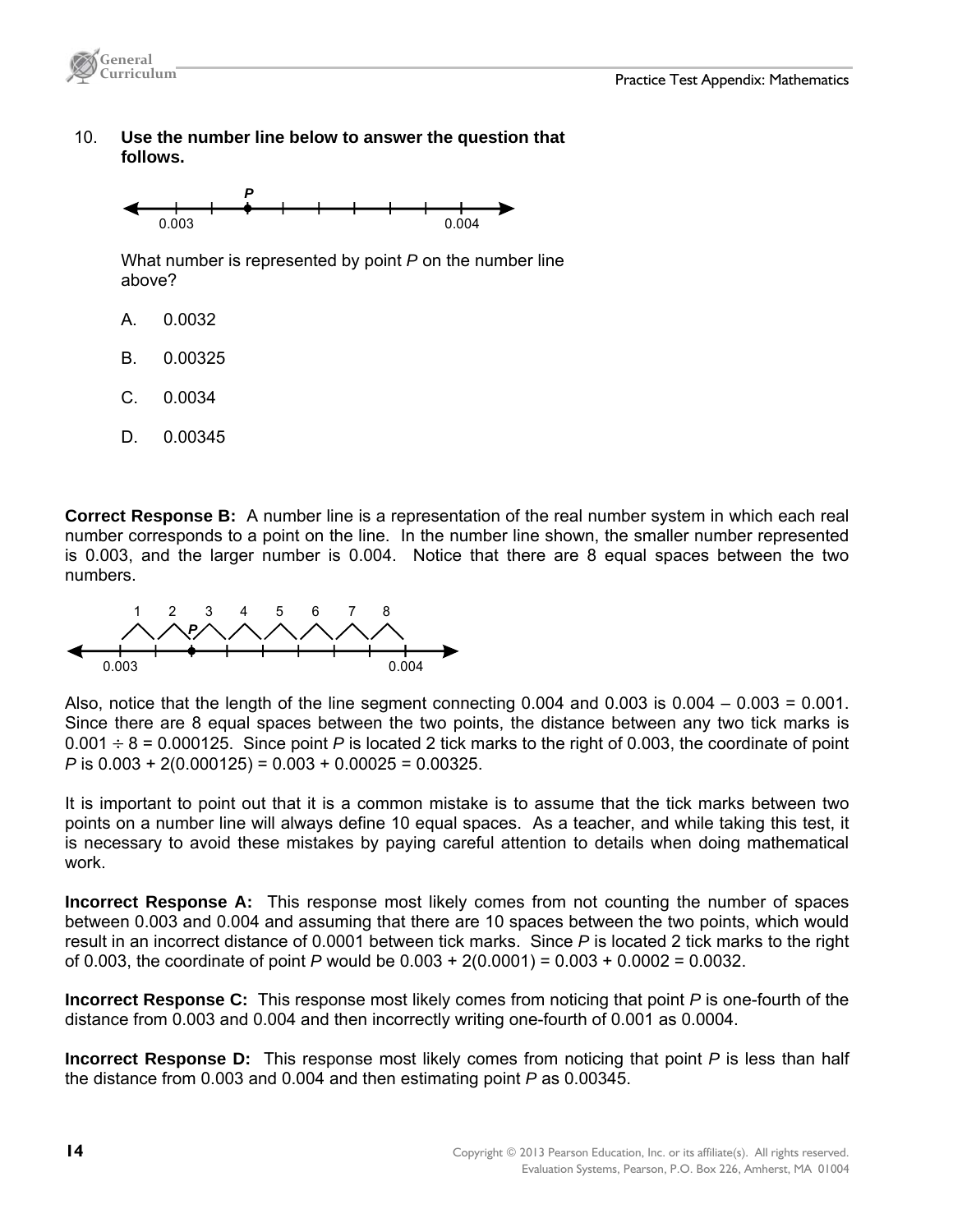

- 11. A book distributor is trying to divide an order of textbooks into equally sized groups for shipping in cartons. The textbooks can be divided into groups of 12, groups of 15, or groups of 18, with no books left over. Which of the following inequalities is satisfied if *N* is the smallest possible total number of textbooks?
	- A.  $100 \leq N \leq 150$
	- B.  $150 \le N \le 200$
	- C.  $200 \leq N < 250$
	- D.  $250 \leq N < 300$

**Correct Response B:** The distributor has a number of textbooks, *N*. Since the number of books can be separated into piles of 12, 15, and 18 with no books left over, *N* is divisible by 12, 15, and 18. The question asks for the smallest number that is divisible by 12, 15, and 18. Notice that this is equivalent to finding the least common multiple (LCM) of 12, 15, and 18. One way to find the least common multiple is to make a list of the set of multiples for each number, as follows:

Multiples of 12: {12, 24, 36, 48, 60, 72, 84, 96, 108, 120, 132, 144, 156, 168, 180, 192, 204, 216, 228, 240, 252, 264, 276, 288, 300, …}

Multiples of 15: {15, 30, 45, 60, 75, 90, 105, 120, 135, 150, 165, 180, 195, 210, 225, 240, 255, 270, 285, 300, …}

Multiples of 18: {18, 36, 54, 72, 90, 108, 126, 144, 162, 180, 198, 216, 234, 252, 270, 288, 306, …}

The smallest number that occurs in each of the three lists of multiples is 180; hence, 180 is the LCM of 12, 15, and 18. That is, 180 is the smallest number divisible by all three numbers, 12, 15, and 18, and 180 falls in the range  $150 \leq N < 200$ .

Another method to find the least common multiple is to find the prime factorization of each number and then determine the smallest number that has 12, 15, and 18 as divisors.

 $12 = 2 \cdot 2 \cdot 3$  $15 = 3 \cdot 5$  $18 = 2 \cdot 3 \cdot 3$ 

Since *N* must be divisible by 12, *N* must have factors of 2, 2, and 3. Since *N* must be divisible by 15, *N* must have factors of 3 and 5, but only the 5 is needed. Since *N* must be divisible by 18, it must have factors of 2, 3, and 3, so another 3 is needed.

Since *N* has to be the smallest number that is divisible by each of these three numbers,  $N = 2 \cdot 2 \cdot 3 \cdot 5 \cdot 3 = 180$ . The number 180 is divisible by 12 (i.e., by  $2 \cdot 2 \cdot 3$ ), by 15 (i.e., by  $3 \cdot 5$ ), and by 18 (i.e., by  $2 \cdot 3 \cdot 3$ ). From the answer choices, note that 180 falls in the range 150  $\leq N < 200$ .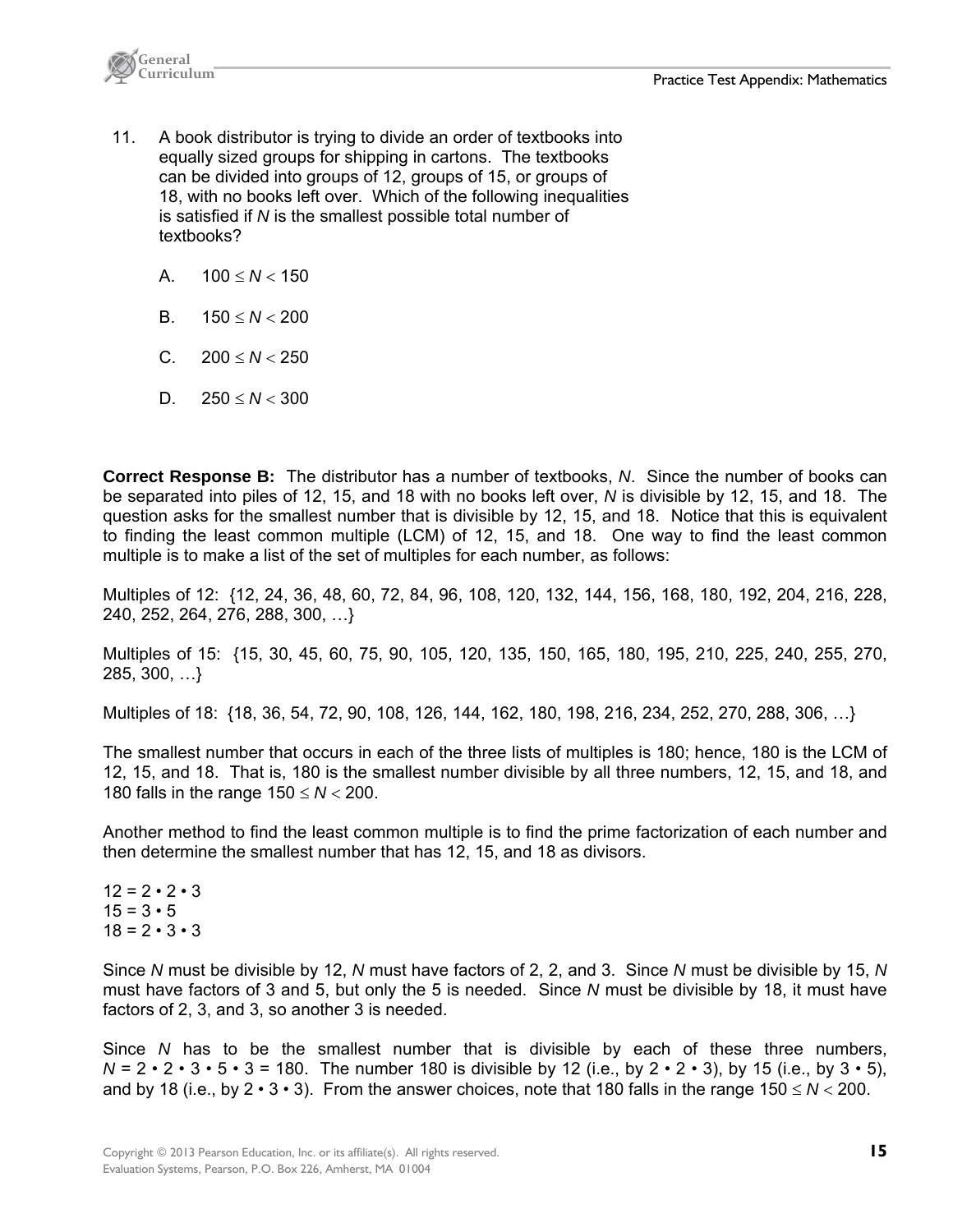

**Incorrect Response A:** This response may have come from observing that 144 is in both the list of multiples of 12 and the list of multiples of 18, and fits in the range of values given in this response. However, 144 is not in the list of multiples of 15.

**Incorrect Response C:** This response may have come from assuming that the LCM = 12 • 18 =  $2 \cdot 2 \cdot 3 \cdot 2 \cdot 3 \cdot 3 = 2^3 \cdot 3^3 = 216$ , or from observing that 216 is in both the list of multiples of 12 and the list of multiples of 18, and fits in the range of values given in this response. But, 216 is not in the list of multiples of 15.

**Incorrect Response D:** This response may have come from assuming that the LCM = 15 • 18 =  $3 \cdot 5 \cdot 2 \cdot 3 \cdot 3 = 2 \cdot 3^3 \cdot 5 = 270$ , or from observing that 270 is both in the list of multiples of 15 and 18, and fits in the range of values given in this response. But, 270 is not a multiple of 12.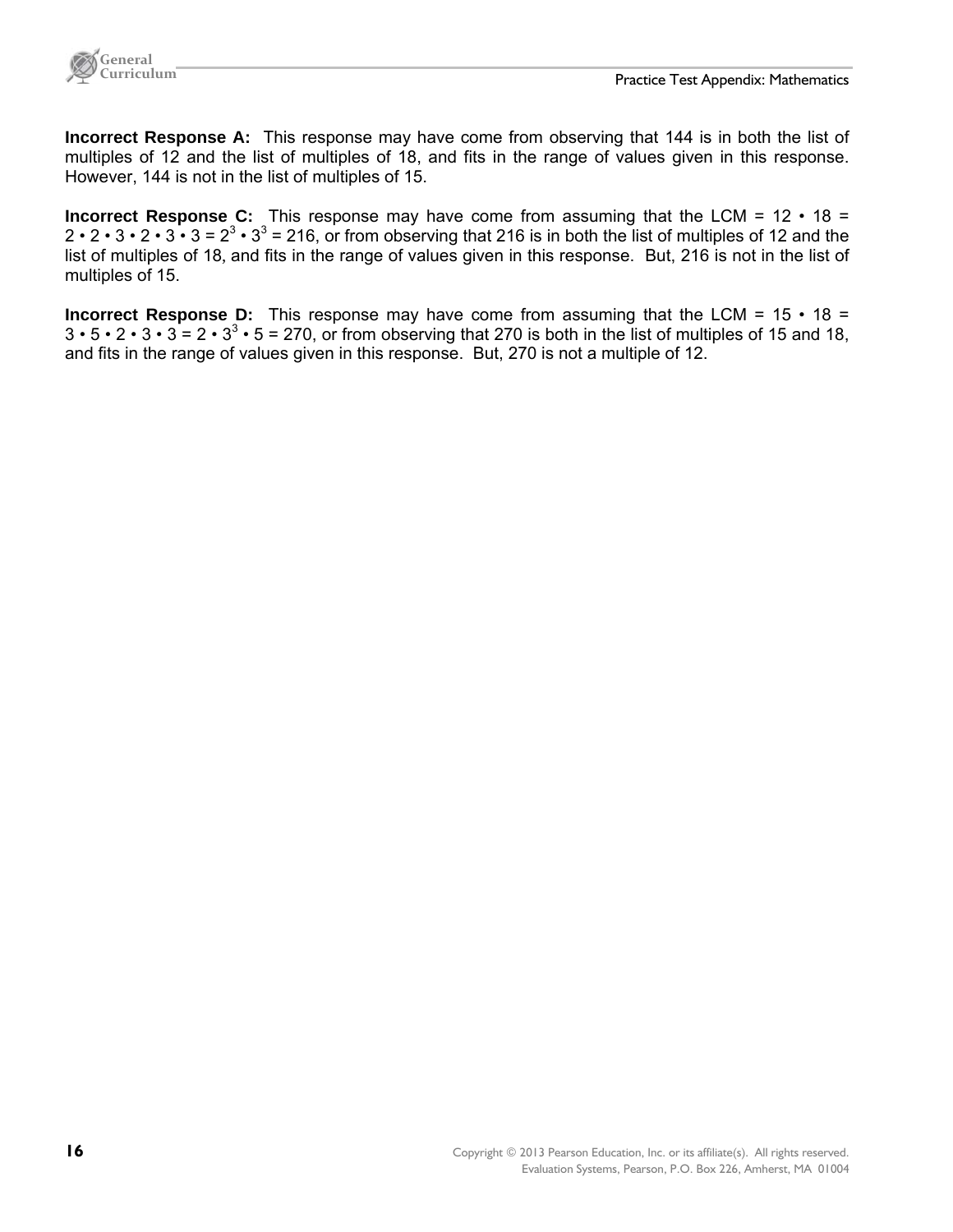

- 12. The prime factorization of a natural number *n* can be written as  $n = pr^2$  where p and r are distinct prime numbers. How many factors does *n* have, including 1 and itself?
	- A. 3
	- B. 4
	- C. 5
	- D. 6

**Correct Response D:** Since we are given the prime factorization of *n* as *p*, *r*, and *r*, we can determine all of the factors of *n*. For example, suppose  $n = 18$ . The prime factorization of 18 is  $18 = 2 \cdot 3 \cdot 3 =$ 2 •  $3^2$ . Factors are 1 and itself (2 • 3 • 3), along with every unique combination of factors, as shown below.

There are 6 factors of 18. The set of factors is {1, 2, 3, 6, 9, 18}. It is interesting to note that the list can be thought of as pairs 1 and 18, 2 and 9, and 3 and 6.

Using the same method with  $n = pr^2 = p \cdot r \cdot r$ , we can list all of the factors of *n*.

 1  *p p* • *r*   $r \cdot r$  *p* • *r* • *r* 

Each of these expressions is a factor of  $p \cdot r \cdot r$ , and we have listed all of them. There are 6 factors of  $n = pr<sup>2</sup>$ , including 1 and itself.

**Incorrect Response A:** This response may have come from only counting 1, *p*, and *r*.

**Incorrect Response B:** This response may have come from only counting factors 1 and itself, along with p and  $r^2$ , and not counting the other possible combinations of prime factors or from counting only *p*, *r*, *p* • *r*, and *r* • *r*, and ignoring the factors 1 and itself.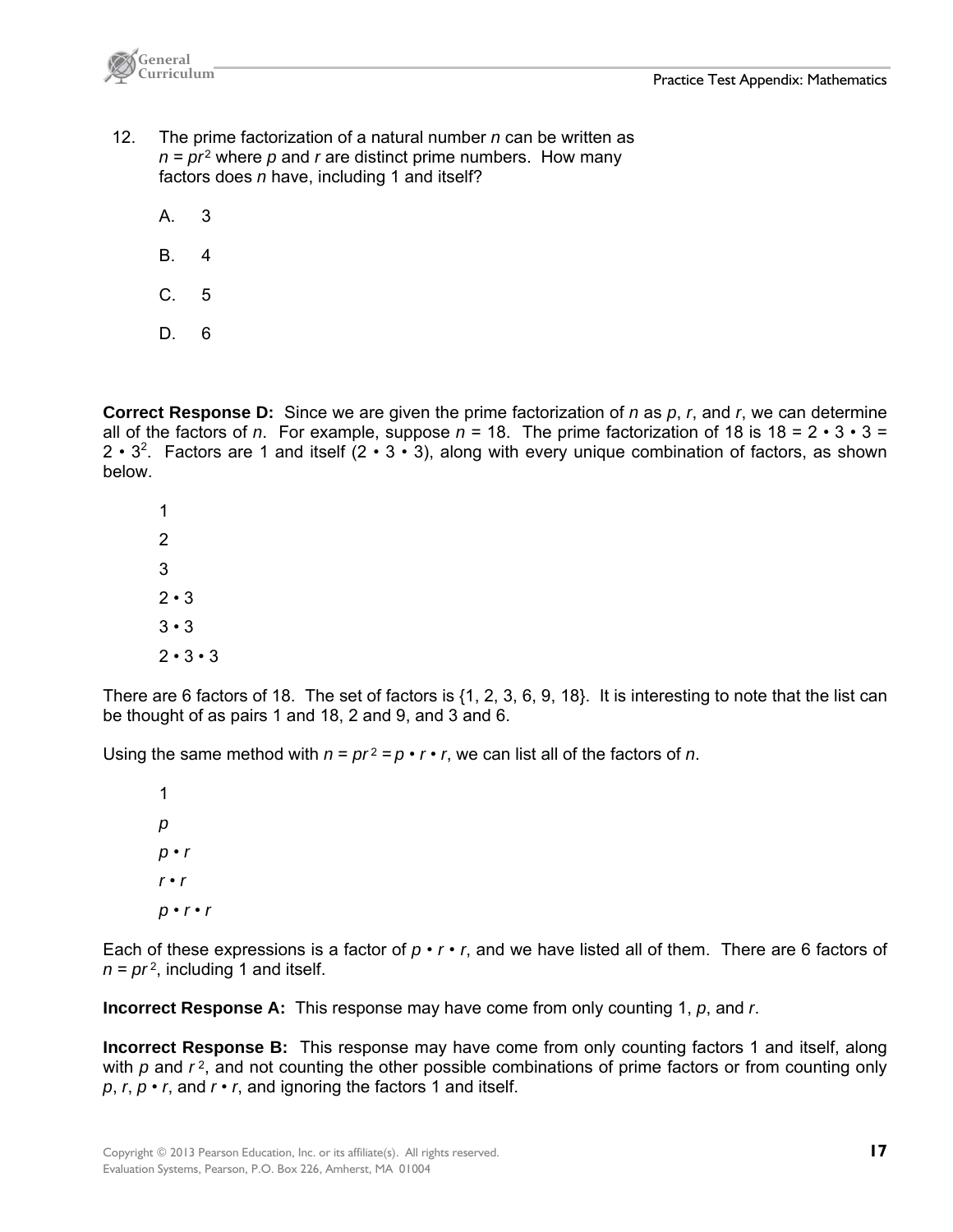

**Incorrect Response C:** This response may have come from only counting factors 1 and itself, along with  $p$ ,  $r$ , and  $r<sup>2</sup>$ , and forgetting to count the factor  $p \cdot r$ .

It is worthwhile to note that only numbers that are perfect squares have an odd number of factors. For example, the set of factors of  $36 = \{1, 2, 3, 4, 6, 9, 12, 18, 36\}$ , or thought of in pairs, 1 and 36, 2 and 18, 3 and 12, 4 and 9, with 6 left by itself. For all nonsquare positive integers, the factors always come in pairs; and hence, there is an even number of factors.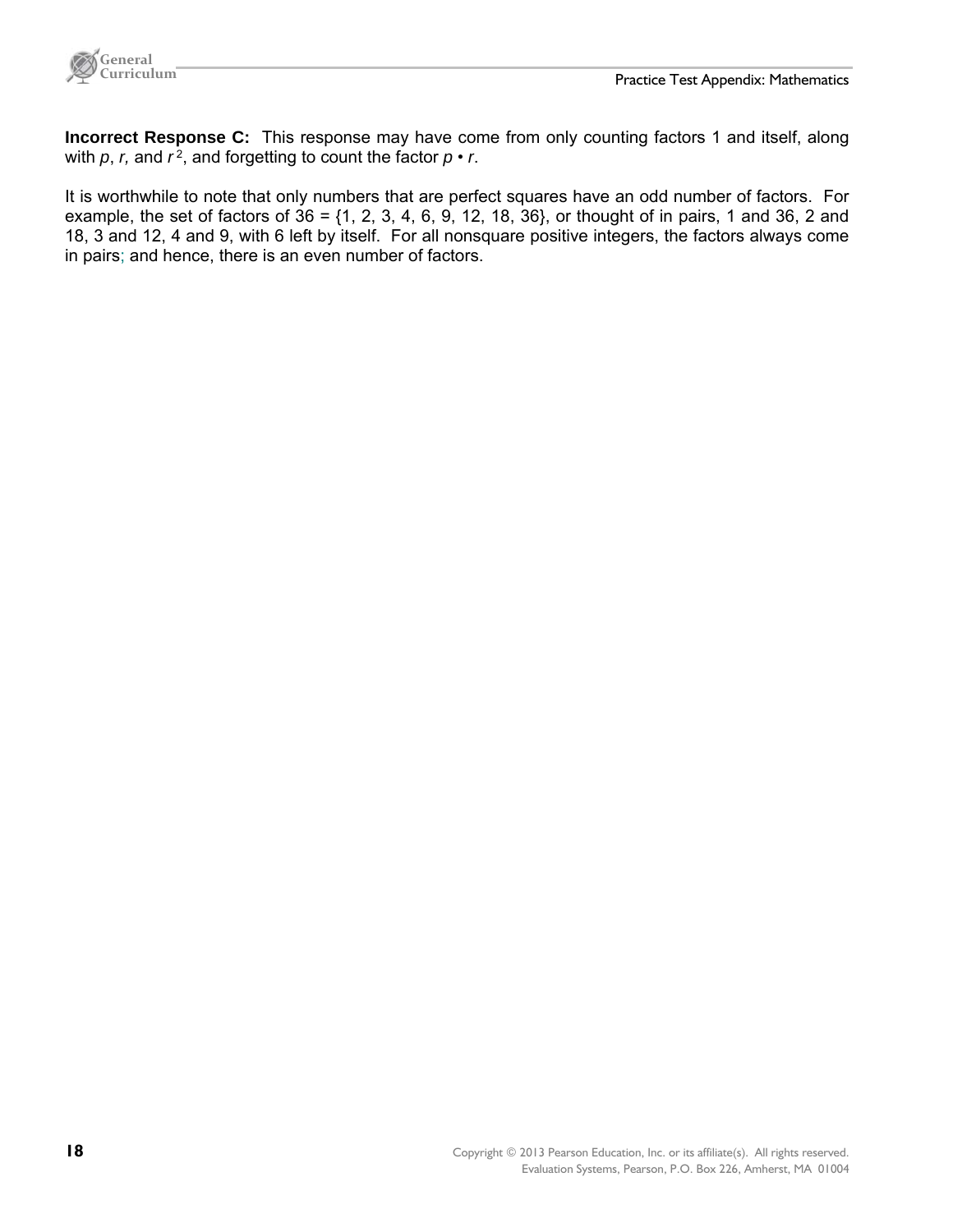

- 13. Given *pn* = 150 where *p* is a prime number and *n* is a natural number, which of the following must be true?
	- A. *p* is a factor of either 10 or 15.
	- B. 10 is a factor of *n*.
	- C. *n* is a factor of either 10 or 15.
	- D. 15 is a factor of *n*.

**Correct Response A:** The question requires selecting the answer choice that *must be true* for all the ways 150 can be written as a product of *p* and *n*. To find all factorizations of this form, first find the prime factorization of 150.

 $pn = 150 = 10 \cdot 15 = 2 \cdot 5 \cdot 3 \cdot 5 = 2 \cdot 3 \cdot 5 \cdot 5$ 

Next, list all the ways 150 can be written as a prime number times a natural number.

*pn* = (prime number, *p*)(natural number, *n*)  $pn = 2(3 \cdot 5 \cdot 5) = 2 \cdot 75$ , or  $pn = 3(2 \cdot 5 \cdot 5) = 3 \cdot 50$ , or  $pn = 5(2 \cdot 3 \cdot 5) = 5 \cdot 30$ 

It follows that *p* could be either 2, 3, or 5 and *n* could be either 75, 50, or 30. Now, look at each answer choice. Response A is correct because 2 is a factor of either 10 or 15 (it is a factor of 10 because it divides evenly into 10), 3 is a factor of either 10 or 15 (it is a factor of 15), and 5 is a factor of either 10 or 15 (it is a factor of both 10 and 15).

**Incorrect Response B:** This response is false because, while 10 is a factor of 50 and 30, 10 is not a factor of 75.

**Incorrect Response C:** This response is false because *n* is not a factor of either 10 or 15. For example, 50 is not a factor of 10 or 15. However, *n* is a *multiple* of either 10 or 15. That is, 75 is a multiple of 15, 50 is a multiple of 10, and 30 is a multiple of both 10 and 15. Often the concepts of multiples and factors are confused.

**Incorrect Response D:** This response is false because while 15 is a factor of both 30 and 75, 15 is not a factor of 50.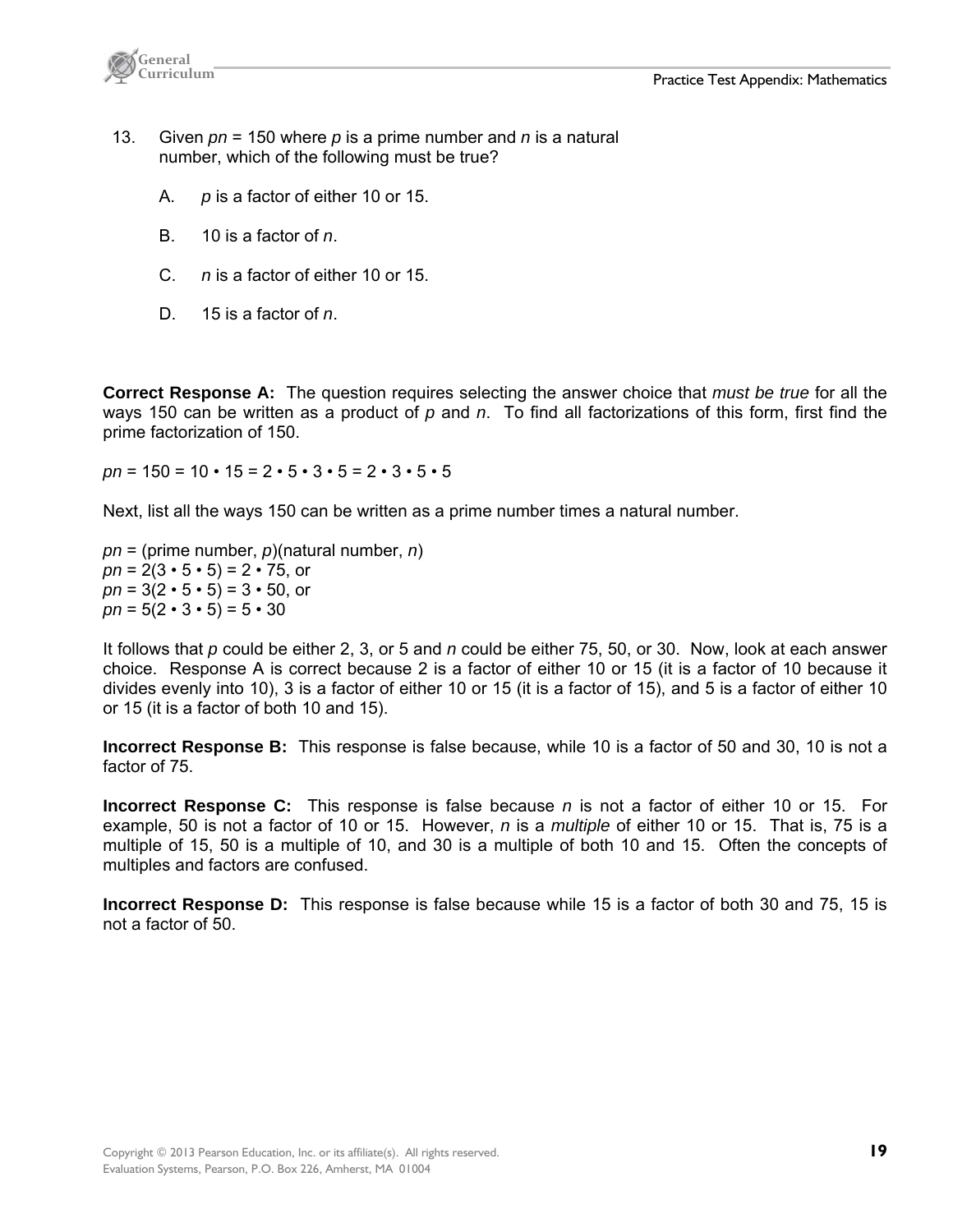

- 14. The greatest common factor of *n* and 540 is 36. Which of the following could be the prime factorization of *n*?
	- A.  $2 \cdot 3^2$
	- B.  $2^2 \cdot 3^3$
	- C.  $2^4 \cdot 3^2 \cdot 7$
	- D.  $2^4 \cdot 3^5 \cdot 5$

The greatest common factor of two positive integers is the largest number that divides both of the numbers (without a remainder). The problem states that 36 is the greatest common factor of *n* and 540 and asks you to determine which response *could* represent the number *n*. There are many possibilities for *n* (an infinite number, in fact), so we will go through and evaluate each response to determine which number *could* be the value of *n*. To do so, it is helpful to first find the prime factorization of 540 = 54 • 10 = 2 • 3 • 3 • 3 • 2 • 5 =  $2^2$  • 3<sup>3</sup> • 5, and 36 =  $2^2$  • 3<sup>2</sup>. Working with the prime factorization of these numbers makes finding factors and dividing numbers much easier. For example, it can be seen that 36 is a factor of 540 by looking at  $\frac{540}{36}$  =  $2^2 \cdot 3^3 \cdot 5$  $2^2 \cdot 3^2 = 3 \cdot 5$ , since you can divide common factors in the numerator and denominator to equal 1.

Now let's go through each response.

**Correct Response C:** Examine the number  $2^4 \cdot 3^2 \cdot 7$  and divide it by the prime factorization of 36 =  $2^2 \cdot 3^2$ . The result is  $2^2 \cdot 7$ . Now, divide the prime factorization of  $540 = 2^2 \cdot 3^3 \cdot 5$  by 36. The result is 3  $\cdot$  5, as found before. Notice that 36 divides both numbers and that  $2^2 \cdot 7$  and 3  $\cdot$  5 have no common factors. Therefore, 36 is the greatest common factor of these two numbers. Since *n* could equal  $2^4 \cdot 3^2 \cdot 7$ , response C is correct.

**Incorrect Response A:** Notice that response A is incorrect, since 36 does not divide  $2 \cdot 3^2$  without a remainder. In fact, 36 is greater than 2  $\cdot$  3<sup>2</sup> = 18 and  $\frac{18}{36}$  =  $2 \cdot 3^2$  $\frac{2 \cdot 3^2}{2^2 \cdot 3^2} = \frac{1}{2}$ .

**Incorrect Response B:** The number  $2^2 \cdot 3^3 = 108$  cannot equal *n* because if it were *n*, 36 would not be the greatest common factor of 108 and 540. Instead, 108 would be the greatest common factor. This can be seen as follows. Divide 2<sup>2</sup> • 3<sup>3</sup> by the prime factorization of 36;  $\frac{2^2 \cdot 3^3}{2^2 \cdot 3^2}$  $\frac{2^2 \cdot 3^2}{2^2 \cdot 3^2}$  = 3. Next, divide 540 by 36; or  $\frac{540}{36}$  =  $2^2 \cdot 3^3 \cdot 5$  $2^{\frac{3}{2}\cdot 3^2}$  = 3 • 5. Notice that after each division, a common factor of 3 still remains. Therefore, while 36 is a common factor of both  $2^2 \cdot 3^3$  and 540, it is not the *greatest* common factor of both  $2^2 \cdot 3^3$  and 504. The greatest common factor of  $2^2 \cdot 3^3$  and 540 is 3 times 36, or  $3 \cdot (2^2 \cdot 3^2) = 2^2 \cdot 3^3 = 108$ . But, we are told in the question that the greatest common factor of *n* and 540 is 36. Since the greatest common factor of *n* and 540 must be 36, *n* cannot equal  $2^2 \cdot 3^3$ . Response B is therefore incorrect.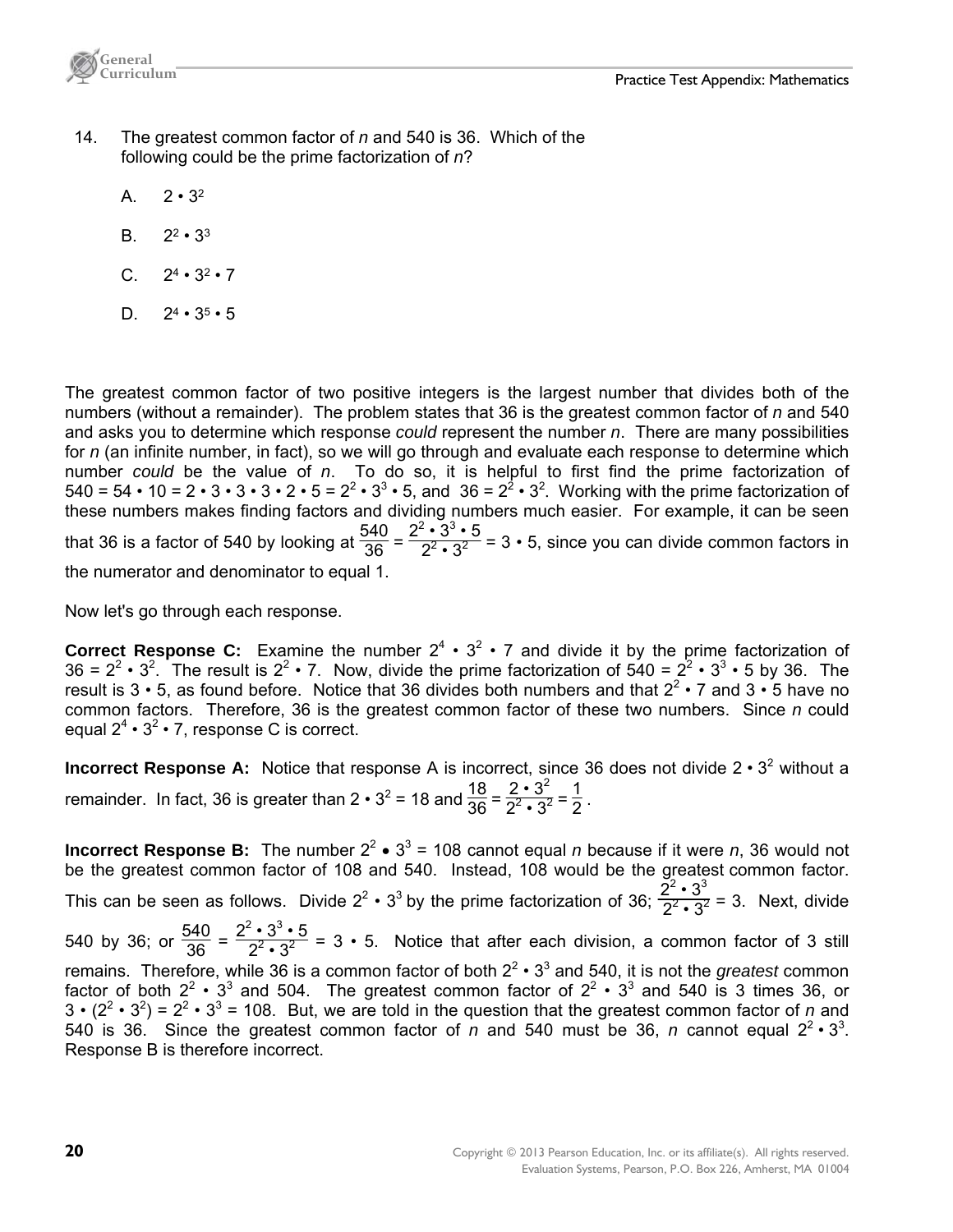

**Incorrect Response D:** The number  $2^4 \cdot 3^5 \cdot 5$  cannot equal *n* because if it were *n*, 36 would not be the greatest common factor of  $2^4 \cdot 3^5 \cdot 5$  and 540. To see this, divide  $2^4 \cdot 3^5 \cdot 5$  by 36 =  $2^2 \cdot 3^2$ . The result is  $2^2 \cdot 3^3 \cdot 5$ . Now, divide  $540 = 2^2 \cdot 3^3 \cdot 5$  by  $36 = 2^2 \cdot 3^2$ . The result is  $3 \cdot 5$ . Since  $2^2 \cdot 3^3 \cdot 5$ and 3 • 5 each have common factors of 3 • 5, 36 is not the greatest common factor of  $2^4 \cdot 3^5 \cdot 5$  and 540, but rather  $3 \cdot 5 \cdot 36 = 2^2 \cdot 3^3 \cdot 5$ . Therefore, response D is incorrect. This is the same reasoning used in incorrect response B.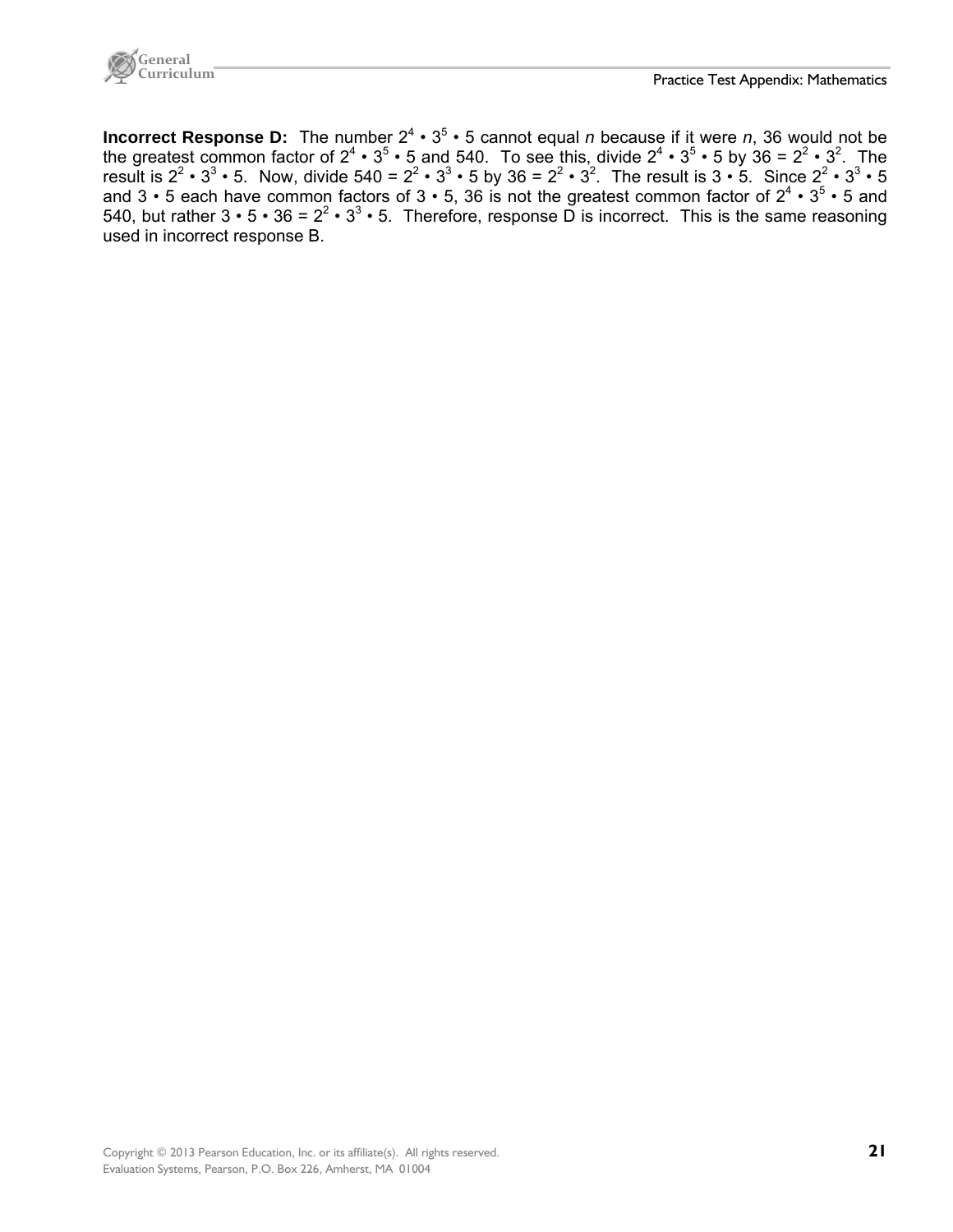

- 15. A shipping container measures 8 feet by 12 feet by 24 feet. The container is to be filled with identical cube-shaped boxes, each having sides measuring a whole number of feet. Which of the following expressions represents the smallest number of such identical boxes that could be packed into the container with no empty space remaining?
	- A.  $\frac{8}{4} + \frac{12}{4} + \frac{24}{4}$ 4
	- B.  $\frac{8}{4} \cdot \frac{12}{4} \cdot \frac{24}{4}$ 4
	- $C. 8 \cdot 12 \cdot 24$
	- D.  $8 + 12 + 24$

**Correct Response B:** The container is to be filled with identical cube-shaped boxes, and the side lengths of the cubes are whole numbers. In order to have the smallest number of cube-shaped boxes, the boxes have to be as large as possible. Since they need to pack the container so that there is no empty space, the boxes have to "fit" each of the dimensions of the shipping container. This is equivalent to saying that the side length of the boxes has to divide each dimension of the container, and it has to be the largest number that divides each dimension. Since the dimensions of the container are 8 feet by 12 feet by 24 feet, this is equivalent to finding the greatest common factor (GCF) of 8, 12, and 24. We could find the GCF using the prime factorization of the numbers, but since they are small we can find it by inspection. These numbers have common factors of 1, 2, and 4, so, 4 is the GCF. Hence, the side length of the largest box is 4 feet. To find the total number of boxes, note that the number of boxes that can fit across the 8 foot section is  $\frac{8}{4}$  = 2, the number that can fit across the 12 foot section is  $\frac{12}{4}$  = 3, and the number that can fit across the 24 foot section is  $\frac{24}{4}$  = 6. To find the total number of boxes requires multiplying these three numbers together. A good check of the result is to note that the volume of the container is 8 feet • 12 feet • 24 feet, or 2304 cubic feet. The volume of each cube is 4 feet • 4 feet • 4 feet or 64 cubic feet. Dividing 2,304 cubic feet by 64 cubic feet indicates that there are 36 cubes, which is the same as 2 • 3 • 6 given in response B in the form  $\frac{8}{4}$  •  $\frac{12}{4}$  •  $\frac{24}{4}$  .

**Incorrect Response A:** This response correctly finds the number of boxes that fit each dimension, but finds their sum instead of their product. This sum is not equal to the number of boxes of side length 4 that could fill the container.

**Incorrect Response C:** This response results from using 1 foot as the side length of the box. This would result in the largest number of identical cubes (with whole-number side lengths) that could fill the shipping container, not the smallest number. This expression is also equal to the numerical value of the volume of the shipping container.

**Incorrect Response D:** This response is the sum of the dimensions of the shipping container (or the side lengths of 1 foot by 1 foot by 1 foot cube), and ignores the fact that this problem involves the volume of the container.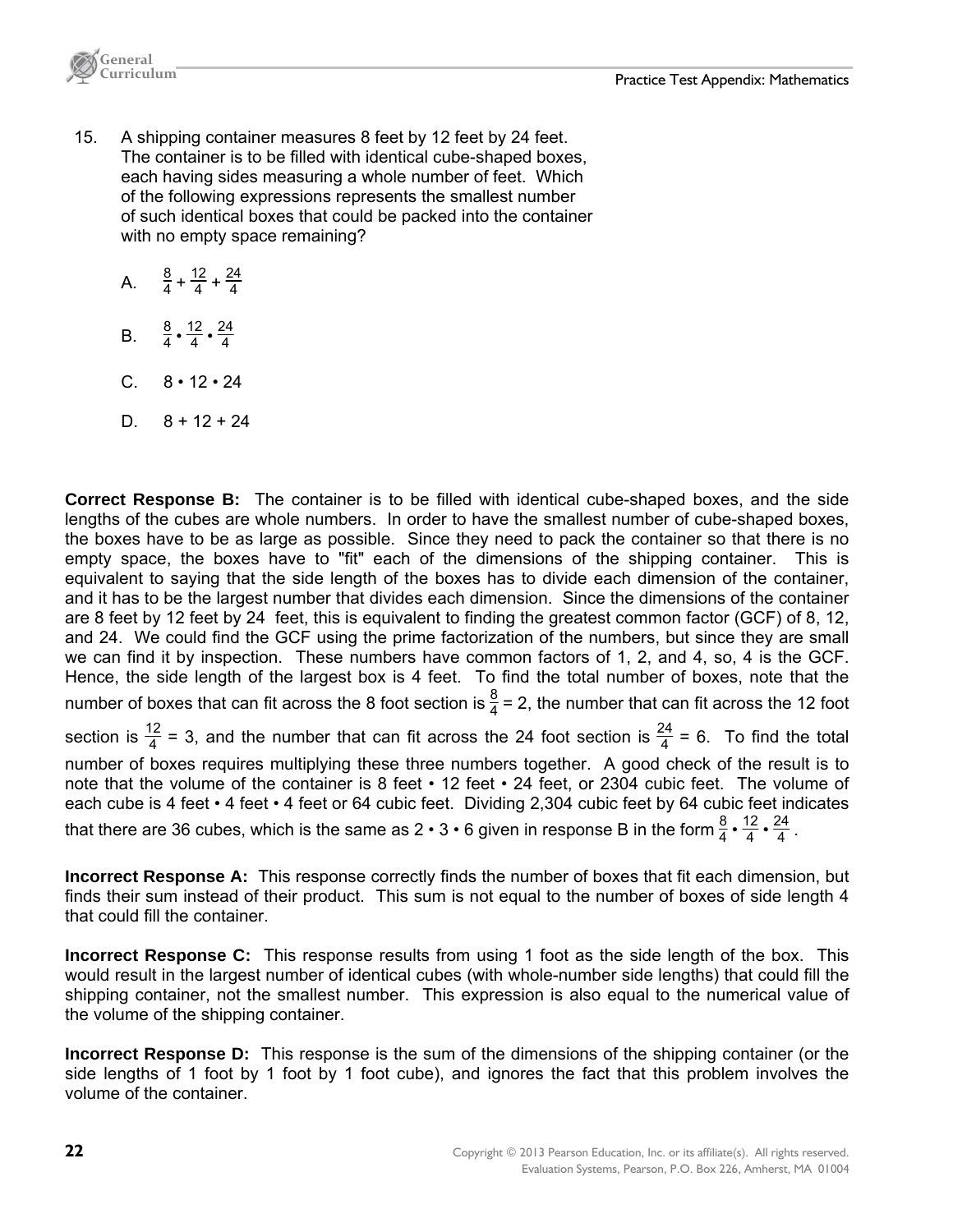

 16. **Use the diagram below to answer the question that follows.**



 The diagram above could best be used to derive a formula for which of the following quantities?

- A. the sum of the first *n* consecutive odd integers
- B. the product of the first *n* consecutive even integers
- C. the sum of the first *n* consecutive even integers
- D. the product of the first *n* consecutive odd integers

**Correct Response A:** Notice that in the diagram,  $n = 6$  and  $2n = 12$ . Also notice that the number of shaded squares is one-half the total number of squares in the diagram.

Starting at the lower left of the diagram and counting the number of shaded squares in the vertical direction gives 1, 3, 5, 7, 9, and 11. Notice that these are 6 consecutive odd integers and their sum is 36. Since half of the large rectangle is shaded, the diagram suggest that  $1 + 3 + 5 + 7 + 9 + 11 =$  $\frac{1}{2}$  (6)(12). This indicates that the sum of the first *n* odd integers equals  $\frac{1}{2}$  (*n*)(2*n*) =  $n^2$ .

**Incorrect Response B:** This response addresses the product of consecutive even integers, instead of the sum of consecutive odd integers.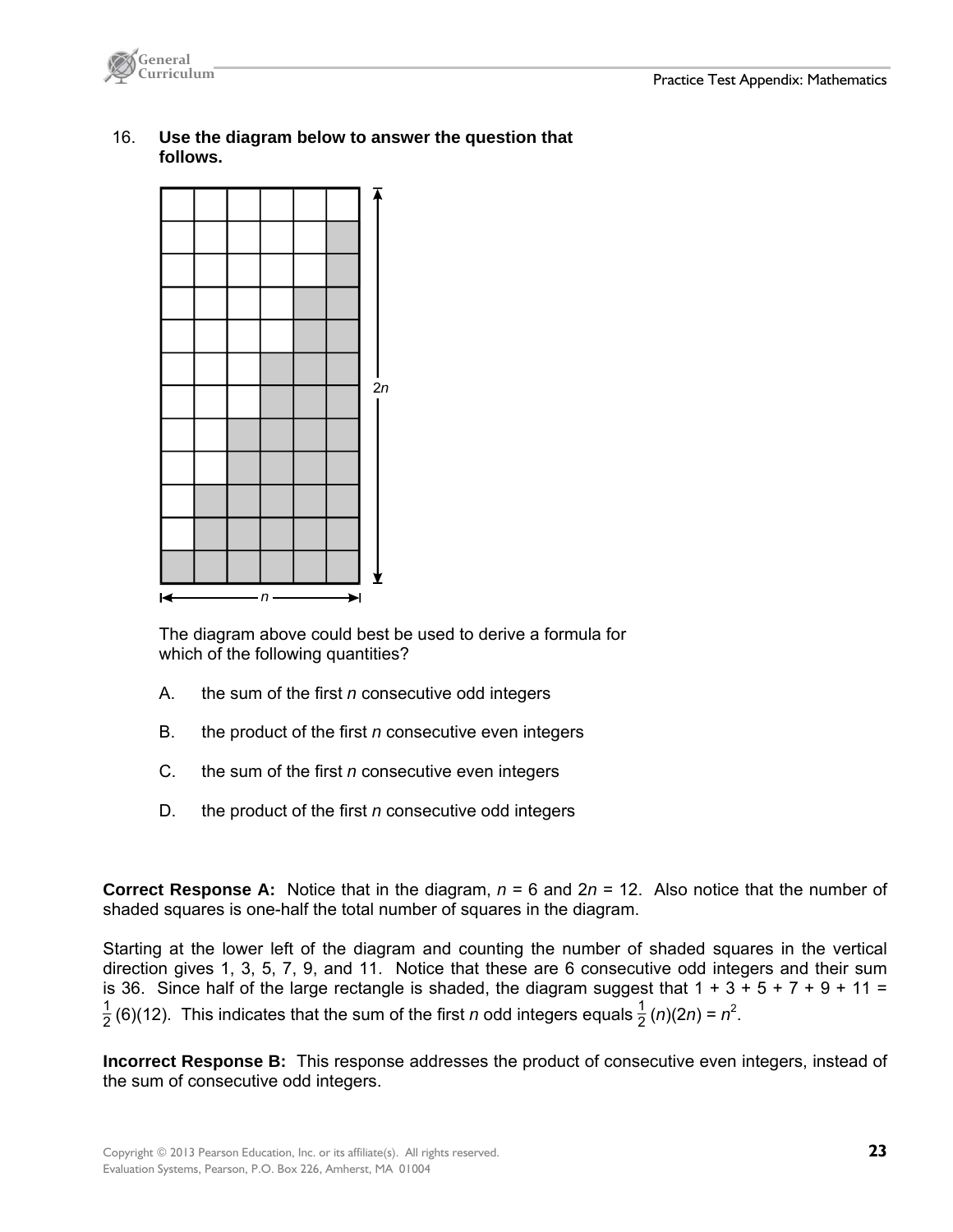

**Incorrect Response C:** This response addresses the sum of consecutive even integers, instead of the sum of consecutive odd integers.

**Incorrect Response D:** This response addresses the product of consecutive odd integers, instead of the sum of consecutive odd integers.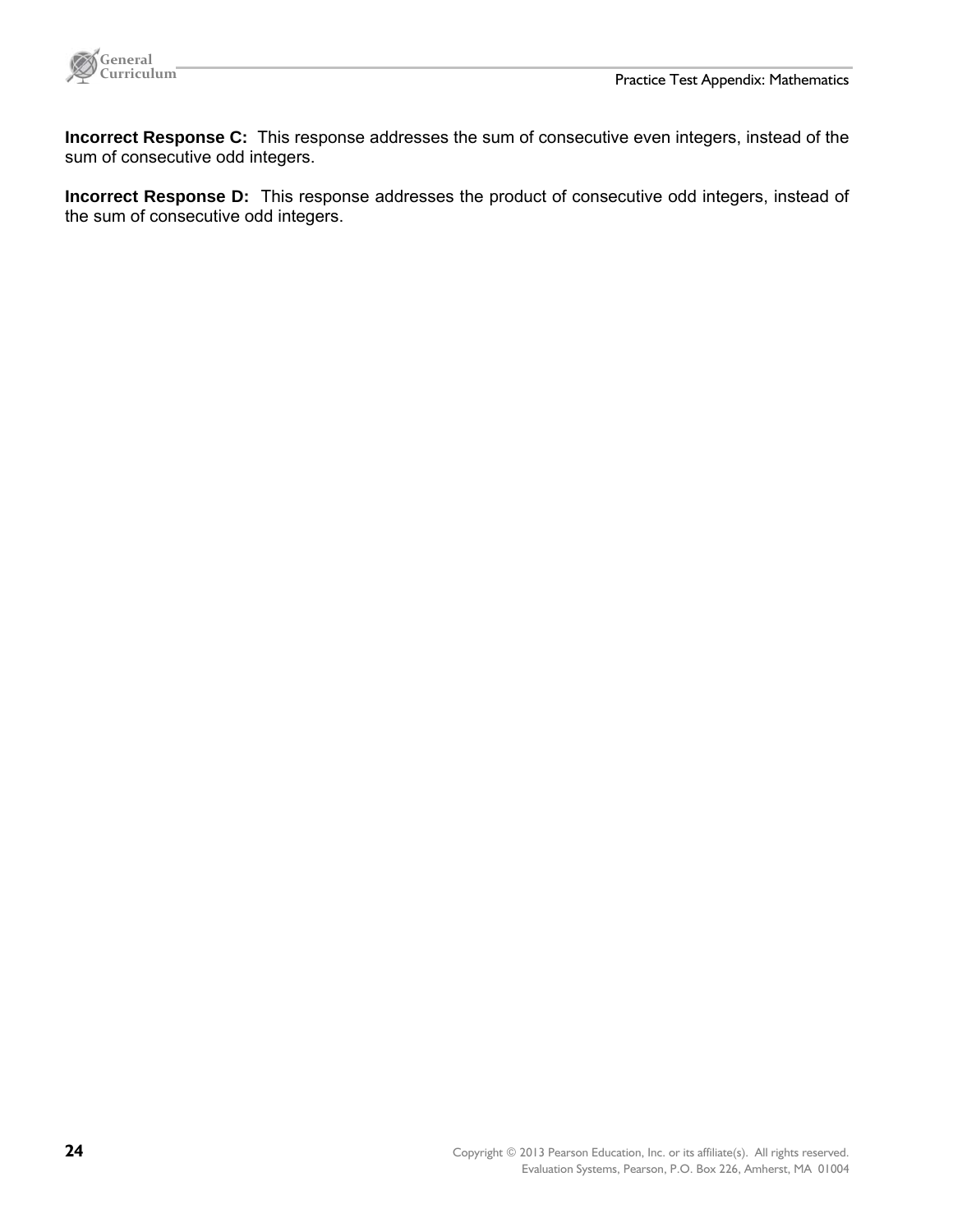

 17. **Use the diagram below to answer the question that follows.**



 The diagram above demonstrates how the lattice multiplication algorithm is used to multiply 231 by 25 to get the product 5775. What value does the circled digit represent?

- A. 1
- B. 10
- C. 100
- D. 1000

**Correct Response C:** In lattice multiplication, each square in the lattice is divided along a diagonal. The place value of the two halves of the square differ by a factor of 10, the left-most half of the square having a place value of 10 times the right half. In the cell shown, the 1 digit comes from multiplying 5 times 30 to get 150. Therefore, the 1 has a value of 1  $\times$  100 or 100 and the 5 has a value of 5  $\times$  10 or 50.

**Incorrect Response A:** This response most likely comes from assuming that the value of the digit 1 is equal to the number 1.

**Incorrect Response B:** This response most likely comes from interpreting the values of the numbers in the square as 15 instead of as 150, resulting in a value of 10 for the digit 1.

**Incorrect Response D:** This response may have come from interpreting the value of the 2 and the 5 on the right as 52. This would make a product of 50 times 30, which gives 1500, resulting in a value of 1000 for the digit 1.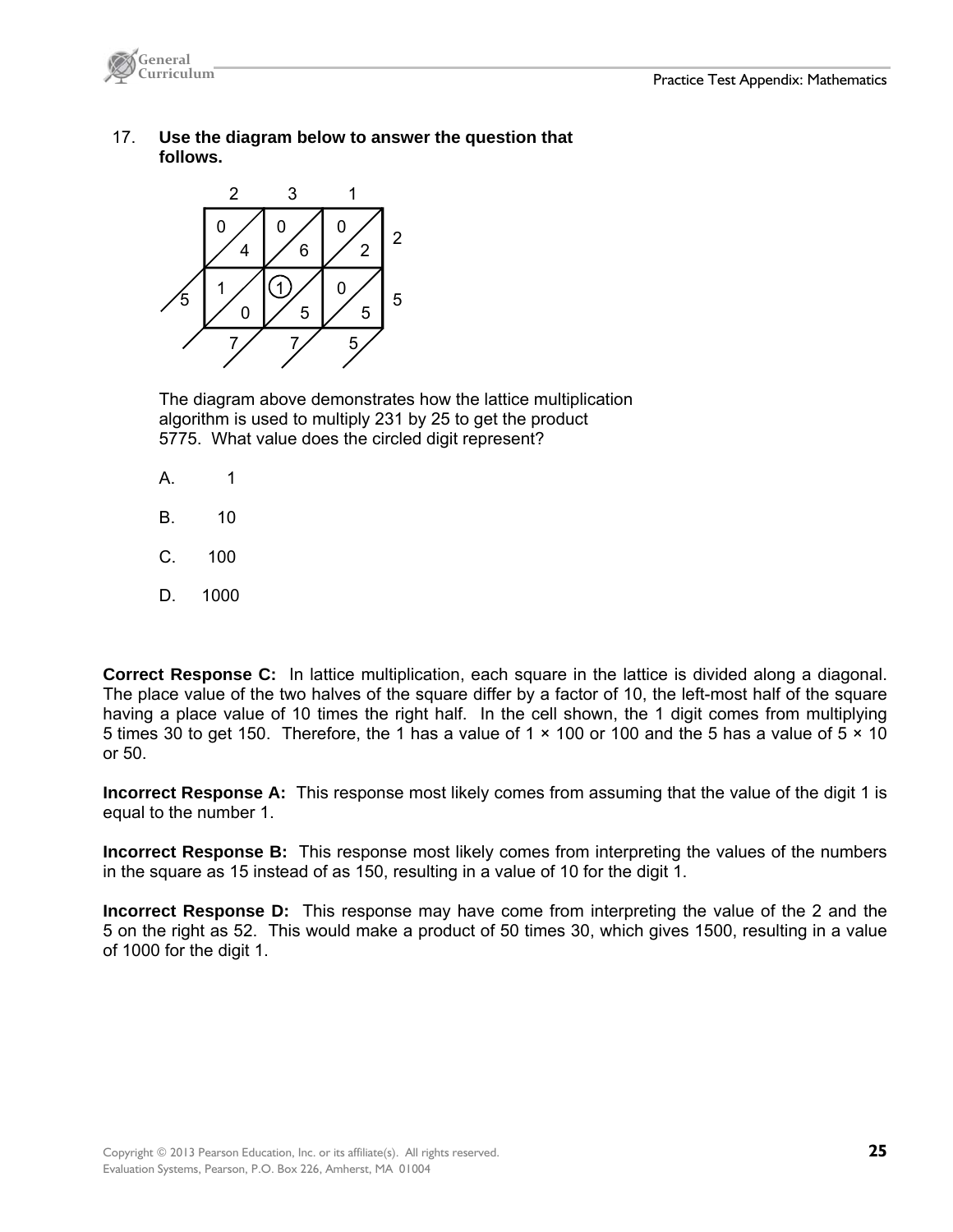

 18. **Use the samples of a student's work below to answer the question that follows.** 

 $\frac{9}{16} \div \frac{3}{4} =$  $9 \div 3$  $\frac{9 \div 3}{16 \div 4} = \frac{3}{4}$ 4  $\frac{15}{8} \div \frac{5}{4} =$  $15 \div 5$  $\frac{15 \div 5}{8 \div 4} = \frac{3}{2}$ 2

$$
\frac{5}{12} \div \frac{5}{3} = \frac{5 \div 5}{12 \div 3} = \frac{1}{4}
$$

 Which of the following statements best describes the mathematical validity of the algorithm that the student appears to be using?

- A. It is not valid for any rational numbers.
- B. It is valid only when all numerators and denominators are integers.
- C. It is valid only when all numerators and denominators are positive integers.
- D. It is valid for all rational numbers.

**Correct Response D:** Looking at the algorithm used by the student, it is clear that when dividing fractions, the student divides numerator by numerator and denominator by denominator. By performing each operation shown, it can be seen that the method works for the three examples shown. In order to verify that this method works for all rational numbers, we need to use properties of numbers and

operations. A rational number is a number of the form  $\frac{a}{b}$ , where *a* and *b* are integers and  $b \neq 0$ .

Suppose we have two rational numbers,  $\frac{a}{b}$  and  $\frac{c}{d}$ . The "standard" method for dividing rational numbers is as follows.

$$
\frac{a}{b} \div \frac{c}{d} = \frac{a}{b} \times \frac{d}{c} = \frac{ad}{bc}
$$

Compare the above result to  $\frac{a \div c}{a}$  $\frac{a+1}{b+1}$ .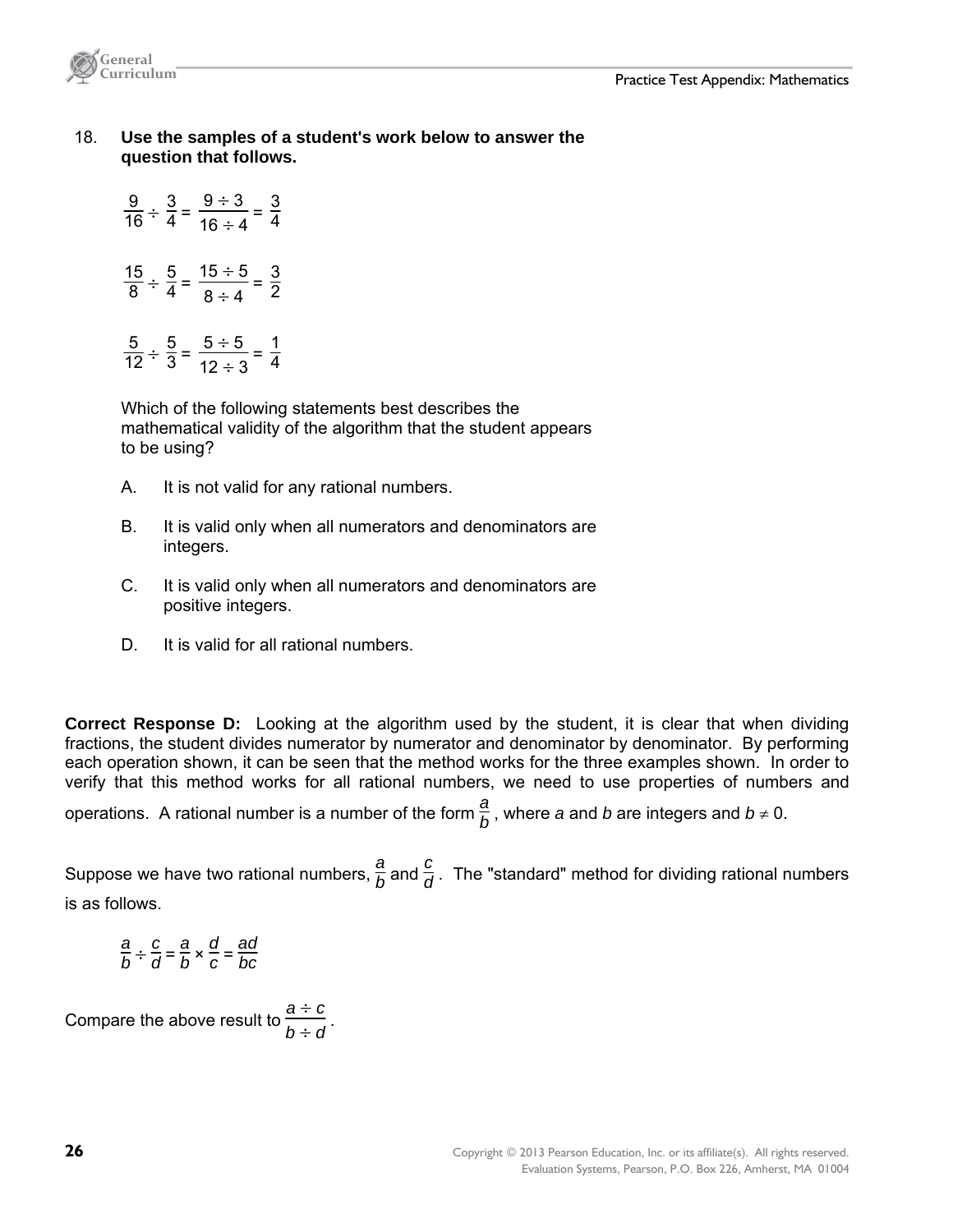

Since  $x \div y = \frac{x}{y}$ , the following steps can be taken.

$$
\frac{a \div c}{b \div d} = \frac{a}{c} \div \frac{b}{d}
$$

Now, apply the "standard" method for dividing rational numbers to show that the two answers will always be equal.

$$
\frac{a}{c} \div \frac{b}{d} = \frac{a}{c} \times \frac{d}{b} = \frac{ad}{cb}
$$

Notice that this is the same result obtained above, since multiplication is commutative. Furthermore, we have shown that it is true for all rational numbers.

**Incorrect Response A:** This response is shown to be false by the three examples given in the body of the question. All of the values given in the three examples are rational numbers, and the method works in those situations.

**Incorrect Response B:** This response is false. We have shown in the above discussion that the process used is valid for all rational numbers. This can be further demonstrated by creating a problem where the numerators and denominators are not integers and then working through the problem using the method given in the question and the "standard" method. For example, if two of the integers in the

first example (e.g., 9 and 16) in the body of the question are replaced with nonintegers such as  $\frac{5}{8}$  and

 $\frac{4}{5}$  , and the resulting problem is simplified by first using the method given in the body of the question and

then using the standard method, both methods will result in an answer of  $\frac{25}{24}$  .

**Incorrect Response C:** This response is false, as can be seen by changing the sign of any of the numbers in the problems. Changing the sign of one of the numbers will change the sign of the quotient, which will result in the correct answer.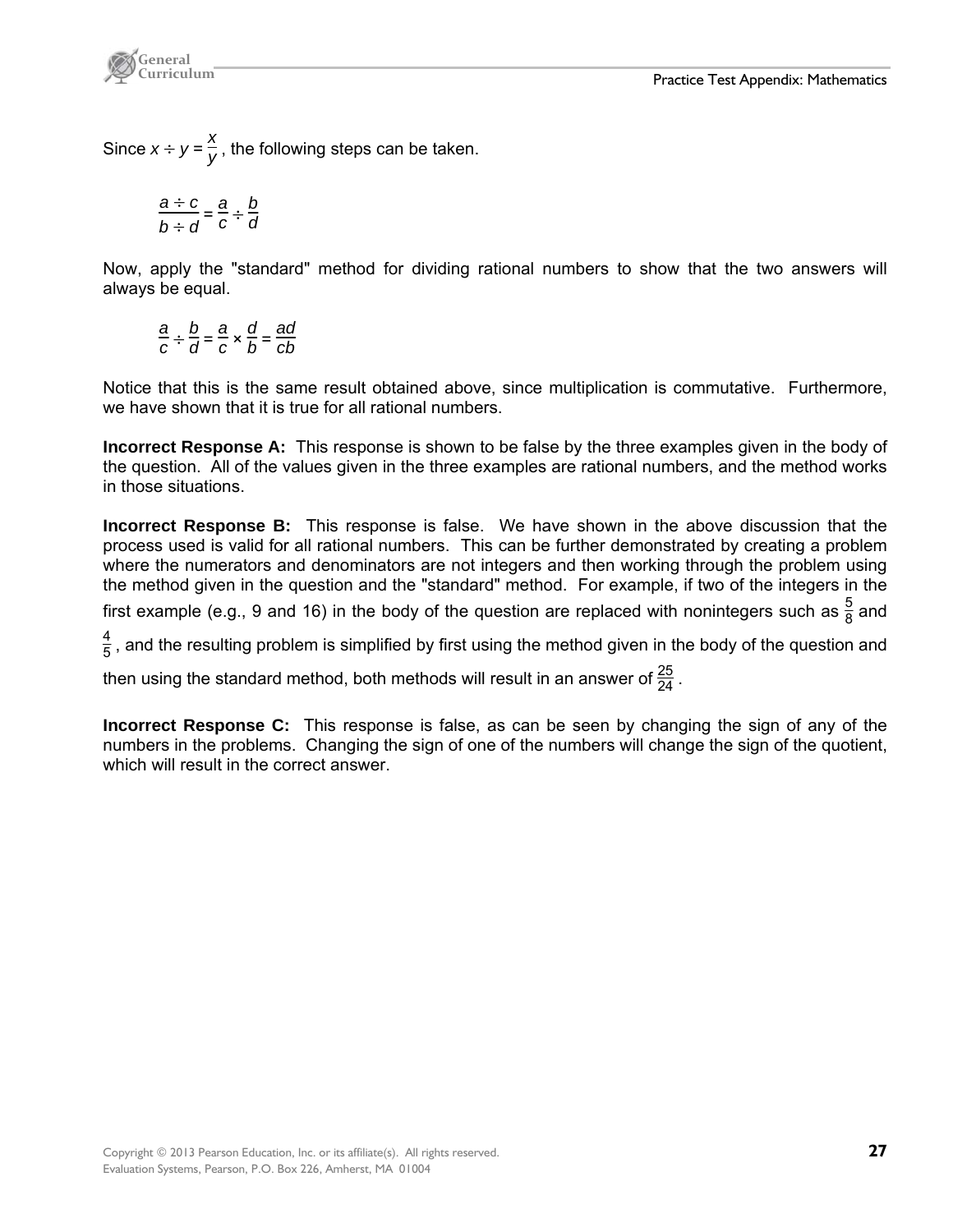

19. **Use the inequality below to answer the question that follows.** 

 $3 \div x > 4 \div x$ 

 Which of the following inequalities describes all possible values of *x*?

- A  $x < -1$
- B.  $x < 0$
- C.  $-1 < x < 0$
- D.  $0 < x < 1$

There are several ways to solve this problem. One way is to reason through the problem using number properties. The other way is to use algebraic techniques. Since the algebra for solving rational expressions (fractions with variables in the denominator) involving inequalities is subtle, it is much easier to reason through the problem by testing the numbers in each response. Notice that the question asks for the inequality that describes *all* possible values of *x*.

First, notice that the value of *x* cannot be zero, since division by zero is undefined. Next, notice that *x must be negative*, since for any positive real number, no matter how large or how small, dividing 3 by the number will always be less than dividing 4 by the same number. For example, if *x* = 10, then  $3 \div 10 = 0.3$  and  $4 \div 10 = 0.4$ , and 0.3 is *less than* 0.4. Also, if  $x = 0.1$ , then  $3 \div 0.1 = 30$  and  $4 \div 0.1 = 40$ , and 30 is *less* than 40.

It is helpful to draw a number line for each set. Also, recall that *a b* if point *a* is located further to the right of point *b* on a number line. This definition is helpful when working with negative numbers.

**Correct Response B:** Response B describes the set of all real numbers less than 0.



Notice that the inequality is true if *x* is a small, negative number close to 0. For example, suppose that  $x = -0.1$ . Then  $3 \div -0.1 = -30$  and  $4 \div -0.1 = -40$ , and  $-30 > -40$ , since it is further to the right on the number line.

**Incorrect Response A:** Response A describes the set of all real numbers less than –1.

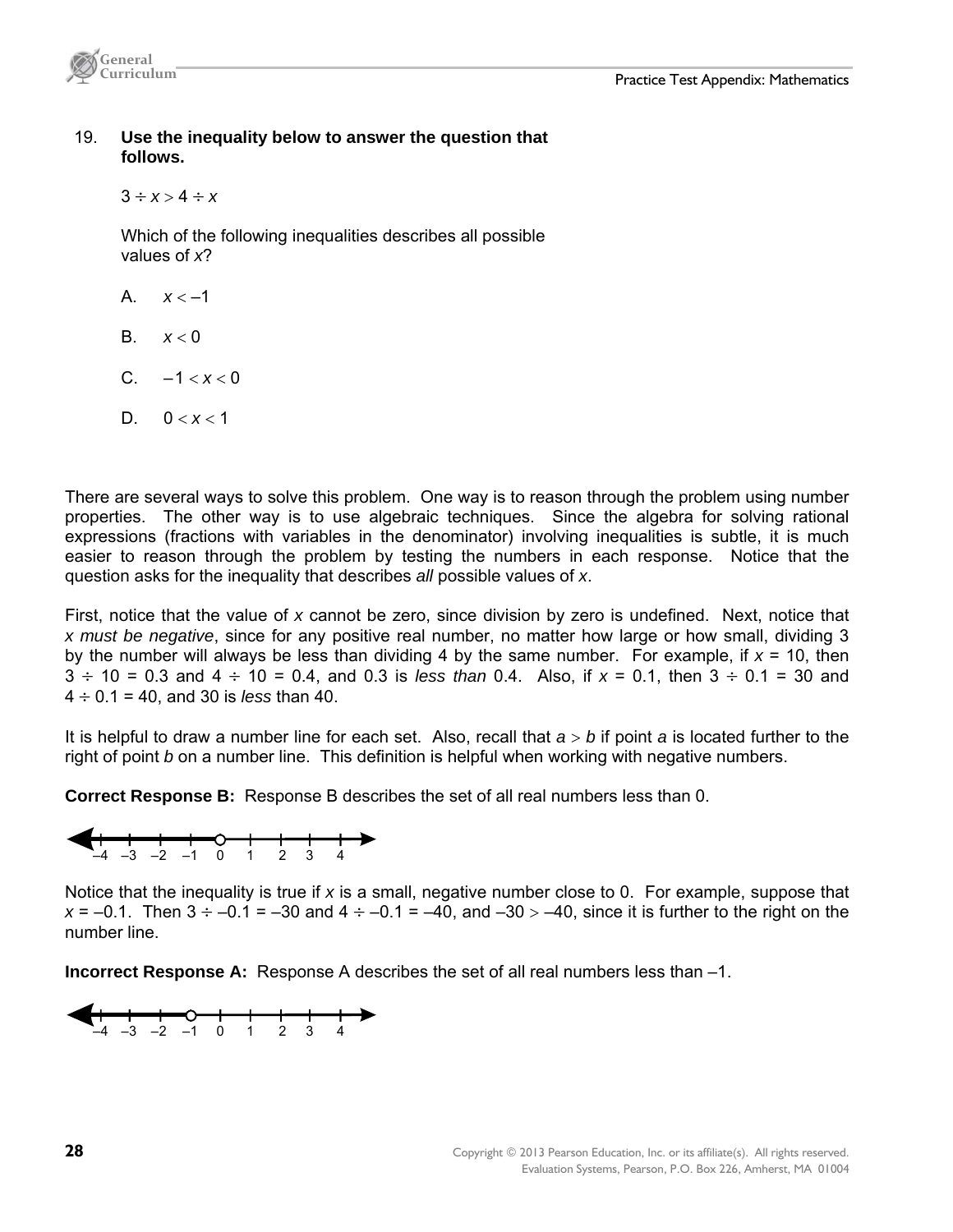

Notice that the inequality is true for the numbers less than  $-1$ . For example, if  $x = -2$ , then  $3 \div -2 = -1.5$  and  $4 \div -2 = -2$ , and it is true that  $-1.5 > -2$  because  $-1.5$  is further to the right of  $-2$  on the number line. However, this is not the correct response, since it misses the value –1 and the values between –1 and 0.

**Incorrect Response C:** Response C describes the set of all real numbers between –1 and 0, not including the endpoints.



The numbers in response C all satisfy the inequality, but they are not all of the values of *x* that satisfy the inequality. This response does not include the value –1 and all the values less than –1.

**Incorrect Response D:** Response D describes the set of all real numbers between 1 and 0, not including the endpoints.



None of the values in response D satisfy the inequality since they are all positive real numbers.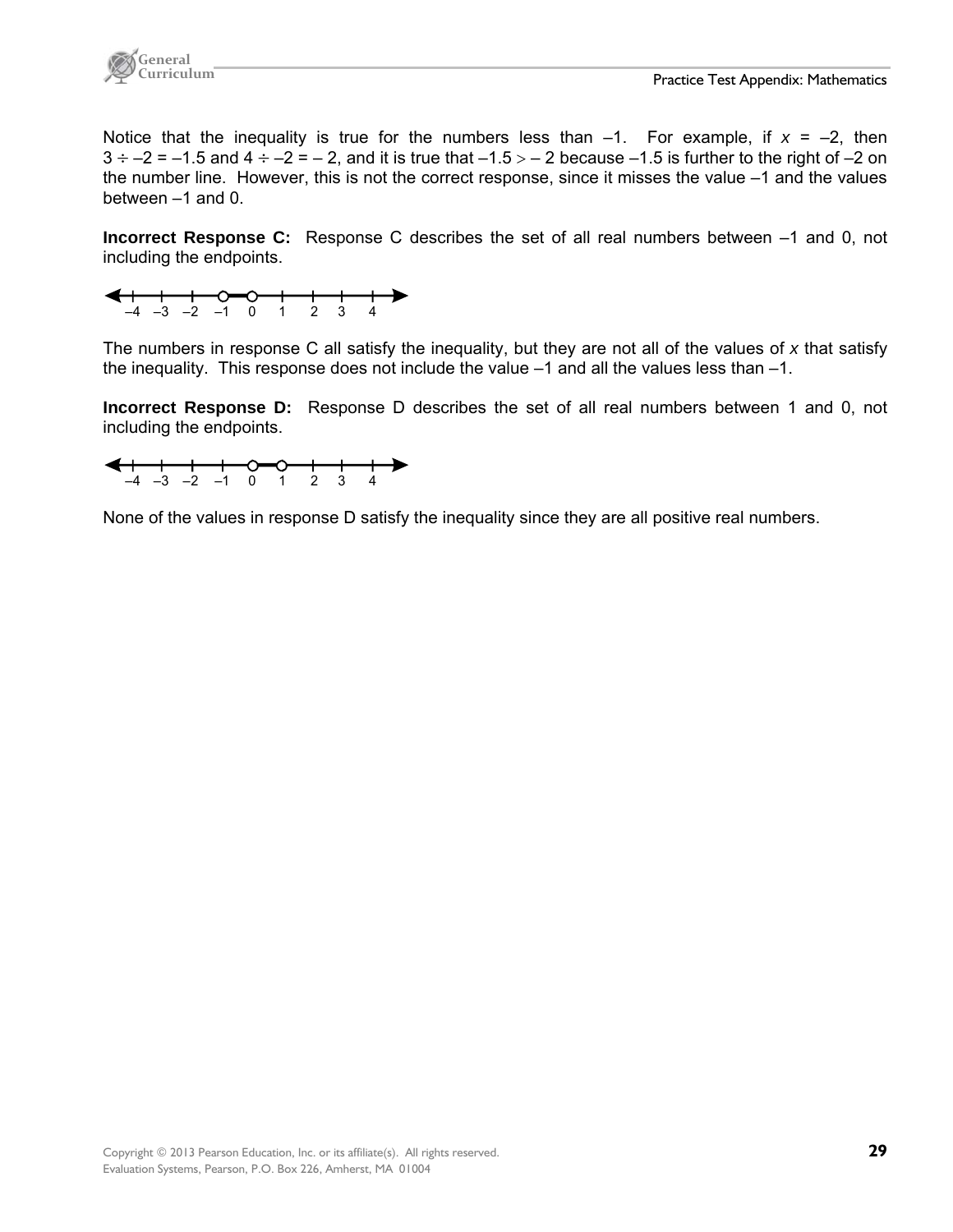

- 20. The expression  $(5^{-8} \cdot 7^{-9})$  is equal to which of the following?
	- A.  $\frac{1}{5(35)^8}$ B.  $\frac{1}{7(35)^8}$ C.  $\frac{5}{(35)^8}$
	- D.  $\frac{7}{(35)^8}$

**Correct Response B:** From the laws of exponents,  $a^{-1} = \frac{1}{a}$ . Therefore,  $(5^{-8} \cdot 7^{-9}) = \frac{1}{5^8 \cdot 7^9}$ . The denominator of this expression contains 8 factors of 5 and 9 factors of 7. Since  $7 \cdot 5 = 35$ , the denominator can be rewritten to have 8 factors of 35 and one factor of 7, since there will be one extra factor of 7 remaining in the product. Using exponential notation, this is the same as  $\frac{1}{7(35)^8}$  .

**Incorrect Response A:** This response recognizes that there are 8 factors of 35, but interchanges the remaining factor of 7 with 5.

**Incorrect Response C:** This response recognizes that there are 8 factors of 35, but incorrectly places a 5 in the numerator of the expression. This expression is equal to  $\frac{1}{5^{7}7^{8}}$ , which is incorrect.

**Incorrect Response D:** This response recognizes that there are 8 factors of 35, but incorrectly places a 7 in the numerator of the expression. This expression is equal to  $\frac{1}{5^{8}7^{7}}$ , which is incorrect.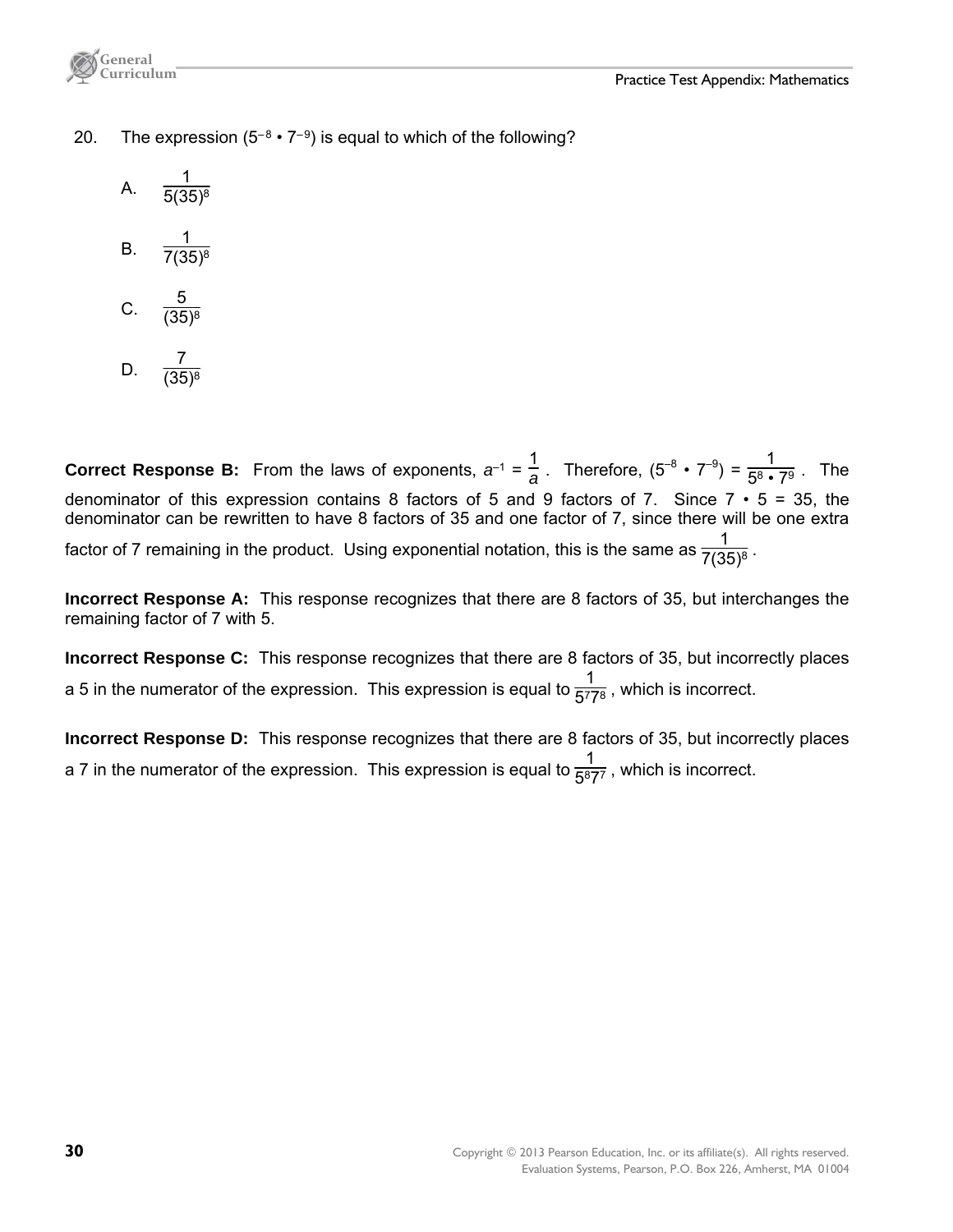

#### 21. **Use the diagram below to answer the question that follows.**



 Which of the following algebraic equations could best be used to explain why, for any three-by-three cross like the one shown above, the sum of the numbers in the vertical rectangle is equal to the sum of the numbers in the horizontal rectangle?

A. 
$$
9x + 14x + 19x = 13x + 14x + 15x
$$

B. 
$$
5[x + (x + 1) + (x + 2)] = 5x + (5x + 5) + (5x + 10)
$$

C. 
$$
x+9+14+19=x+13+14+15
$$

D. 
$$
(x-1) + x + (x + 1) = (x-5) + x + (x + 5)
$$

**Correct Response D:** First, observe the patterns in the table: moving left to right in any row, the numbers increase by 1; moving top to bottom in any column, the numbers increase by 5. Let  $x =$  the value of the number contained in the center cell of any three-by-three cross drawn on the table of numbers. From the pattern in the table, the element to the left of *x* is one less than *x* and has the value *x* – 1, and the element to the right is one more than *x* and has the value *x* + 1. Also, from the pattern in the table, the value of the cell directly above the center cell is 5 less than  $x$ , or  $x - 5$ , and the value directly beneath the center cell is 5 more than *x*, or *x* + 5. The sum of the numbers in the *horizontal* rectangle is therefore  $(x - 1) + x + (x + 1)$ , and the sum of the numbers in the *vertical* rectangle is  $(x-5) + x + (x+5)$ .

This problem asks for the equation of the sum of the numbers in the vertical rectangle equal to the sum of the numbers in the horizontal rectangle:  $(x-5) + x + (x+5) = (x-1) + x + (x+1)$ .

Response D states the equation in the opposite order of the wording of the question,  $(x - 1) + x +$  $(x + 1) = (x - 5) + x + (x + 5)$ , which says that the sum of the numbers in the *horizontal* rectangle equals the sum of the numbers in the *vertical* rectangle, but the two sides of an equality can be interchanged,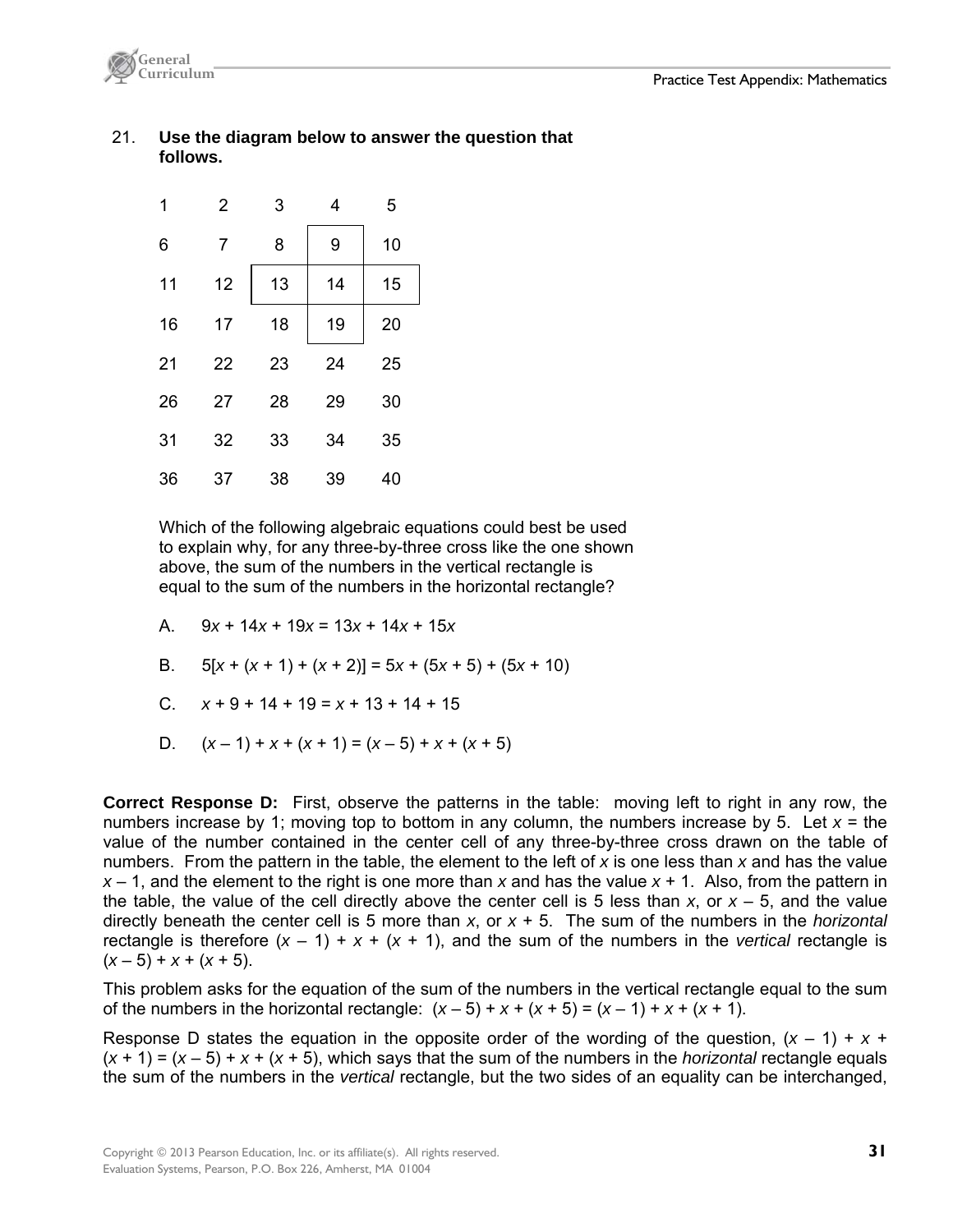making the equations equivalent. Note that these two expressions simplify to 3*x*, which says that each sum equals a value three times the middle number. In the given cross, the *vertical* and *horizontal* sums each equal 42 or 3 times the middle number, 14.

**Incorrect Response A:** In this response, the vertical values and the horizontal values in the given cross have been multiplied by *x* in an attempt to generalize. It might seem on first glance that this expression is the correct answer since both sides equal 42*x*. However, this expression is only correct when  $x = 1$  and is not correct anywhere else in the diagram. Consider  $x = 2$  and take the top number as 9*x* or 18 in the diagram. In the diagram, the new cross has the values 18, 23, 28 vertically, not 18, 28, 38, as the expressions (9*x*, 14*x*, and 19*x*) would indicate. Moving from the original cross to another cross in the diagram is not multiplicative, but rather additive. In fact, all of the comparable values in the new cross in the diagram are 9 more than in the original cross. For example, 22 vs. 13; 23 vs. 14; 24 vs. 15. This pattern of adding 9 can be explored further by seeing that to get from the value 9 at the top of the original cross to the value 18 at the top of the new cross in the diagram, you could travel 2 steps down and 1 step to the left, which translates to adding 2 times 5 and subtracting 1.

**Incorrect Response B:** In this response the values horizontally could be expressed generally as *x*, *x* + 1, and *x* + 2, but multiplication by 5 results in an incorrect answer. In this answer, the right-hand side of the expression uses the distributive property to multiply 5 by each term to make the two sides equal. However, this expression will never be correct for any cross, anywhere in the diagram, since the entire right-hand side of the expression indicates three multiples of 5 going down vertically. Hence, response B is incorrect for all values of *x*.

**Incorrect Response C:** The question asks for which algebraic equation best explains why the sum of the numbers in the vertical rectangle is equal to the sum of the numbers in the horizontal rectangle. Response C is incorrect because it is not the best algebraic equation, although it does produce correct results. For any new cross that is drawn in the diagram, there is a value of *x* that makes the expression  $x + 9 + 14 + 19$  equal the vertical sum and the expression  $x + 13 + 14 + 15$  equal the horizontal sum. That value of x can be found for each new cross as follows:  $x = (3)$  (the middle number in the new cross minus 14). Note that 14 is the middle number in the original cross pictured in the question.

For example, make a new cross with the middle number 33. The vertical sum will be  $28 + 33 + 12$  $38 = 99$ , and the horizontal sum will be  $32 + 33 + 34 = 99$ . Now, find the value of the middle number of this new cross minus 14, 33 – 14 = 19. Multiplying 19 by 3 gives 57 for the value of *x*. Then, note that *x* + 9 + 14 + 19 = 57 + 9 + 14 + 19 = 99 for the vertical sum and that *x* + 13 +14 + 15 = 57 + 13 + 14 + 15 = 99 for the horizontal sum, therefore, the expression  $x + 9 + 14 + 19 = x + 13 + 14 + 15$  is true.

The value of *x* will be negative if the cross is moved to a location where the middle number is less than 14. For example, make a new cross with the middle number at 8. The vertical sum of this cross will be  $3 + 8 + 13 = 24$ , and the horizontal sum will be  $7 + 8 + 9 = 24$ . Now, find the value of the middle number of this new cross minus 14, 8 – 14 = –6. Multiplying –6 by 3 gives –18 for the value of *x*. Then, note that *x* + 9 + 14 + 19 = –18 + 9 + 14 + 19 = 24 for the vertical sum and *x* + 13 + 14 + 15 = –18 + 13 + 14 + 15 = 24 for the horizontal sum, and the expression *x* + 9 + 14 + 19 = x + 13 + 14 + 15 is again true.

Also, note that the value of *x* for any new cross could be found by multiplying (3)(the value of any of the numbers in the new cross minus the value of the number in the comparable location in the original cross).

Response C would be true for specific vales of *x* (whether positive or negative) added to the sums in the original cross, but is not the "best" method of explaining why the vertical sum equals the horizontal sum, in general, which is what the question asked.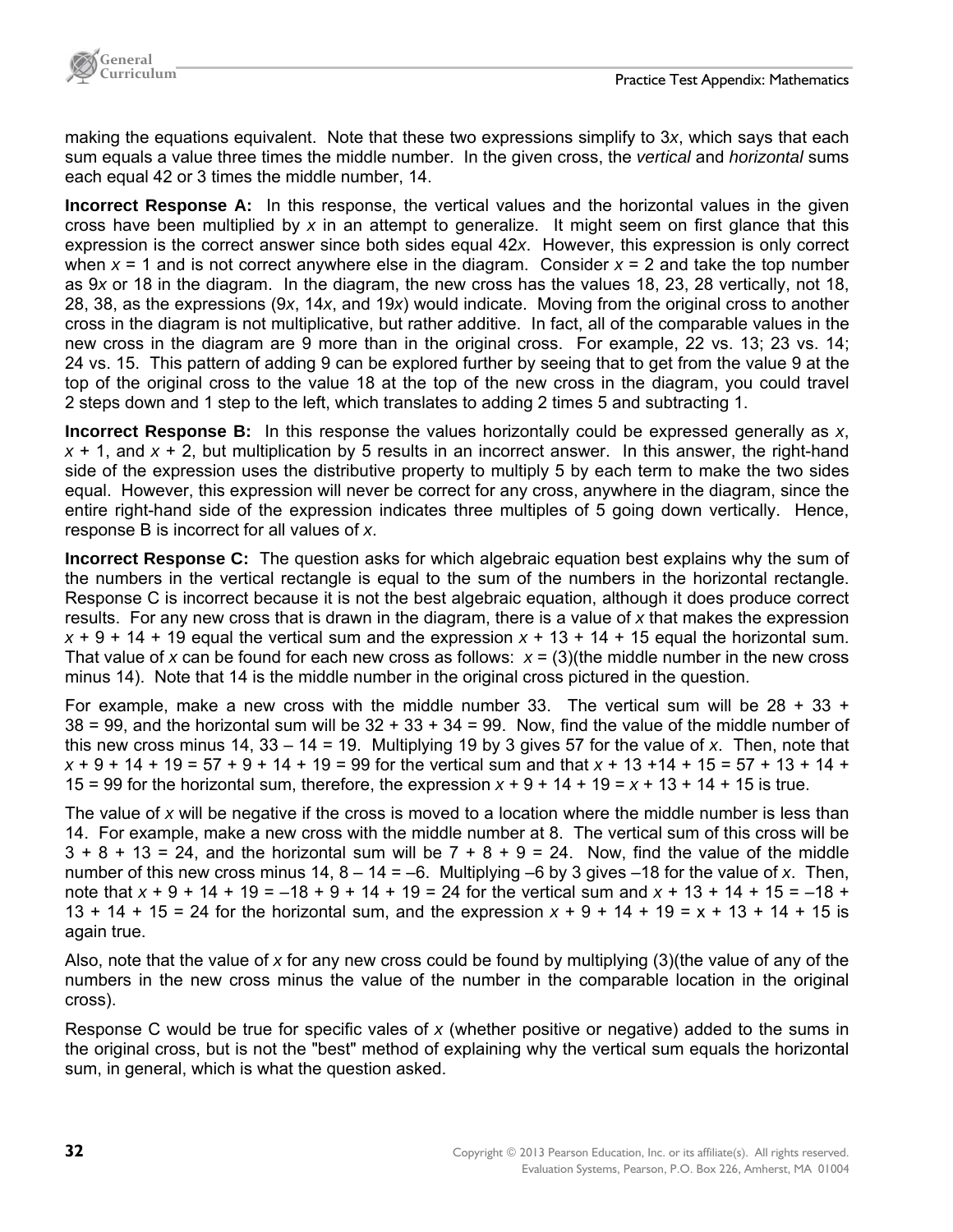

### 22. **Use the problem below to answer the question that follows.**

A landscaper bought some decorative cement blocks from a landscaping supplier. The supplier charged 5% sales tax and the total came to \$315. Without the tax, the landscaper could have bought 6 more blocks for the same total cost. How many blocks did the landscaper buy?

 If *p* represents the price of one block, in which of the following equations does *x* represent the answer to the problem above?

- A. 0.95*px* = *p*(*x +* 6)
- B. 1.05*p*(*x* + 6) = 315
- C. 1.05*px* = *p*(*x +* 6)
- D.  $0.95p(x+6) = 315$

**Correct Response C:** To solve this problem, first define the variables. It is given that *p* = the price of one block. The problem asks for the number of blocks bought by the landscaper. Define  $x =$  the number of blocks purchased. From the problem, we know the following:

cost of *x* blocks + tax on the cost of *x* blocks = \$315  $cost of x + 6 blocks = $315$ 

Since these two costs are equal, we can write the problem as follows:

cost of *x* blocks + tax on the cost of *x* blocks = cost of  $x + 6$  blocks

Since  $p =$  the price of one block and  $x =$  the number of blocks bought,

 *px* = the cost of buying *x* blocks.

Since there is a 5% sales tax, the tax is the cost of *x* blocks times 0.05, or

0.05*px* = tax on the cost of *x* blocks.

Since  $p =$  the price of one block, then

 $p(x + 6) = \text{cost of } x + 6 \text{ blocks.}$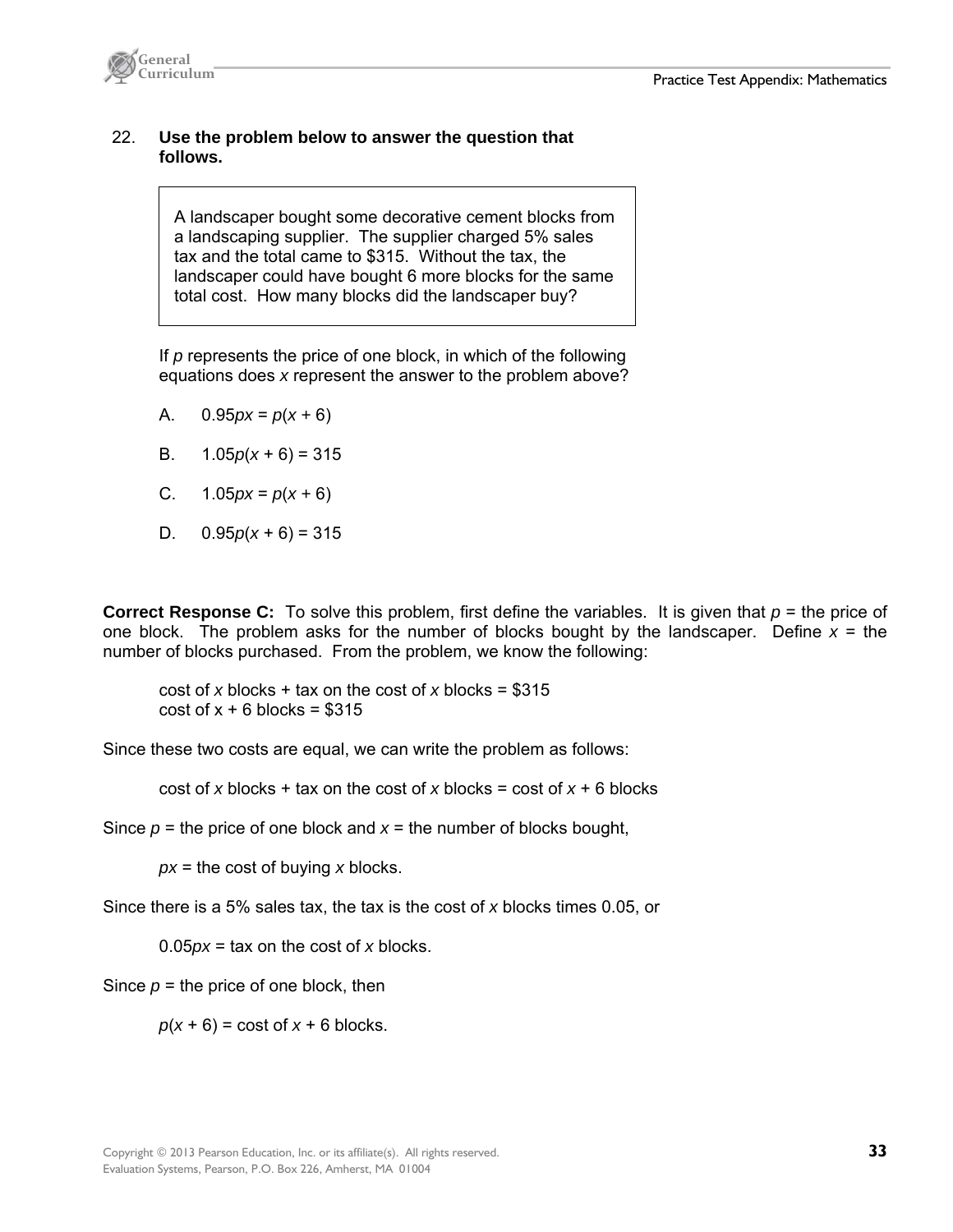

Putting all of this information into the original statement of the problem results in the following:

 *px* + 0.05*px = p*(*x +* 6)

Notice that the left side of this equation can be factored.

 $px(1 + 0.05) = p(x + 6)$  $px(1.05) = p(x + 6)$ 1.05 $px = p(x + 6)$ 

**Incorrect Response A:** This response comes from correctly determining the expressions representing the cost of *x* blocks, the cost of *x* + 6 blocks, and the cost of the tax, but instead of adding the tax to the cost of *x* blocks, the tax is added to the cost of  $x + 6$  blocks as follows:  $px = p(x + 6) + 0.05x$ . When simplified, the tax expression (0.05*px*) is subtracted from both sides, leaving 0.95*px* =  $p(x + 6)$ .

**Incorrect Response B:** This response results from adding the tax on the cost of *x* + 6 blocks to the cost of  $x + 6$  blocks, and then equating that expression to \$315 as follows:  $p(x + 6) + 0.05p(x + 6) =$ 315. Simplifying gives the result in response B. This expression is not correct, since it is the cost of *x* + 6 blocks that equals 315 dollars, not the cost plus the tax.

**Incorrect Response D:** This response results from finding the cost of  $x + 6$  blocks and equating that cost with 315 plus the tax on the cost of  $x + 6$  blocks as follows:  $p(x + 6) = 315 + 0.05p(x + 6)$ . Simplifying gives 0.95*p*(*x* + 6) = 315, the equation in response D. This expression is not correct, since the cost of  $x + 6$  blocks should be equal to 315 dollars.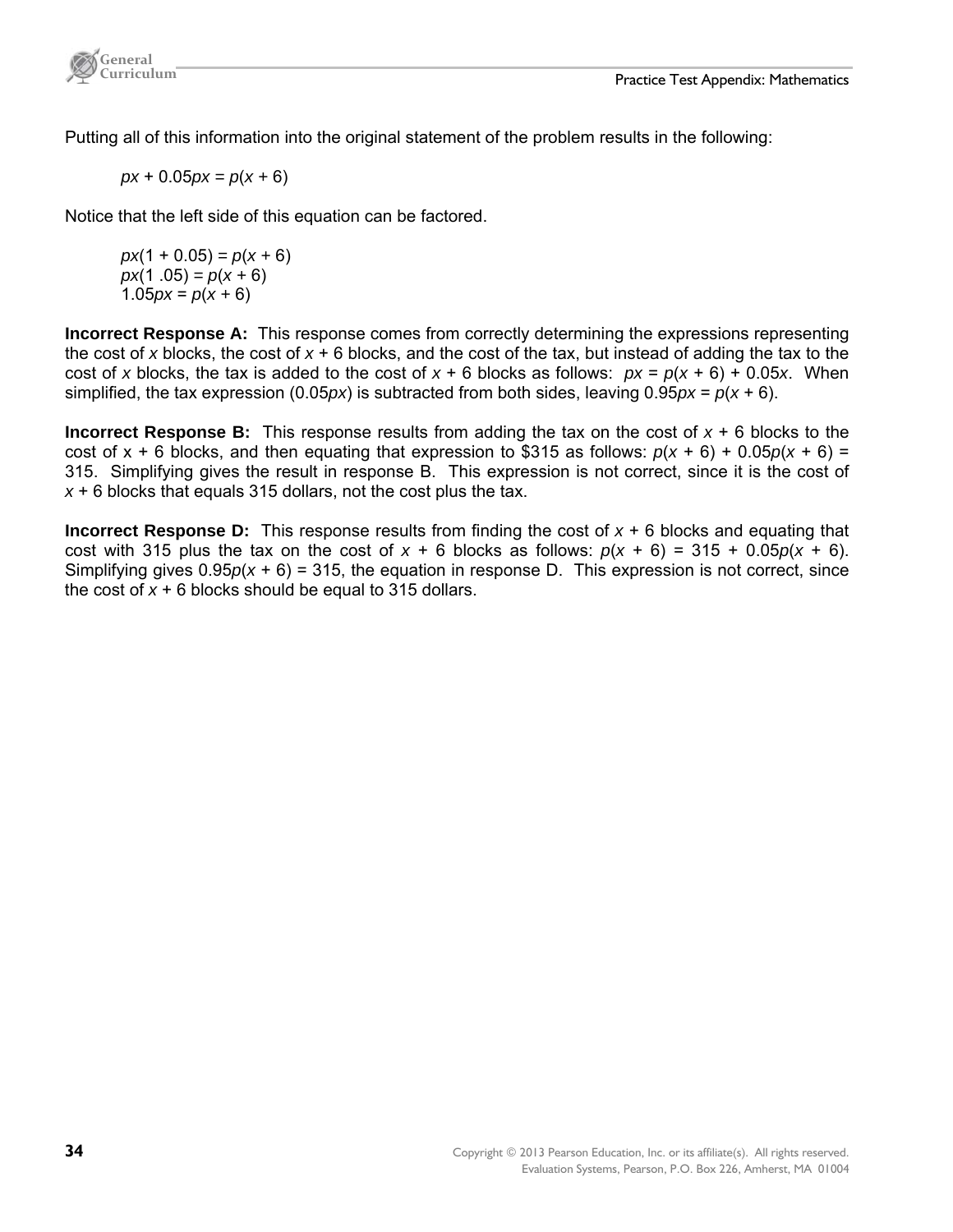

- 23. A store that sells handcrafted items takes \$3.00 per item plus 40% of the sale price for each item sold. The rest of the money from item sales goes to the craftsperson. All items sold cost \$5.00 or more. If *p* represents the sale price of one item, which of the following expressions represents the amount of money the craftsperson gets for each item sold?
	- A.  $\frac{2}{5}p+3$
	- B.  $\frac{2}{5}p-3$
	- C.  $\frac{3}{5}p+3$

D. 
$$
\frac{3}{5}p - 3
$$

**Correct Response D:** We are given that *p* equals the sale price of an item sold. The store takes \$3 plus 40% of the price of the item. Note that 40% = 0.4. So, for example, if an item sells for \$10 the store would take \$3 + (0.4)(\$10), which in this case would be \$7. The craftsperson would be left with \$10 – (\$3 + 0.4 • \$10) or \$3. Translating this into algebra means that the store will take 3 + 0.4*p.* The craftsperson will get  $p - (3 + 0.4p)$ . Since there is a negative sign in front of the parentheses, this can be written as  $p + - 1(3 + 0.4p)$  which, using the distributive property and rewriting, simplifies to  $p - 3 + (-0.4p) = -3 + 0.6p = \frac{3}{5}p - 3$ , since  $0.6 = \frac{3}{5}$ .

**Incorrect Response A:** This response represents the amount of money that the store collects for each craft item sold. This quantity needs to be subtracted from *p* to find the amount that the craftsperson will receive. Note that  $0.4 = \frac{2}{5}$ .

**Incorrect Response B:** This response most likely results from assuming that the craftsperson will get \$3 less than the 40% of the price of the item.

**Incorrect Response C:** This response most likely comes from failing to correctly simplify an expression with a negative sign in front of the parentheses, which is a very common algebraic error. It is essential that a negative sign in front of parentheses be distributed throughout the terms inside the parentheses.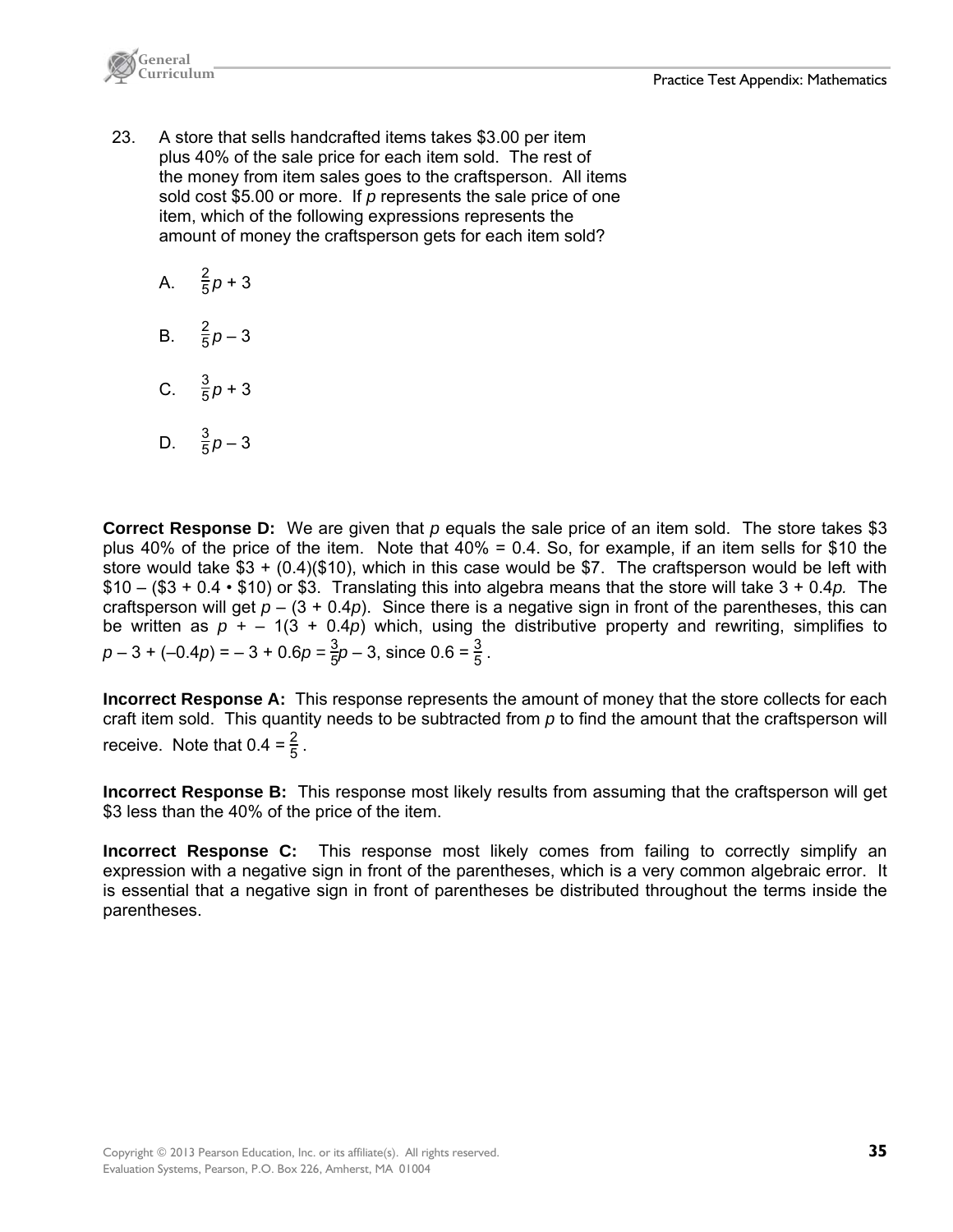

 24. **Use the solution procedure below to answer the question that follows.**

 $-3x + 25 = 4$  $-3x + 25 - 25 = 4 - 25 = -21 \div (-3) = 7$ *x* = 7

 Which of the following is a major flaw in the procedure shown above?

- A. The concept of the opposite of a number is confused with subtraction.
- B. The equal sign is used to connect expressions that are not equal.
- C. The solution contains an error in the arithmetic of signed numbers.
- D. The order of operations between subtraction and division is reversed.

**Correct Response B:** In analyzing the steps in the solution and providing a justification for each step, we begin with the equation below, which represents the information given in the question.

 $-3x + 25 = 4$ 

The next step uses the subtraction property of equality, which says that you can subtract the same number from both sides of an equation and both sides of the equation will still be equal. This step was properly carried out, as shown below.

 $-3x + 25 - 25 = 4 - 25$ 

Notice that an error is introduced in the next step of the equation.

 $-3x + 25 - 25 = 4 - 25 = -21 \div (-3)$ 

While  $4 - 25 = -21$ , it does not equal  $-21 \div (-3)$ , since  $-21 \neq 7$ . Therefore, response B is the correct response. The equal sign is used to connect expressions that are not equal.

It is important to point out that while the solution to the equation is correct, as can be verified by substituting  $x = 7$  into the original equation, an error is made in the problem-solving process, since the equal sign was used incorrectly. Misuse of the equal sign indicates a misconception about the nature of equality and can lead to student confusion and errors.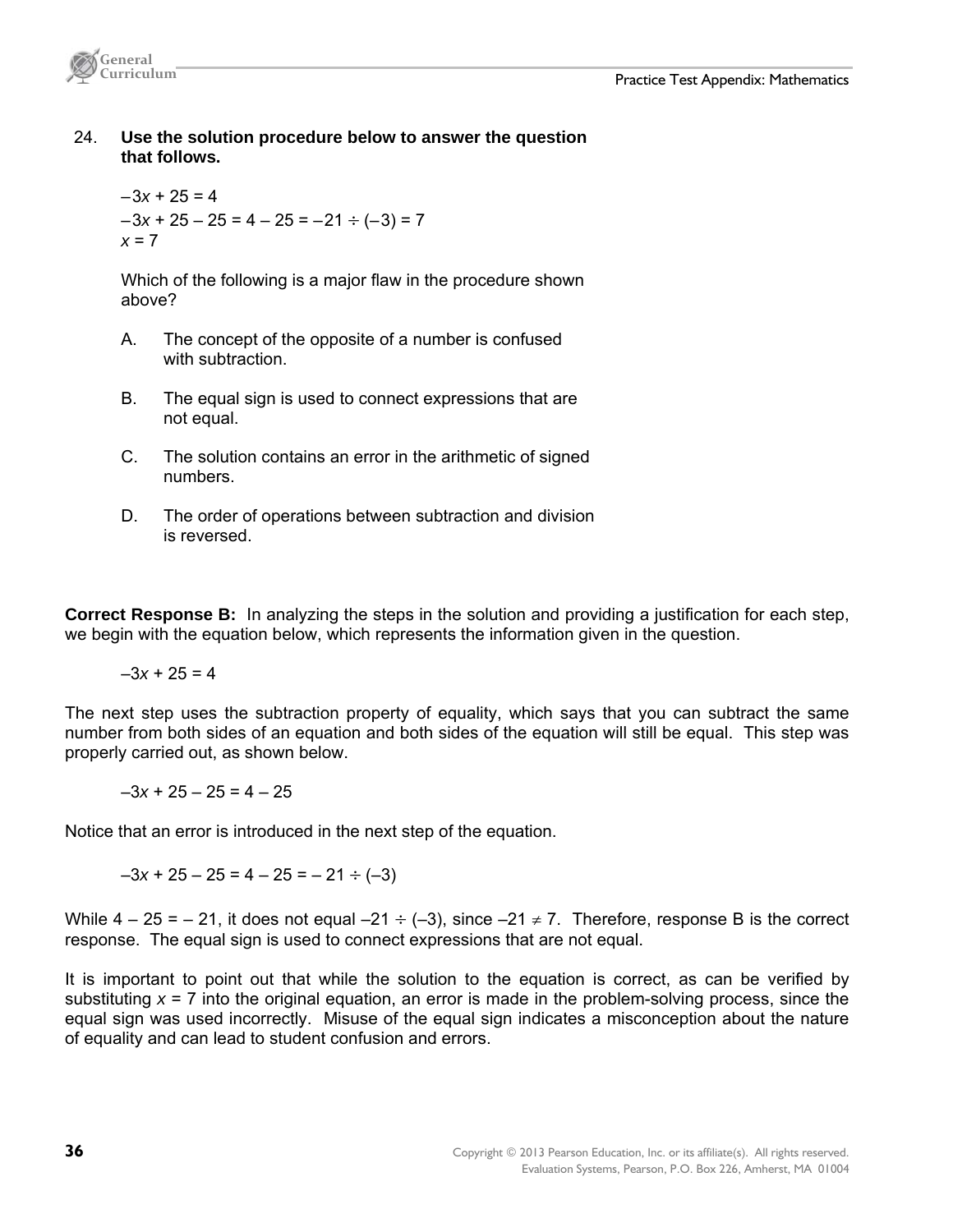

**Incorrect Response A:** No error was made in confusing the opposite of a number with subtraction. While 25 was subtracted from both sides of the equation, this is equivalent to adding the opposite of 25, or –25, to both sides of the equation, since subtraction is equivalent to adding the opposite.

**Incorrect Response C:** No error was made involving the arithmetic of signed numbers since  $4 - 25 = -21$  and  $-21 \div (-3) = 7$ .

**Incorrect Response D:** No error was made involving the order of operations. The most efficient way to solve equations of this kind is to first transform the equation by using the addition (or subtraction) property, and then using the multiplication (or division) property.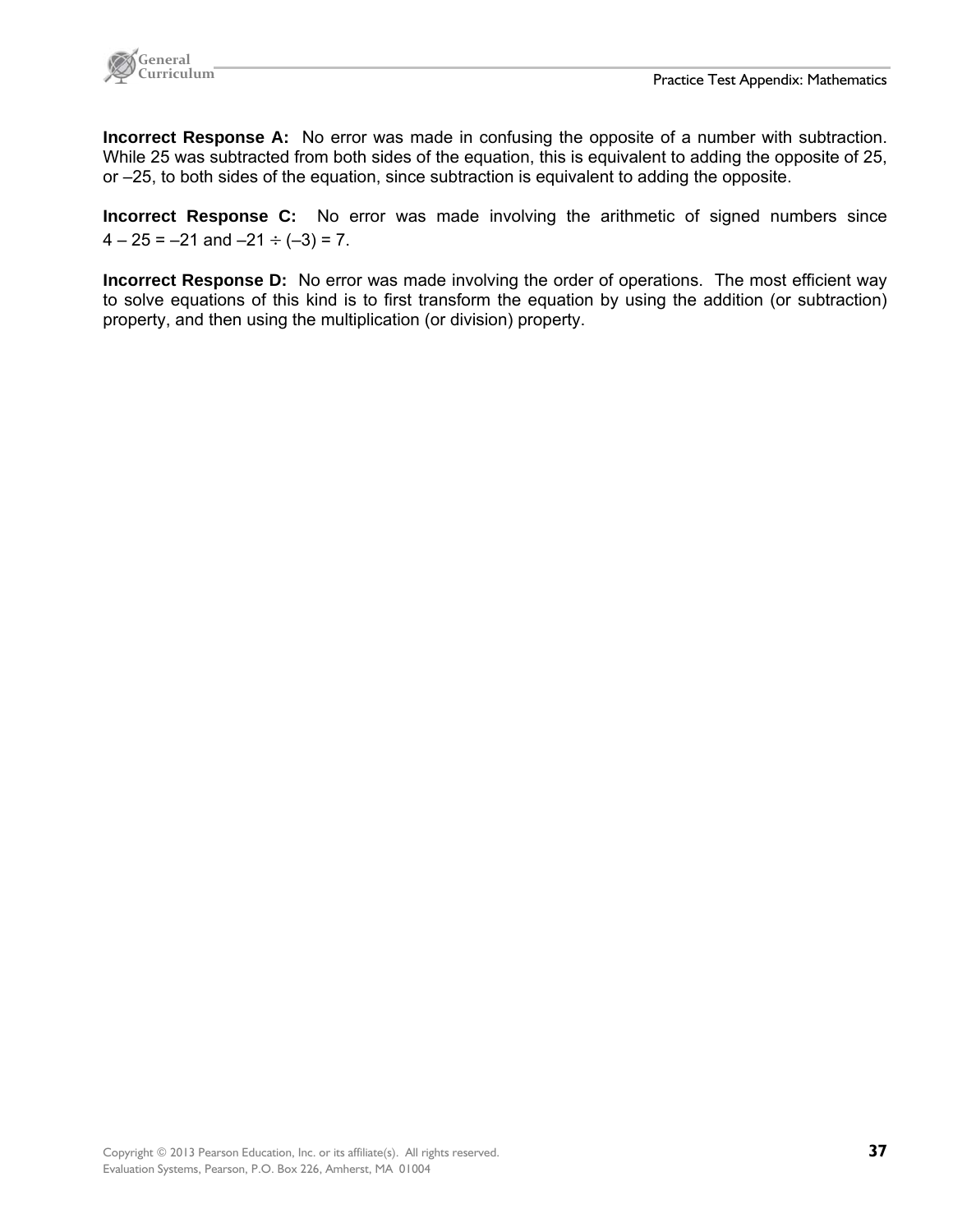

 25. **Use the diagram below to answer the question that follows.**



 If the pattern continues, how many more small squares are in figure 100 than are in figure 99?

- A. 98
- B. 99
- C. 100
- D. 101

**Correct Response C:** Carefully analyze the pattern to determine how the figure is changed in going from one figure to the next figure.

To get figure 2, 2 squares are added to figure 1. To get figure 3, 3 squares are added to figure 2. To get figure 4, 4 squares are added to figure 3.

This can be visualized as adding another set of small squares that run along the stepped diagonal of the figure. From this pattern, the following rule emerges.

*n* + 1 squares are added to figure *n* to get figure *n +* 1.

In other words, 100 squares are added to figure 99 to get figure 100. Therefore, figure 100 has 100 more squares than figure 99.

**Incorrect Response A:** This response might have come from analyzing the pattern incorrectly in the following way: 1 square is added to figure 2 to get figure 3, 2 squares are added to figure 3 to get figure 4, etc. In other words,  $n - 1$  squares are added to figure *n* to get figure  $n + 1$ . Using this rationale, 98 squares would be added to figure 99 to get figure 100.

**Incorrect Response B:** This response might have come from the following incorrect analysis. One square is added to figure 1 to get figure 2, 2 squares are added to figure 2 to get figure 3, 3 squares are added to figure 3 to get figure 4, etc. In other words, *n* squares are added to figure *n* to get figure *n* + 1. Using this rationale, 99 squares are added to figure 99 to get figure 100.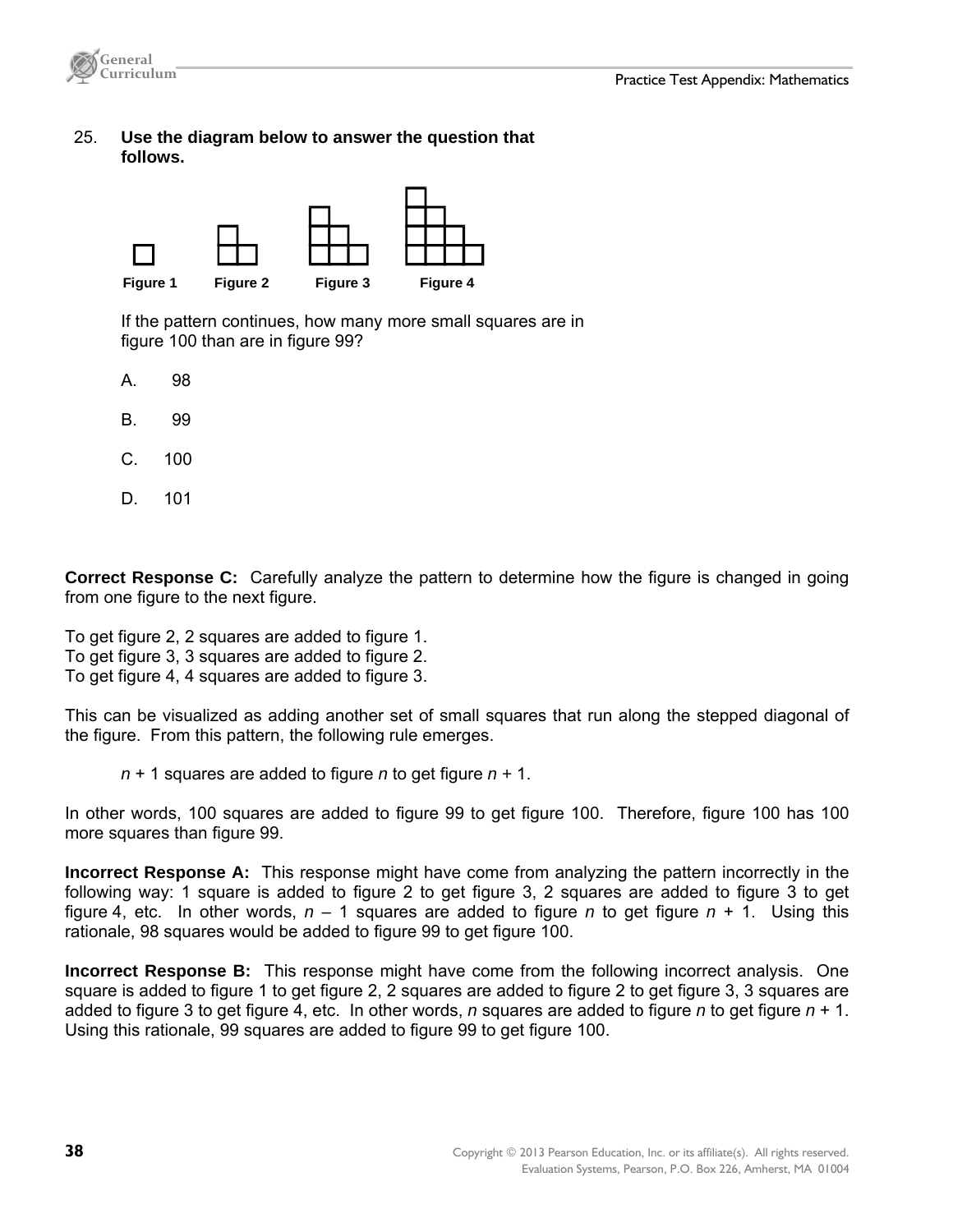

**Incorrect Response D:** This response may have come from analyzing the pattern incorrectly in the following way. Three squares are added to figure 1 to get figure 2, 4 squares are added to figure 2 to get figure 3, 5 squares are added to figure 3 to get figure 4, etc. In other words, *n +* 2 squares are added to figure *n* to get figure  $n + 1$ . Therefore, 101 squares would be added to figure 99 to get figure 100.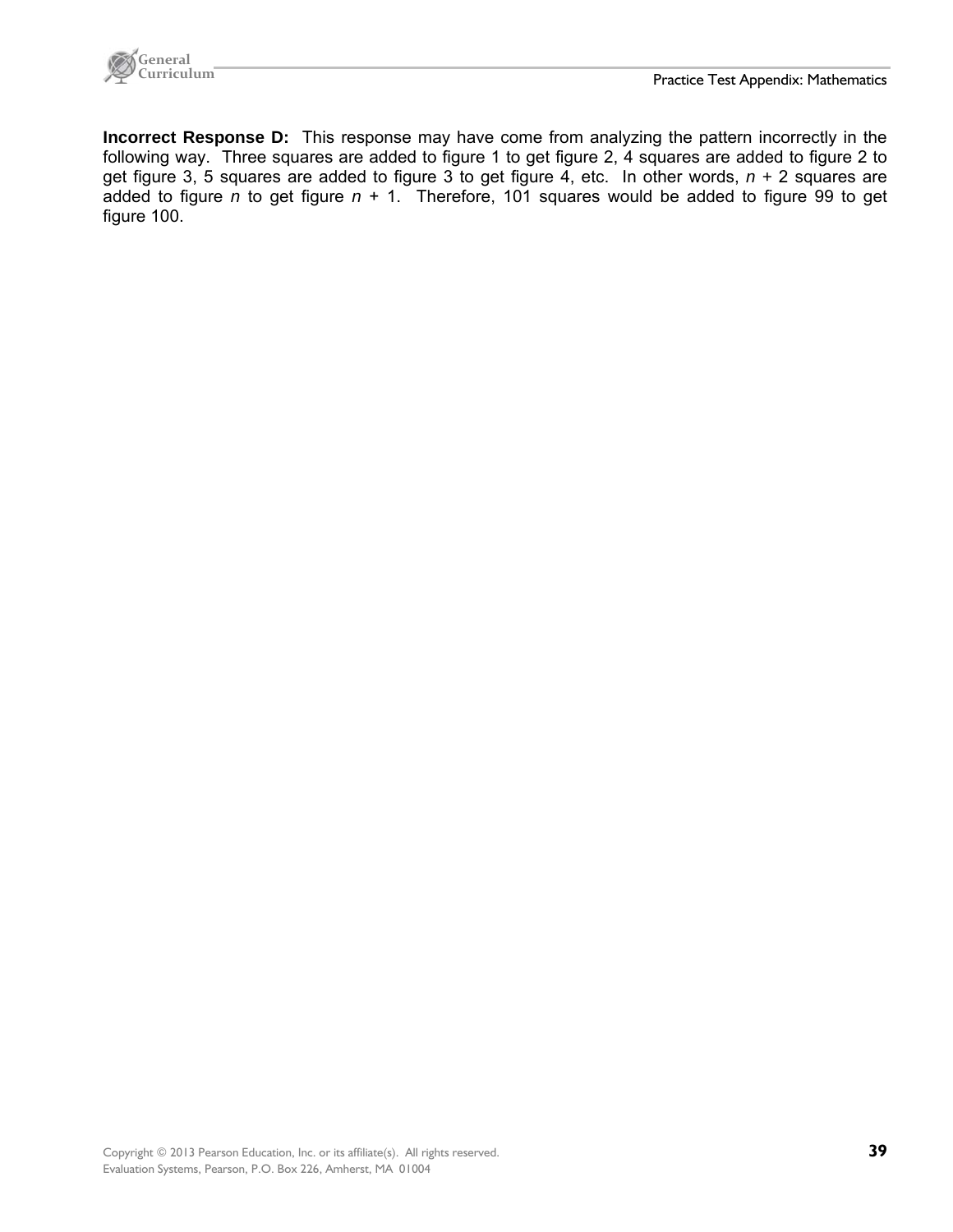

## 26. **Use the table below to answer the question that follows.**



 Each number in the table above represents a value of *w* that is determined by the values of integers *x* and *y*. For example, when  $x = 2$  and  $y = 1$ ,  $w = 21$ . If the pattern continues, what is the value of *w* when  $x = 20$  and  $y = 8$ ?

- A. 164
- B. 200
- C. 208
- D. 820

**Correct Response B:** From the information given in the table, the value of *w* is the entry in the table for a given column (*x*) and row (*y*). When  $x = 2$  and  $y = 1$ ,  $w = 21$ , which corresponds to the entry in the table of the column labeled 2 and the row labeled 1. We are asked to assume that the pattern in the table continues and to find the value of *w* when  $x = 20$  and  $y = 8$ . This requires analyzing the pattern in the table and extending the pattern in order to find the element in the table for the row labeled *y* = 8 and the column labeled *x* = 20.

One way to solve this problem is to notice that the entries in each row increase by 8 (from left to right) and that the entries in each column increase by 5 (from bottom to top). Since the table has the value *w*  $= 0$  when  $x = 0$  and  $y = 0$ , the value of any element in the table can be found by multiplying the x value by 8 and the *y* value by 5 and then adding the two numbers. For the values in the question, *x* = 20 and  $y = 8$ , this can be expressed as  $w = 8(20) + 5(8) = 200$ . This can also be written algebraically as *w* = 8*x* + 5*y*.

Another way to see this is to start in the *x* = 0 column and extend the pattern up the column through to *y* = 8 to get *w* = 8(5) = 40. Then, still in the *y* = 8 row, move over 20 columns while following the pattern by adding  $8(20) = 160$  to 40 to get  $w = 200$  for the entry when  $x = 20$  and  $y = 8$ .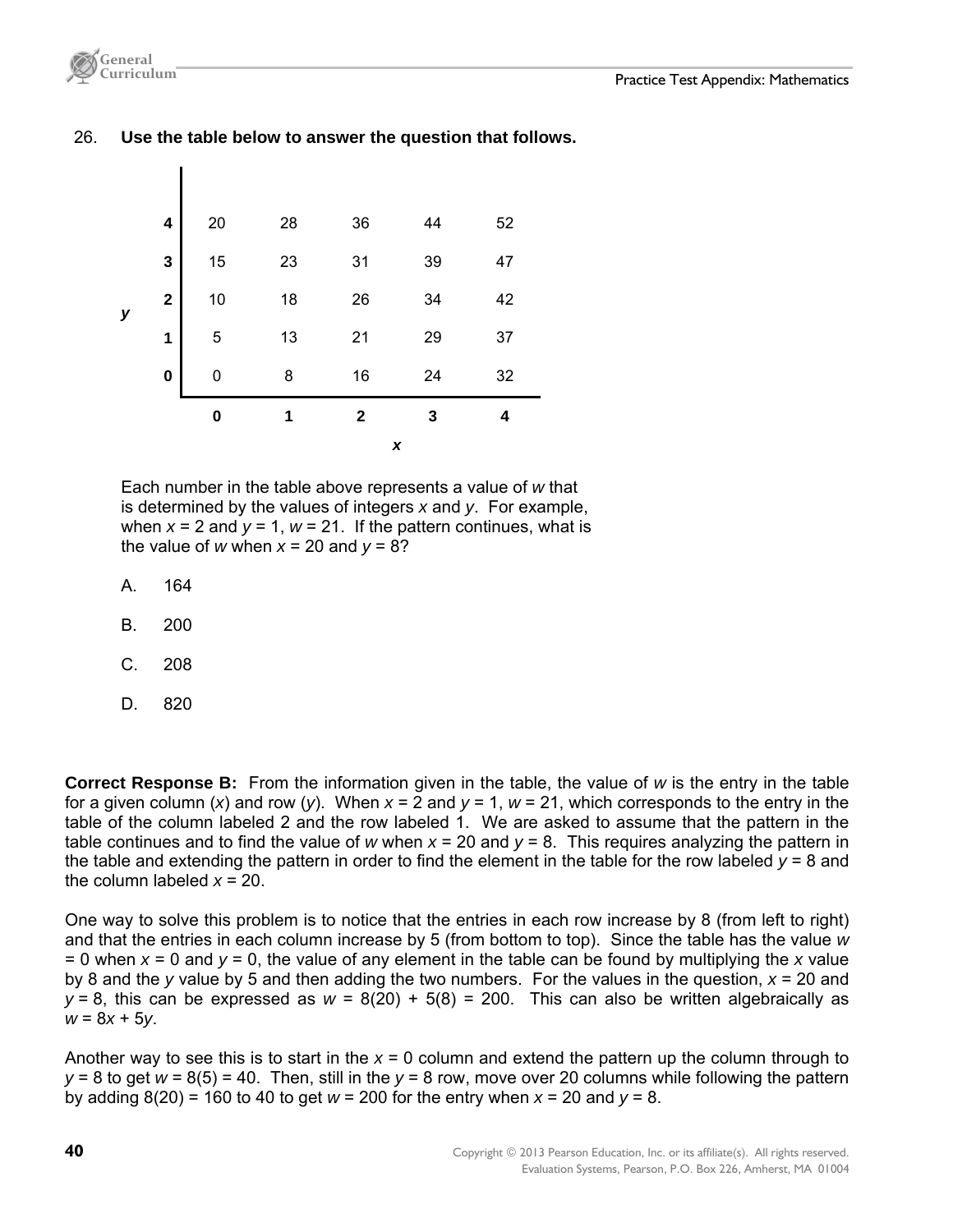

A more detailed approach is to first look at row zero (i.e., the set of all x's corresponding to  $y = 0$ ). Notice that the value of each element increases by 8 when moving from the left to the right. Looking at the rest of the rows ( $y = 1$ ,  $y = 2$ , etc.) shows that this pattern holds for all of the rows in the table.

Next, look at the columns of the table. Start with column zero (i.e., the set of all *y*'s corresponding to *x* = 0). Notice that the value of each element increases by 5 when going from the bottom to the top. Analyzing the rest of the columns ( $x = 1$ ,  $x = 2$ , etc.) shows that the pattern holds for all of the columns in the table.

Now extend the pattern. Starting with row  $y = 0$ , note that the value in the row is given by the product of 8 and *x*. Therefore, starting with row  $y = 0$  at the bottom of the column labeled  $x = 20$ , the elements, listed from the bottom to the top, are 160, 165, 170, 175, 180, 185, 190, 195, 200, 205, etc. This means that if *x* = 20 and *y* = 0, *w* = 160. If *x* = 20 and *y* = 1, *w* = 165, if *x* = 20 and *y* = 2, *w* = 170, etc. Continuing in this way, if  $x = 20$  and  $y = 8$ , then  $w = 200$ .

**Incorrect Response A:** This response might have resulted from correctly extending the pattern in the table, but mistakenly interchanging the rows and the columns in the table. The question asks for the value of *w* when *x* = 20 and *y* = 8. However, this response gives the value of *w* when *x* = 8 and *y* = 20. This can be seen from similar reasoning to the above. To show this, this time we will extend the table by starting with the column *y* = 20. Notice that when *y* = 20 and *x* = 0, *w* = the product of 5 and 20 or *w* = 100. Next, in moving from left to right, each value increases by 8. Therefore, moving from *x* = 0 to  $x = 8$  is the same as adding 64 to 100. The answer is then  $w = 164$ .

**Incorrect Response C:** This response might have come from guessing a pattern using only the numbers given in the body of the problem, and not analyzing the pattern in the table. It is given in the question that when  $x = 2$  and  $y = 1$ ,  $w = 21$ . This response assumes that the value of w is found by combining the digits 2 and 1 to get  $w = 21$ . The same approach is used with  $x = 20$  and  $y = 8$ . Combining these digits gives *w* = 208.

**Incorrect Response D:** This response might have come from guessing a pattern using only the numbers given in the body of the problem, and not analyzing the pattern in the table. A further mistake is introduced by mixing up the order of the digits. It is given in the question that when  $x = 2$  and  $y = 1$ , *w* = 21. This value is found by combining the digits 2 and 1 to get 21. A similar approach is used with  $x = 20$  and  $y = 8$ , but an additional error is made by transposing the digits and reading the information as *x* = 8 and *y* = 20 to get 820.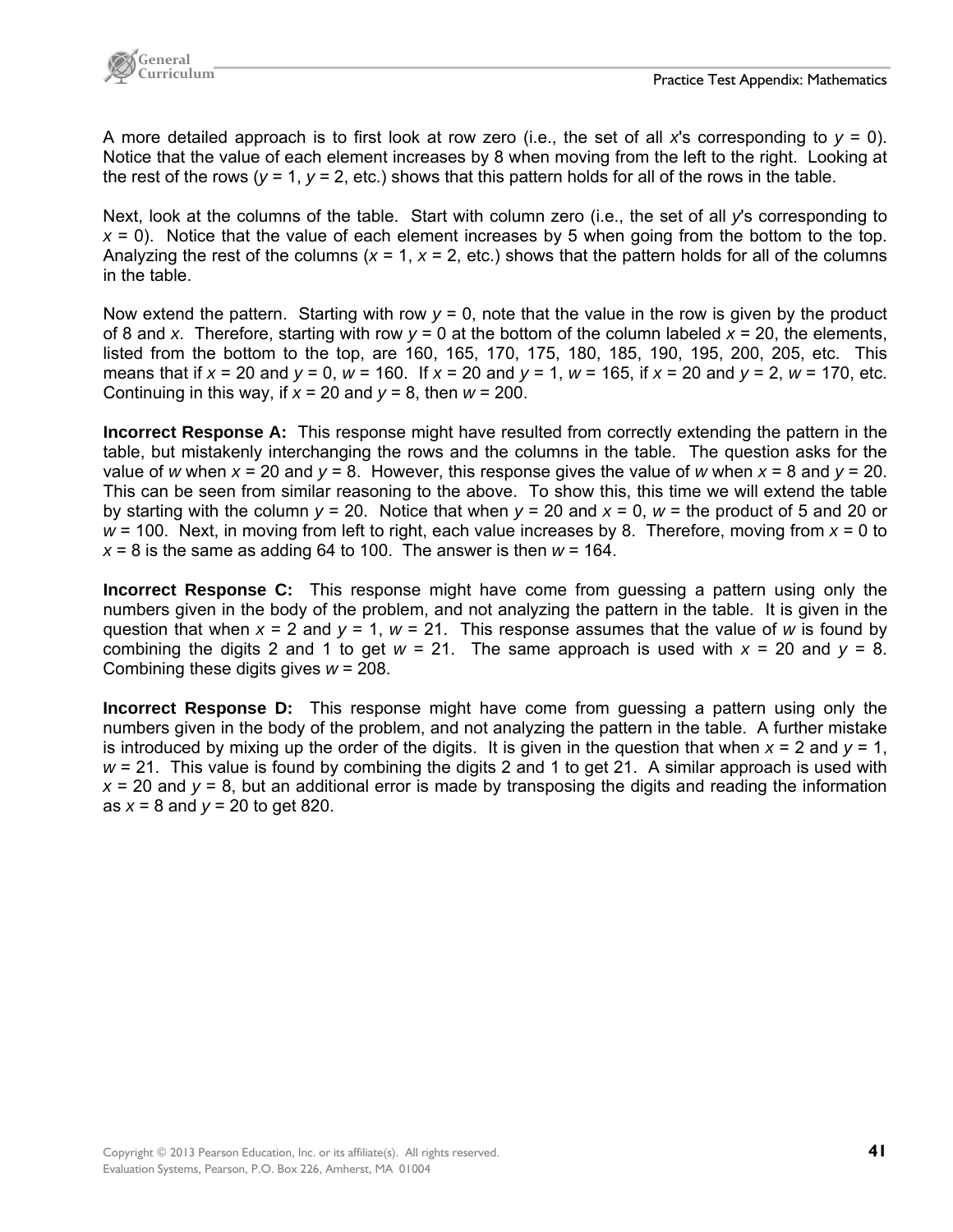

 27. The function r(*x*) gives the remainder when a whole number *x* is divided by 10. Which of the following graphs represents r(*x*)?



**Correct Response A:** This question combines the ideas of functions and number theory. First, it is important to determine what the graph in the response is saying. The graph displays the remainder, r(*x*), of dividing a whole number, *x*, by 10. For example, if *x* = 12, then r(12) = 2, since the remainder of dividing 12 by 10 is 2. Therefore, the ordered pair  $(x, y)$  with  $y = r(x)$  corresponding to  $x = 12$  is (12, 2). Note that the horizontal scale on the graph is different from the vertical scale.

If a number less than 10 is divided by 10, it can still have a nonzero remainder. This can be seen by looking at division of integers. 12 divided by 10 is equal to 1 with a remainder of 2 because  $12 = 10(1) + 2$ . In a similar manner, 1 divided by 10 is 0 with a remainder of 1, since  $1 = 10(0) + 1$ . 2 divided by 10 equals zero with a remainder of 2, since  $2 = 10(0) + 2$ .

This way of thinking about division of integers is based on the division algorithm. Note that this is different from the long division algorithm. A more detailed discussion of the division algorithm is given at the end of this analysis.

We can now determine some values of the remainder of *x* divided by 10.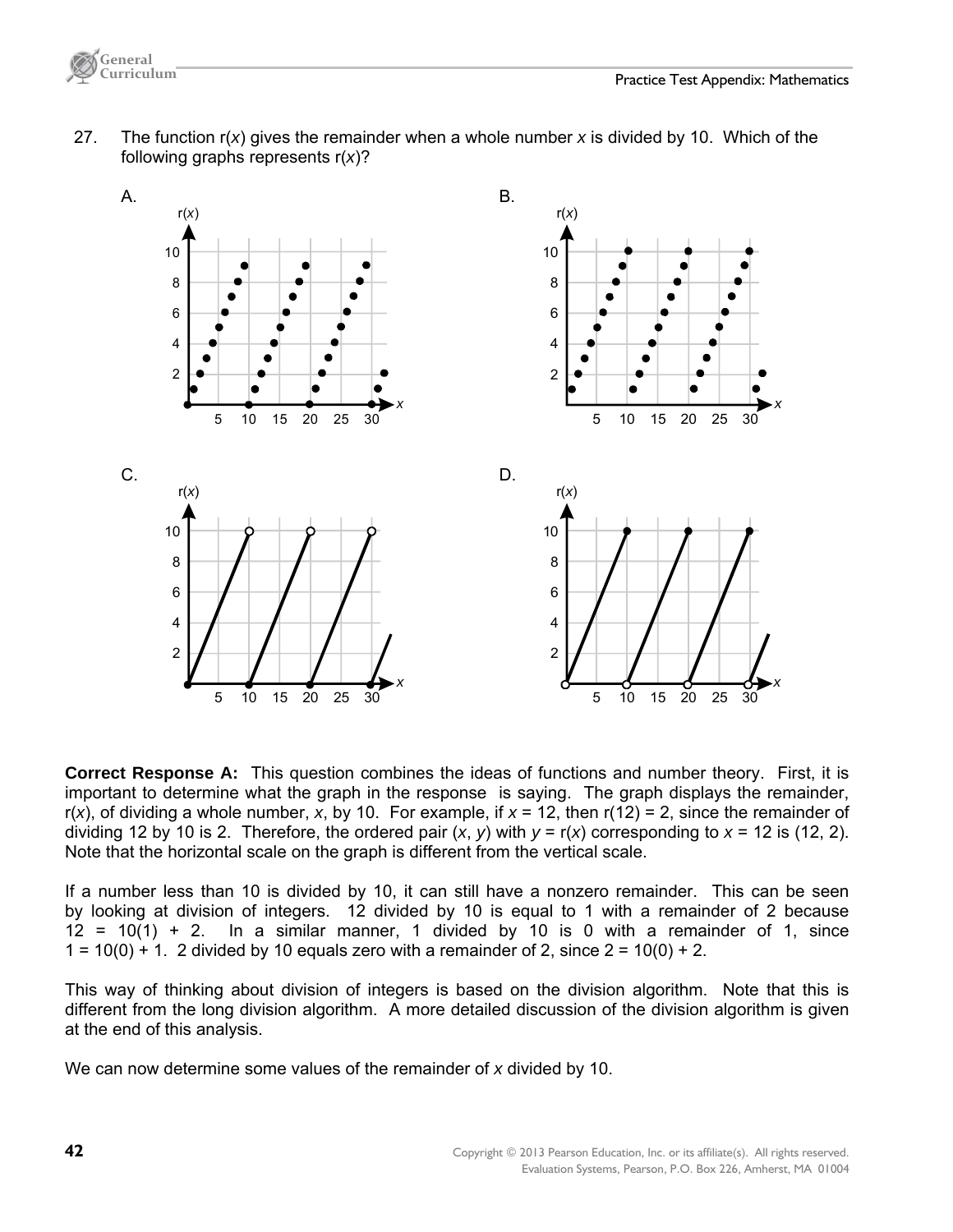

Several examples of r(*x*) are shown below for whole numbers less than 10.

1 = 10(0) + 1, so for  $x = 1$ ,  $r(1) = 1$  ( $r = 1$  when 1 is divided by 10)  $2 = 10(0) + 2$ , so for  $x = 2$ ,  $r(2) = 2$  ( $r = 2$  when 2 is divided by 10)  $3 = 10(0) + 3$ , so for  $x = 3$ ,  $r(3) = 3$  ( $r = 3$  when 3 is divided by 10)

More examples are given below for numbers greater than or equal to 10.

10 = 10(1) + 0, so for *x* = 10, r(10) = 0 (*r* = 0 when 10 is divided by 10) 11 = 10(1) + 1, so for  $x = 11$ ,  $r(11) = 1$  ( $r = 1$  when 11 is divided by 10) 15 = 10(1) + 5, so for *x* = 11, r(15) = 5 (*r* = 5 when 15 is divided by 10)  $20 = 10(2) + 0$ , so for  $x = 20$ ,  $r(20) = 0$  ( $r = 0$  when 20 is divided by 10)

These are the values that are shown in the graph in response A. The values shown are closed dots, which are used to indicate that the values are discrete whole numbers and not a continuous set of numbers. In fact, the graph of r(*x*) consists of only a discrete set of whole numbers. Continuous sets that have numbers between the values are indicated using a solid line, as in incorrect responses C and D.

**Incorrect Response B:** In response B, notice that the graph says that the remainder of 10 divided by 10 equals 10, which is not correct. The graph also indicates that the remainder of 20 divided by 10 is 10, and that the remainder of 30 divided by 10 is 10, neither of which is correct.

**Incorrect Response C:** This graph is incorrect since it indicates that the graph is continuous. The graph cannot be continuous because the remainder will always be a whole number less than 10. Notice, however, that this graph does give the correct value for the remainder of 10 divided by 10 [i.e.,  $r(10) = 0$ ], the remainder of 20 divided by 10 [i.e.,  $r(20) = 0$ ], and the remainder of 30 divided by 10  $[i.e., r(30) = 0]$ , since there is a solid dot on the graph corresponding to  $x = 10$ ,  $r(10) = 0$ , etc.

**Incorrect Response D:** This graph is incorrect since it indicates that the graph is continuous. The graph cannot be continuous because the remainder will always be a whole number less than 10. Also note that the graph gives the incorrect values for the remainder of 10 divided by 10 [i.e.,  $r(10) = 10$ ], the remainder of 20 divided by 10 [i.e.,  $r(20) = 10$ ] and the remainder of 30 divided by 10 [i.e.,  $r(30) = 10$ ], since there are closed dots on (10, 10), (20, 10), and (30, 10). Also, there are open dots on (10, 0), (20,0), and (30, 0), which indicate that these points are not included in the graph.

Note: Division of whole numbers is based on the division algorithm. The division algorithm says that for any two whole numbers *a* and *b*, with  $b \neq 0$ , there exist numbers *q* and *r* such that  $a = qb + r$ , where  $0 \le r < b$ . Here *q* is called the *quotient* and *r* is called the *remainder*. For example, if  $a = 10$  and  $b = 3$ , we can write that  $10 = 3(3) + 1$ . Hence,  $q = 3$  and  $r = 1$ . However, the theorem says that this algorithm works for *any* two numbers, so we could also reverse *a* and *b* to get *a* = 3 and *b* = 10. This results in  $3 = 10(0) + 3$ . Here  $q = 0$  and the remainder  $r = 3$ . Hence, if we want to determine r(x), the remainder of a number *x* when divided by 10, we can use the division algorithm.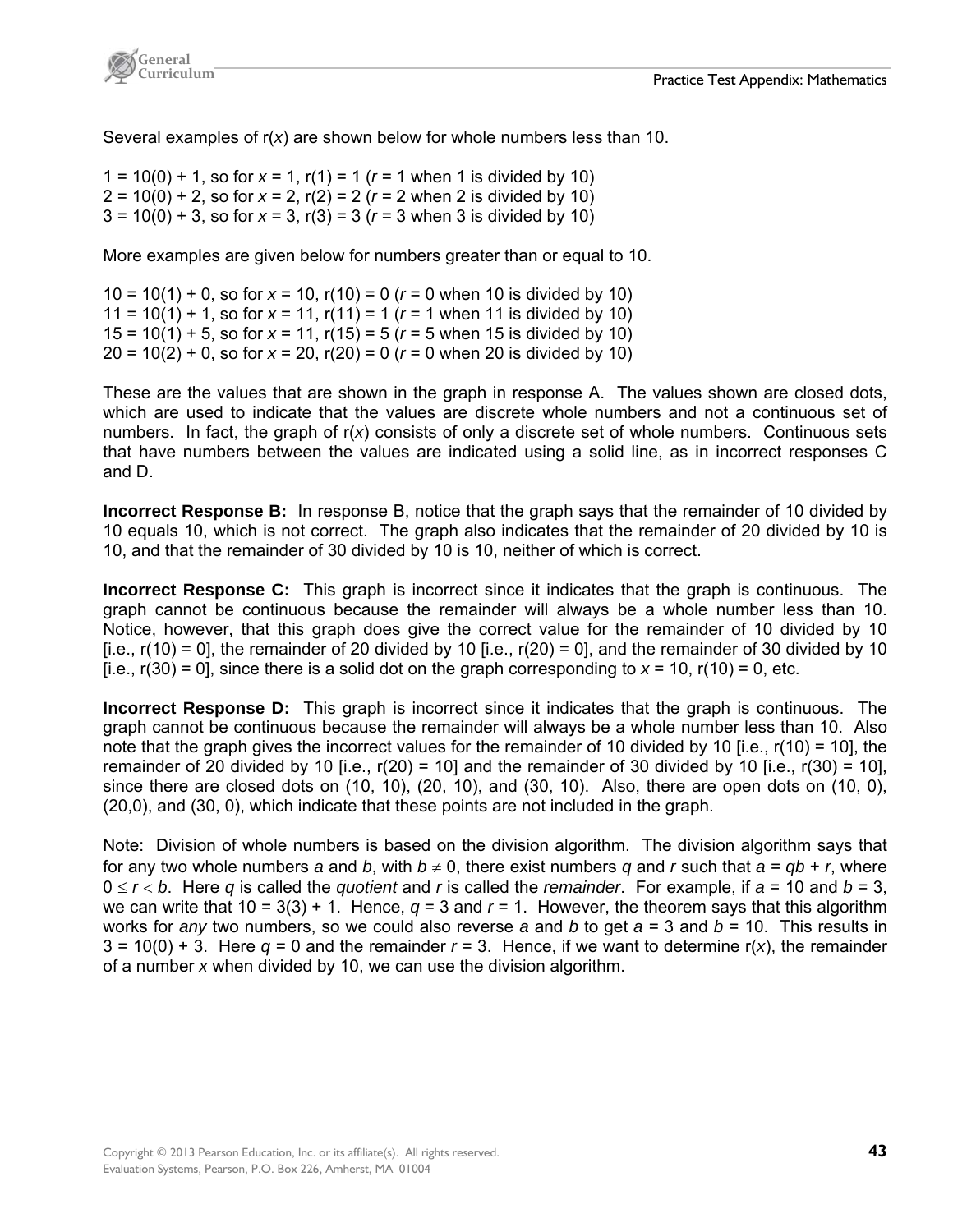

- 28. Four pumps begin draining a 5400-gallon pool. At the same time, two pumps begin draining a 4000-gallon pool. Assuming that all of the pumps drain at the same rate, how many gallons are left in the smaller pool when the larger pool is finished being drained?
	- A. 1300 gallons
	- B. 1350 gallons
	- C. 2700 gallons
	- D. 2750 gallons

**Correct Response A:** It is given that 4 identical pumps begin draining a 5400-gallon pool. At the same time, 2 of the same pumps are draining a 4000-gallon pool, and the pumps all start draining at the same time. The question asks to determine how many gallons are left in the smaller pool after the larger pool has been drained.

One way to solve this problem is to reason as follows. If 4 pumps can drain 5400 gallons of water in a given amount of time, then 2 pumps should be able to drain one-half of 5400 gallons in the same amount of time. Therefore, there should be  $\frac{5400}{2}$  = 2700 gallons drained from the 4000-gallon pool in the same amount of time. There will then be 4000 gallons – 2700 gallons = 1300 gallons remaining in the 4000-gallon pool.

Since it is rather convenient that the numbers work well in this problem, but might not in another problem, it would be useful to solve the problem with a more general approach through the use of algebra.

We need to determine how long it will take to drain the larger pool. It will then be possible to determine how many gallons were pumped out of the smaller pool in the same amount of time.

The rate at which a pump pumps is given by the number of gallons pumped per unit time. The problem does not give the rate at which the pumps pump water, so we will let  $R =$  rate at which one pump pumps water. We can then write the following *rate equation*.

$$
R = \frac{\text{number of gallons}}{\text{time}} = \frac{N}{t} \text{(equation 1)}
$$

where *N* = the number of gallons being pumped and *t* = the amount of time for one pump to pump the gallons of water.

This can be expressed in terms of *t*, the amount of time it takes for one pump to empty the pool, as follows.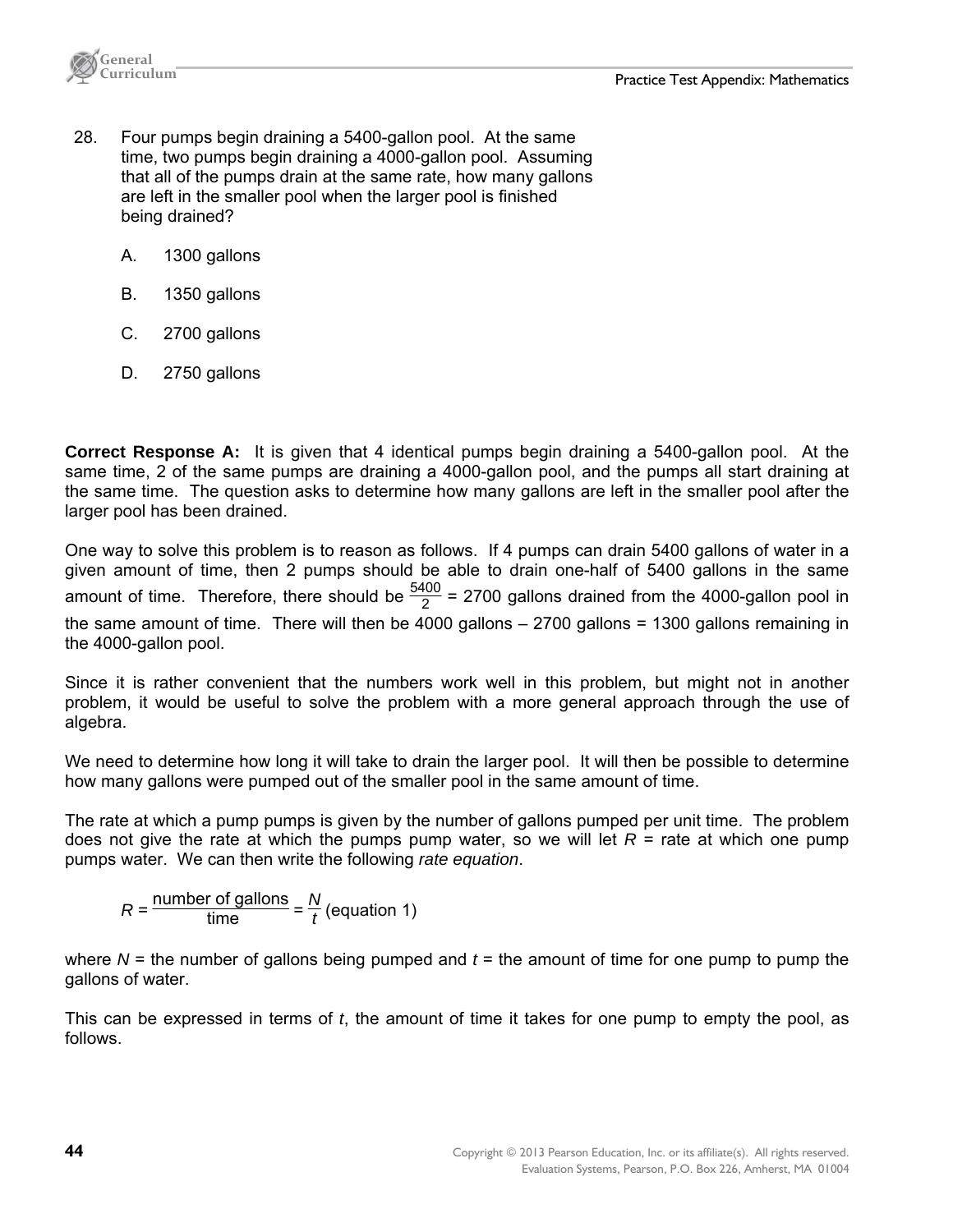

Start with the rate equation (equation 1) and put it in terms of *t* by multiplying both sides by *t* and then dividing both sides by *R*:

$$
R = \frac{N}{t} \text{ (equation 1)}
$$
  

$$
tR = N
$$
  

$$
t = \frac{N}{R}
$$

This equation represents the amount of time *t* required for one pump to pump *N* gallons of water at a rate *R*.

For the larger pool *N* = 5400 and there are four pumps. Therefore, the rate at which 4 pumps can empty the pool is 4 times the rate at which one pump can empty the pool. The amount of time it takes for 4 pumps to empty the 5400 gallon pool is given by the following.

$$
t = \frac{N}{4R} = \frac{5400}{4R}
$$
 (equation 2)

We now need to determine how many gallons (*N*) were pumped from the 4000-gallon pool in the same length of time. Start with the rate equation (equation 1) and solve it for *N*.

$$
R = \frac{N}{t} \text{ (equation 1)}
$$

$$
\frac{N}{t} = R
$$

Multiply both sides by *t* to get the following.

$$
N = Rt
$$

Here, *R* is the rate that one pump pumps water. Since two pumps are used to empty the pool, the rate for the 4000-gallon pool is given by 2*R.* Therefore, the number of gallons that two pumps can pump in time *t* is given by the following.

 *N* = 2*Rt* (equation 3)

We can now use *t*, the amount of time it takes for 4 pumps to empty the 5400 gallon pool. This is given by equation 2. Substitution of equation 2 into equation 3 gives

$$
N = 2Rt = 2R \cdot \frac{5400}{4R} = \frac{5400}{2} = 2700 \text{ gallons.}
$$

This is the same answer we found above.

Since the question asks for how many gallons remain in the 4000 gallon pool, the answer is given by 4000 gallons – 2700 gallons = 1300 gallons.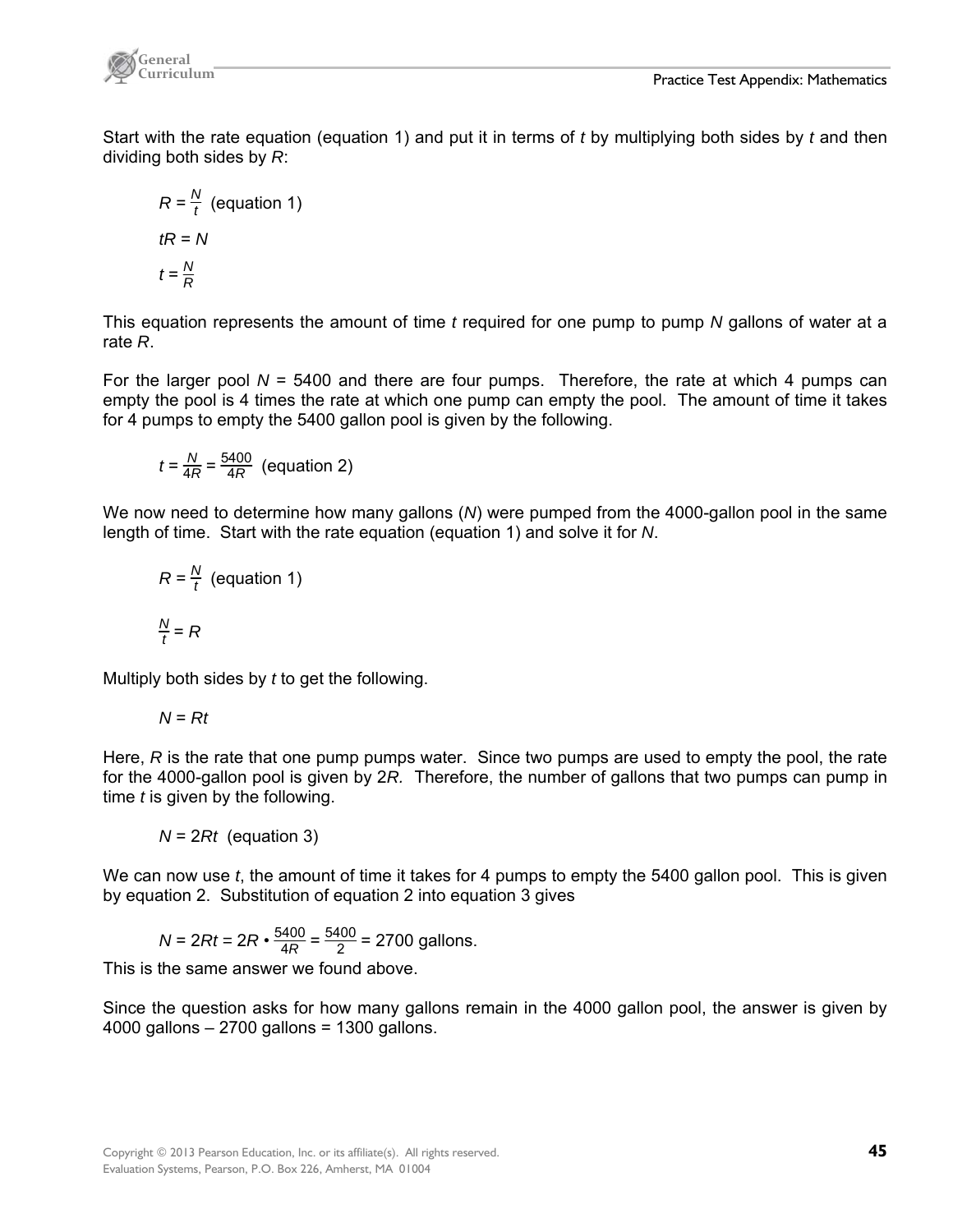

**Incorrect Response B:** This response might have come from reasoning that the four pumps emptying the 5400-gallon pool each pump one-fourth of 5400 gallons or 1350 gallons, and concluding that this is how many gallons will remain.

**Incorrect Response C:** This response represents the number of gallons that were pumped from the 4000-gallon pool, not the number of gallons that remain in the pool.

**Incorrect Response D:** This response might have come from reasoning that the four pumps emptying the 5400-gallon pool each pump one-fourth of 5400 gallons or 1350 gallons, forgetting that there were 2 pumps draining the 4000-gallon tank, and making a further error when subtracting 4000 – 1350 to get 2750 gallons instead of 2650 gallons.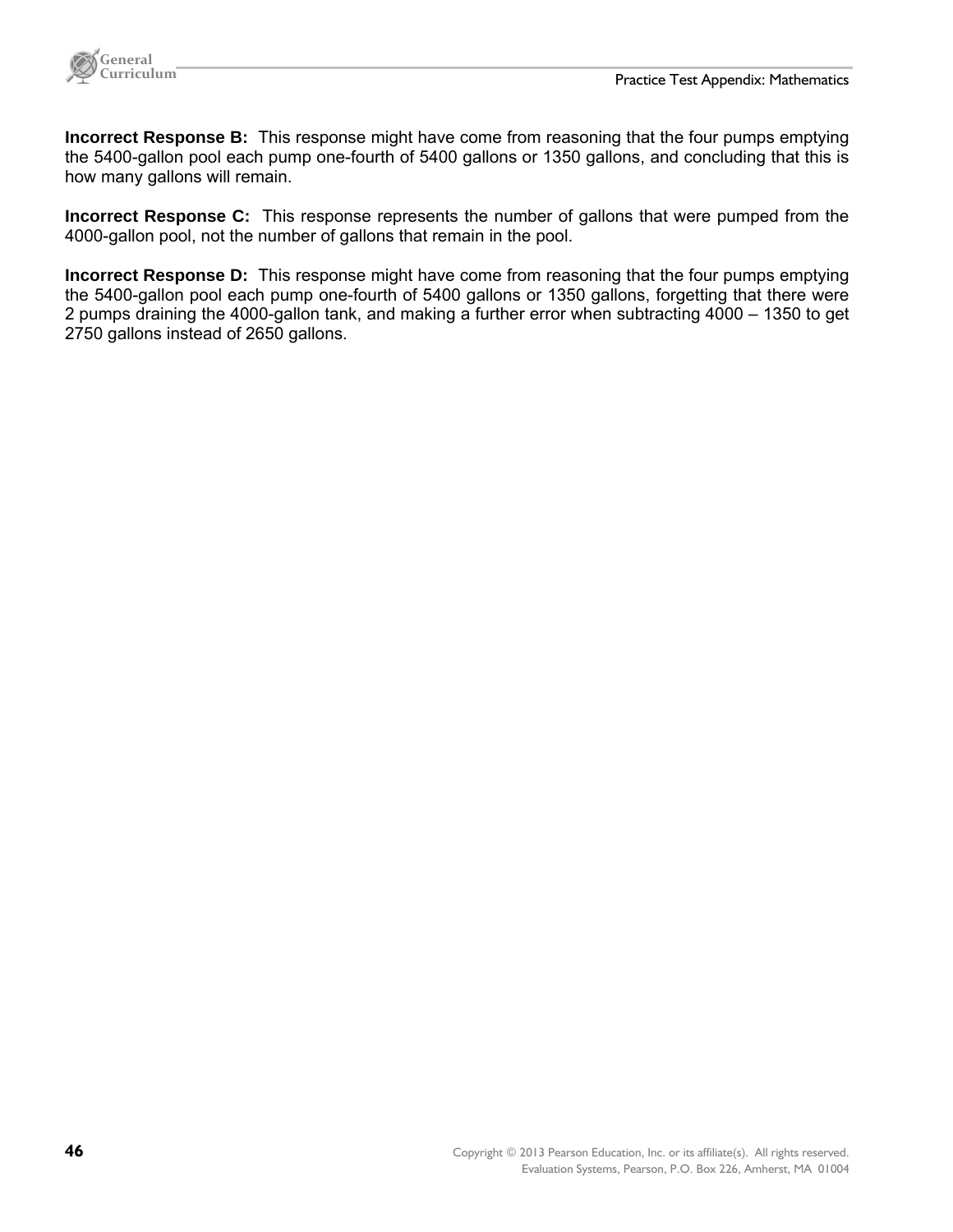

## 29. **Use the graph below to answer the question that follows.**



 The graph above shows the distance *d* in miles and the time *t* in minutes for six bus routes around a city. Which of the following equations best models the relationship between *d* and *t* for these bus routes?

- A.  $t = d$
- B.  $t = d + 10$
- C. *t* = 2*d*

D. 
$$
t = 2d + 10
$$

**Correct Response D:** The graph shows several points on a rectangular coordinate system. The question asks for the equation that best models the relationship between distance *d* and time *t*. Notice that the points, for the most part, seem to all lie on a line. Although there is some variation from a line, it is reasonable that a line will be a very good representation of the relationship. This relationship can be found by drawing a line that seems to fit the data points and then finding the equation of that line.

An example of such a line is shown below. This line is produced by simply drawing a line so that all the data points are near the line. While there are many such lines that could be drawn, most of them will be fairly good representations, and we can use the answer choices to see which is closest.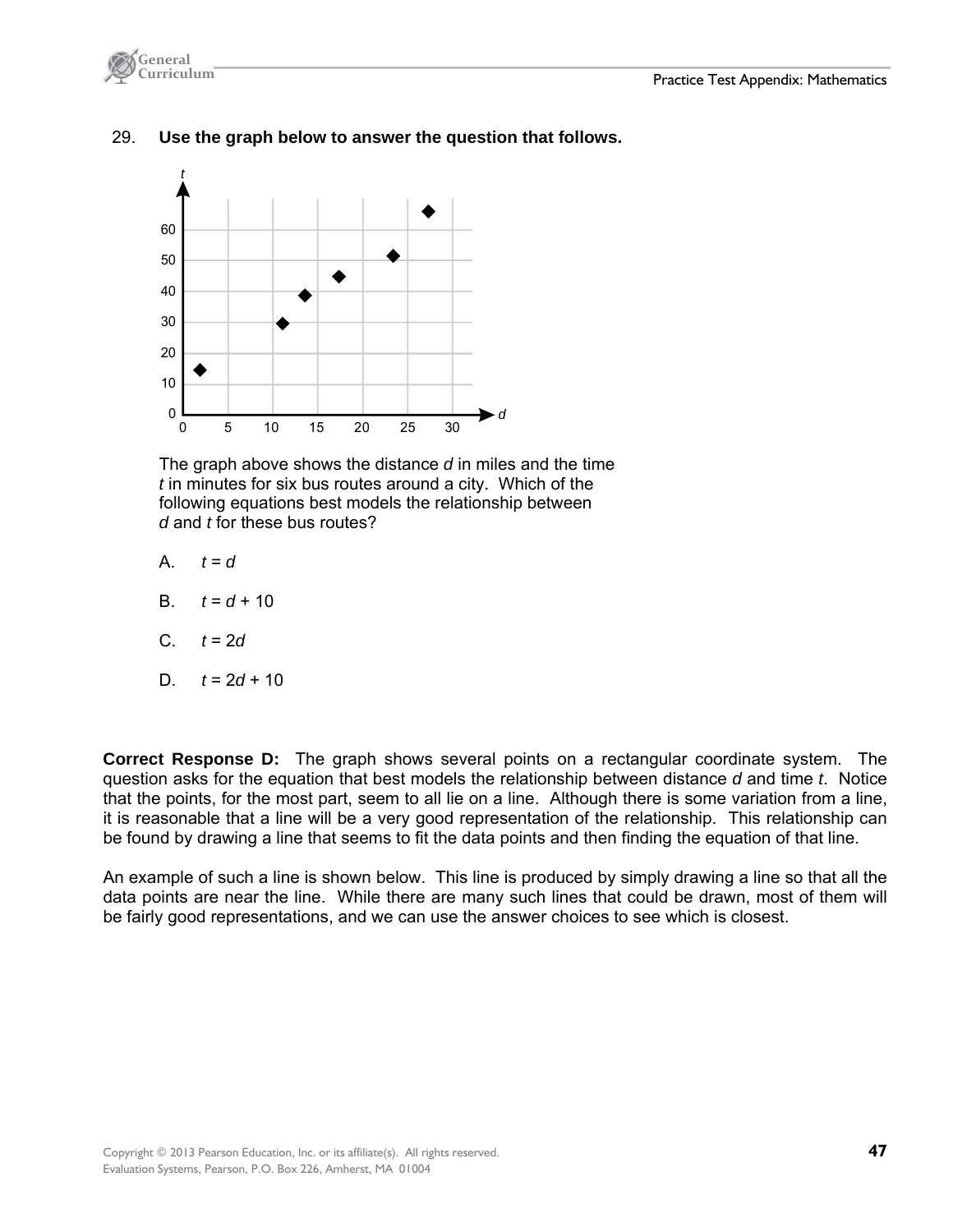

**General** 

Note that the scales on the horizontal axis and vertical axis are different in the given graph. The horizontal axis has a scale of 5 units and the vertical axis has a scale of 10 units.

One way to find the equation of this line uses the slope-intercept form of the equation of a line,  $y = mx + b$ , where  $m =$  the slope of the line and  $b =$  the *y*-intercept of the line. In this case, *y* corresponds to time *t* and *x* corresponds to distance *d*. From the graph, the *y*-intercept is close to  $(0, 10)$ , so let  $b = 10$ . The slope of the line is the rise over the run. To determine the slope, a triangle is drawn on the graph indicating the rise and the run.

$$
m = \frac{\text{rise}}{\text{run}} = \frac{30}{15} = 2
$$

Using the slope-intercept form of a linear equation,  $y = mx + b$ , this gives  $y = 2x + 10$ . In terms of the variables *t* and *d* on the graph, the equation is

 $t = 2d + 10$ .

**Incorrect Response A:** This answer represents a line with a slope of 1 that passes through the origin of the coordinate system.

**Incorrect Response B:** This answer has the correct vertical intercept of the line, namely *t* = (0, 10), but it has a slope of 1. This answer for the slope might have resulted from not noticing the different scales on the axes of the graph. If the scales were the same, the slope would be 1.

**Incorrect Response C:** This answer comes from correctly finding the slope of the line that passes through the origin of the coordinate system but not accounting for the *y*-intercept, (0, 10).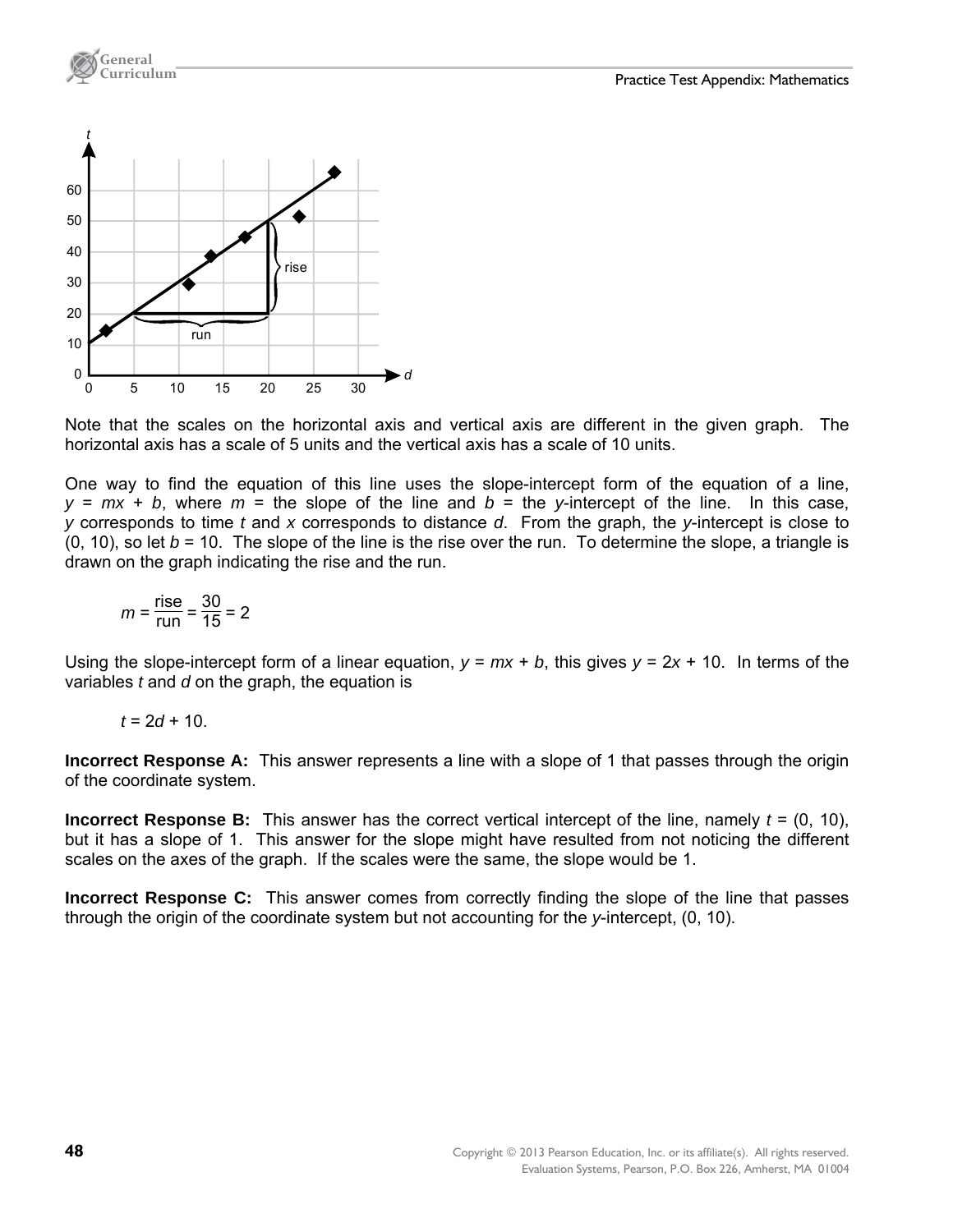

30. **Use the graph below to answer the question that follows.** 



 The graph above represents the equation *Wx* + 4*y* = –12. What is the value of *W*?

- $A. -6$
- $B. -3$
- C. 3
- D. 5

**Correct Response D:** Given an equation of a line, if the coordinates of any point on that line are substituted into the equation, those coordinates will make that equation a true statement. Note that (–4, 2) means that *x* = –4 and *y* = 2.

Substituting the coordinates of the point (–4, 2) into the equation *Wx* + 4*y* = –12 gives the following.

 $W(-4) + 4(2) = -12$ 

Then solve for *W.*

$$
W(-4) + 8 = -12
$$
  
\n
$$
-4W + 8 - 8 = -12 - 8
$$
  
\n
$$
-4W = -12 - 8
$$
  
\n
$$
-4W = -20
$$
  
\n
$$
-4W \div (-4) = -20 \div (-4)
$$
  
\n
$$
W = 5
$$

Copyright © 2013 Pearson Education, Inc. or its affiliate(s). All rights reserved. **49**  Evaluation Systems, Pearson, P.O. Box 226, Amherst, MA 01004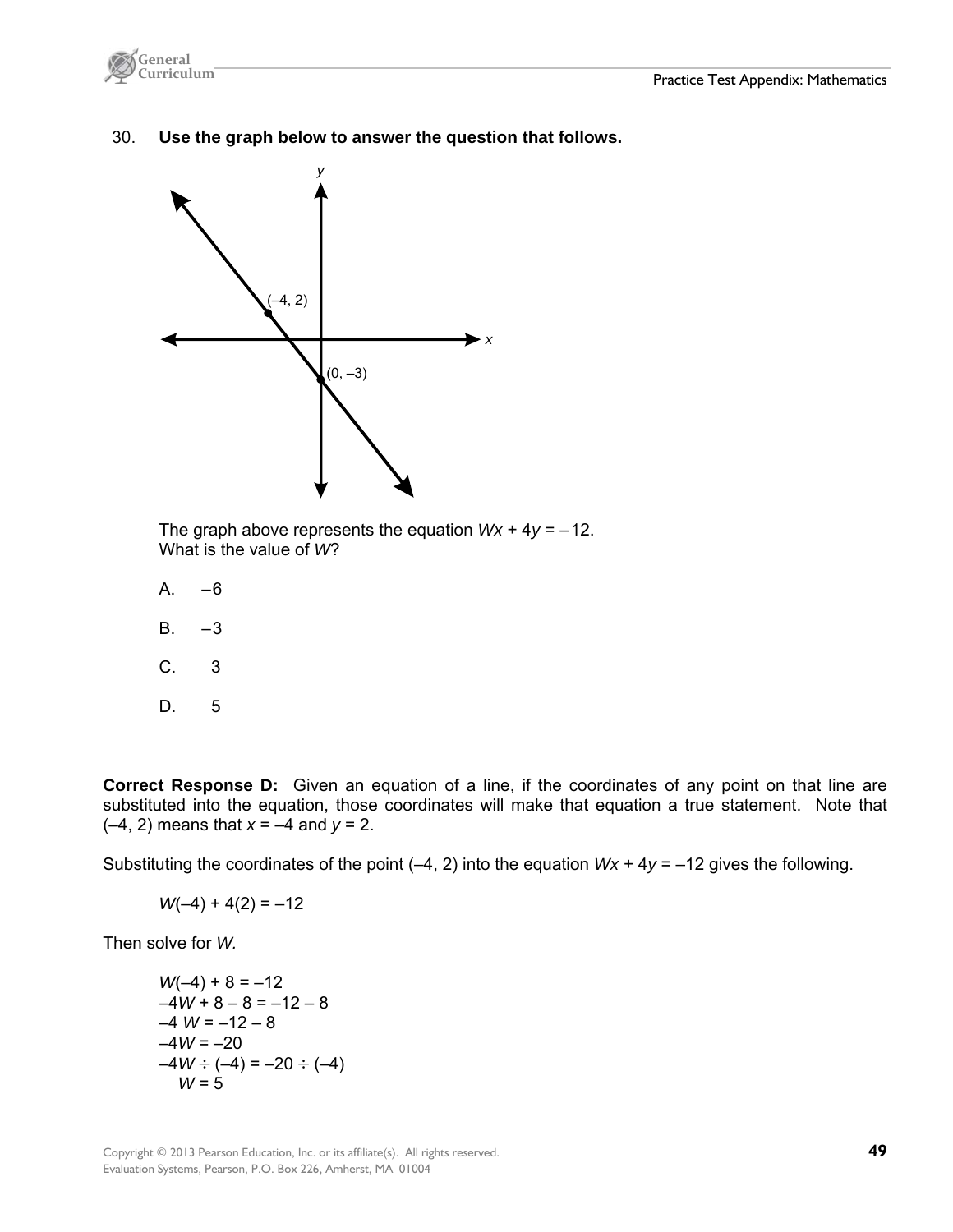

Note that if you had used the coordinates of the point  $(0, -3)$ , you would get  $W(0) + 4(-3) = -12$ , but the *W*-term would be eliminated. You still end up with a true statement (–12 = –12), but you can't solve for *W*.

Another way to solve this problem is to find the slope-intercept form of the equation of a line, and then transform the equation to the form given in the question, which is called the standard form of the equation of a line. This is a more general method for finding the equation of a line given points. In this problem, it is much less efficient than the previous solution. We will quickly go through the method.

$$
y = mx + b
$$

Find the slope, considering the first point as  $(x_1, y_1)$  and the second point as  $(x_2, y_2)$ .

$$
m = \frac{y_2 - y_1}{x_2 - x_1} = \frac{-3 - 2}{0 - (-4)} = \frac{-5}{4}
$$

Rewrite the equation using the slope-intercept form (*y* = *mx* + *b*) with the value of the slope *m* found above.

$$
y = \frac{-5}{4}x + b
$$

Substitute the coordinates of any point into the equation to find *b*. We will use the point  $(0, -3)$ , so  $x = 0$ and  $y = -3$ .

$$
-3 = \frac{-5}{4}(0) + b
$$
  

$$
b = -3
$$

Notice that the point (0, –3) is the point where the line crosses the *y*-axis, so the *y*-coordinate at the *y*-intercept of the line, *b* = –3, could also have been found from inspecting the graph.

The equation of the line in slope-intercept form is now known.

$$
y = \frac{-5}{4}x + (-3)
$$
 or  $y = \frac{-5}{4}x - 3$ 

Transform the equation by multiplying both sides by 4.

$$
4y = -5x - 12
$$

Add 5*x* to both sides.

$$
5x + 4y = -12
$$

Since *W* is the coefficient of *x*, *W* = 5.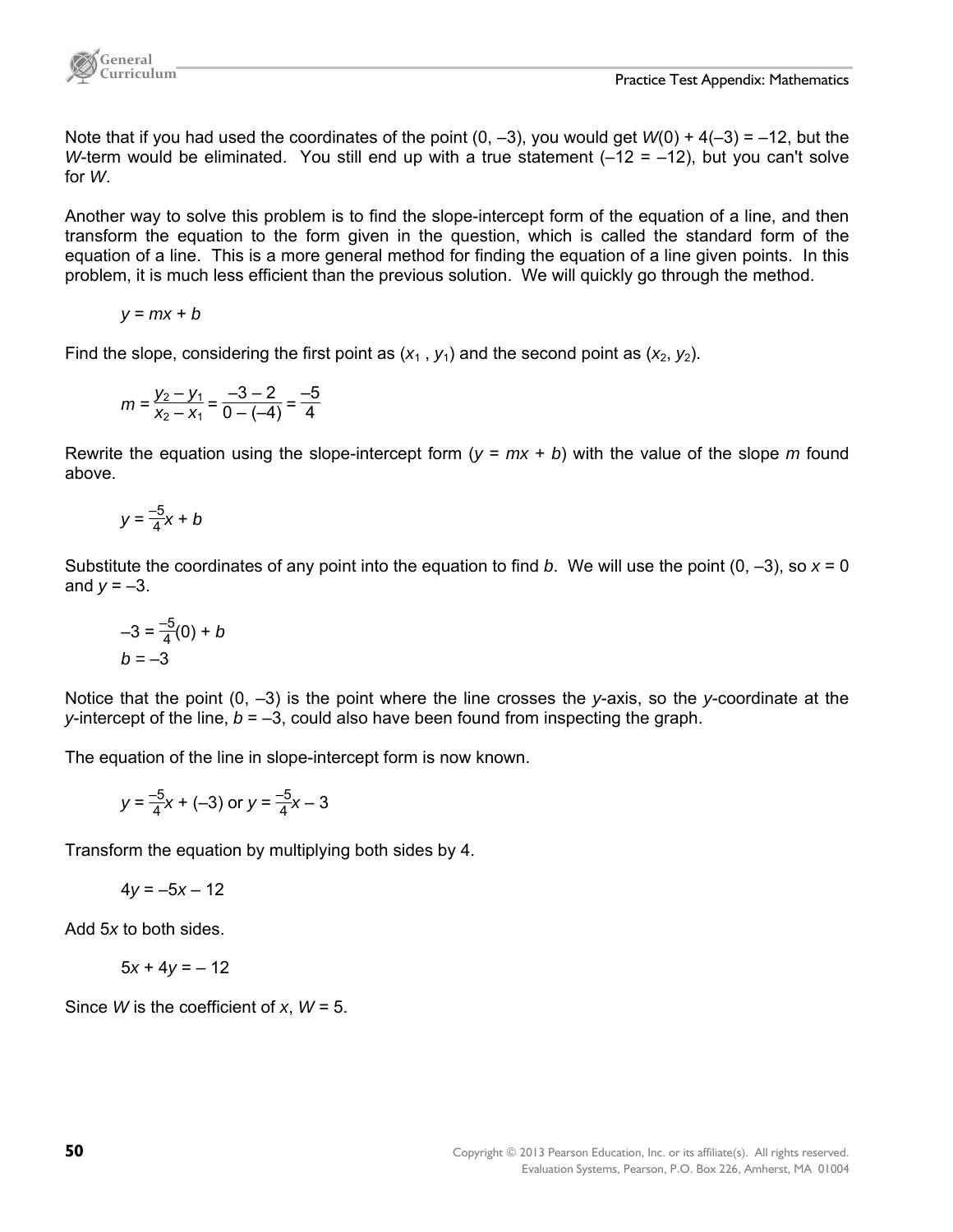

**Incorrect Response A:** This answer might have come from using the formula for slope and getting 4 in the denominator but incorrectly getting 6 in the numerator by multiplying –3 and –2 instead of adding them. From the graph, the *y*-intercept is (0, –3), so the equation is then incorrectly written as  $y = \frac{6}{4}x + (-3)$ . Transforming the equation results in  $-6x + 4y = -12$  and  $W = -6$ .

**Incorrect Response B:** This response might have come from confusing the value of *W*, which is the coefficient of *x* in the given equation, with the *y*-intercept of the line passing through the point (0, –3).

**Incorrect Response C:** This response might have come from mixing the coordinates of the two points on the line and substituting  $x = -4$  and  $y = 0$  into the equation  $Wx + 4y = -12$ . This would give  $(-4)(W) + 4(0) = -12$  or  $-4W = -12$  and  $W = 3$ .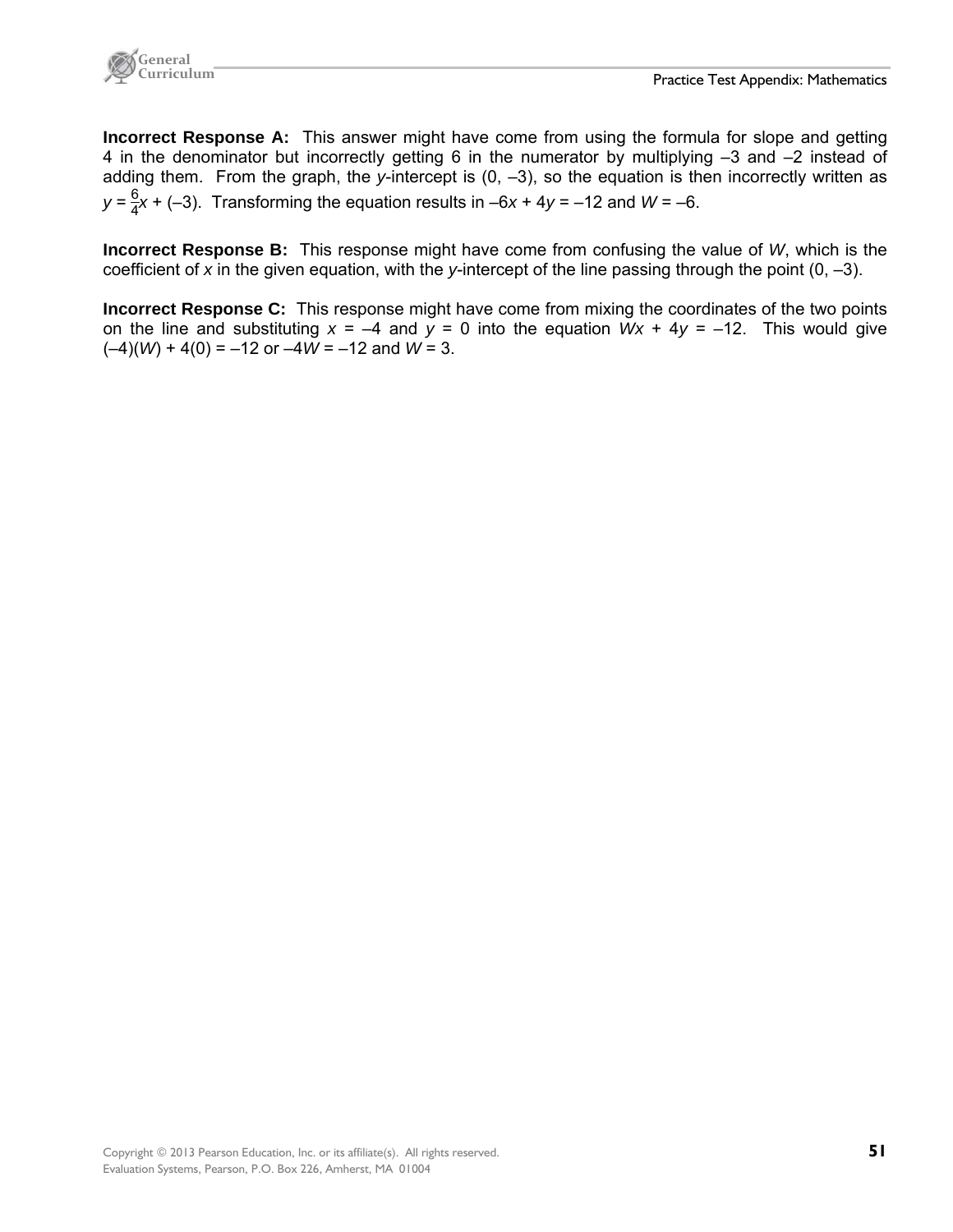



## 31. **Use the problem below to answer the question that follows.**

 Which of the following proportions could be used to solve the problem above?

- A.  $\frac{100}{90} = \frac{110}{x}$ *x*
- B.  $\frac{100}{10} = \frac{110}{x}$ *x*
- C.  $\frac{100}{90} = \frac{90}{x}$ *x*
- D.  $\frac{100}{10} = \frac{90}{x}$ *x*

**Correct Response A:** The average speed of an object (*s*) is given by the distance traveled (*d*) divided by the time of travel (*t*). For example, in the United States we measure speed in miles per hour, which is distance (miles) divided by (per) time (hours).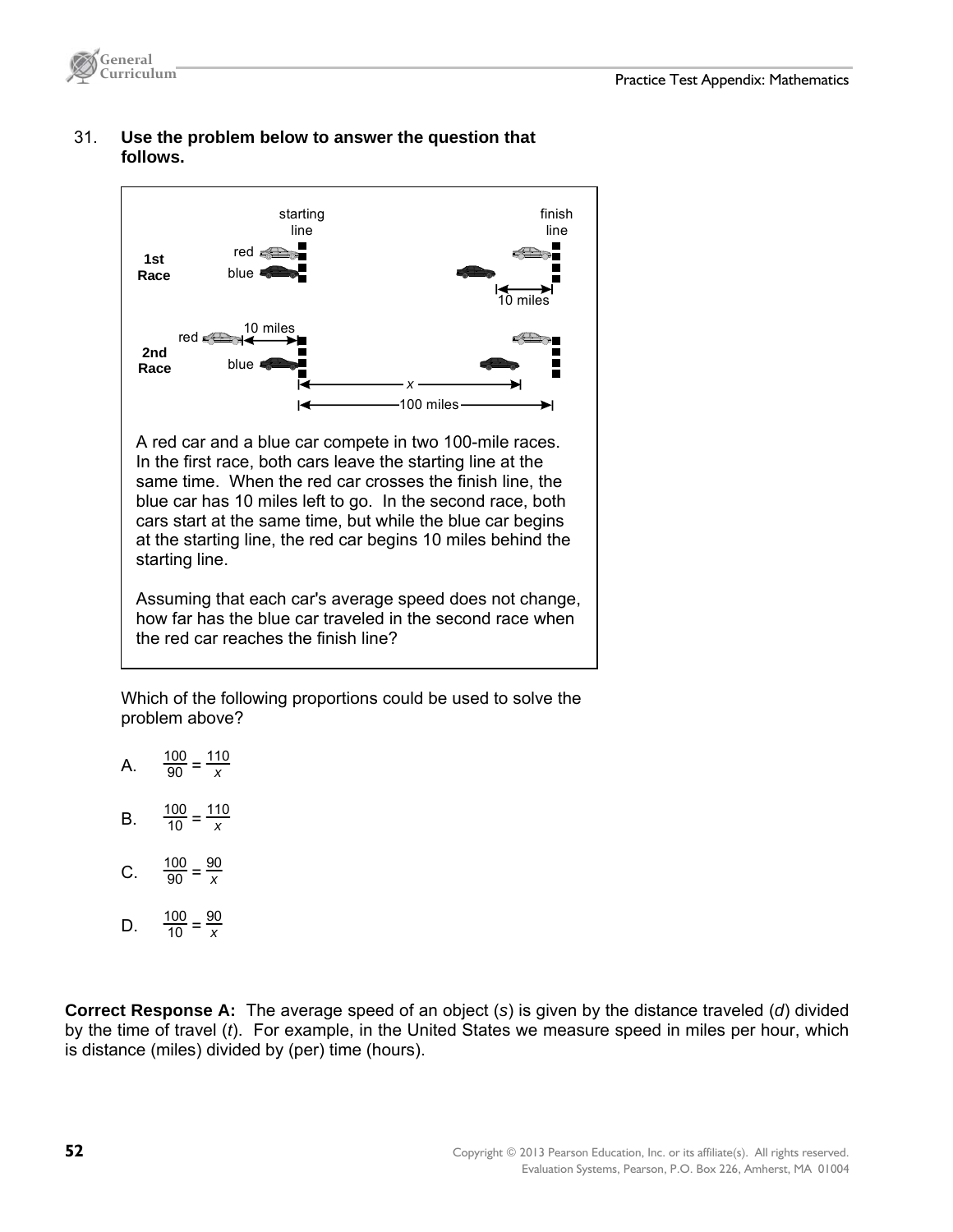

One way to solve this problem is to reason as follows. Average speed equals distance divided by time. The problem states that the average speeds of the cars are the same during each race. Also, the times traveled for each car are the same per race. It then follows that the average speed for each race is proportional to the distance traveled by each car. Therefore, the following ratios must hold, where *d* represents the distance traveled.

$$
\frac{d_{\text{redrace1}}}{d_{\text{bluerace1}}} = \frac{d_{\text{redrace2}}}{d_{\text{bluerace2}}}
$$

Putting the appropriate distances into the equation above gives the following result.

$$
\frac{100}{90} = \frac{110}{x}
$$

Since the reasoning given above is subtle, it is instructive to solve this problem using techniques of algebra. Note that average speed (*s*) is given by the following equation:

$$
s = \frac{\text{distance}}{\text{time}} = \frac{d}{t}
$$

For the first race, the average speed of the red car is given by the distance traveled (100 miles) divided by the time of travel  $(t_1)$ .

$$
S_{redrace1} = \frac{\text{distance}}{\text{time}} = \frac{d}{t} = \frac{100 \text{ miles}}{t_1}
$$

The average speed of the blue car for the first race is given by the distance traveled divided by the time of travel  $(t_1)$ . From the diagram (not drawn to scale) the distance traveled is (100 miles – 10 miles). The time  $(t_1)$  is the same for each car, since they both travel for the same length of time. The blue car travels 90 miles in the same amount of time that the red car travels 100 miles.

$$
S_{bluerace\,t} = \frac{\text{distance}}{\text{time}} = \frac{d}{t} = \frac{90 \text{ miles}}{t_1}
$$

The average speed of the red car for the second race is given by the distance traveled (100 miles + 10 miles) divided by the time of travel  $(t_2)$  for the second race.

$$
S_{redrace2} = \frac{\text{distance}}{\text{time}} = \frac{d}{t} = \frac{110 \text{ miles}}{t_2}
$$

The average speed of the blue car for the second race is given by the distance traveled (*x*) divided by the time of travel  $(t_2)$ . The time of travel for the second race  $(t_2)$  is the same for each car, since they both travel for the same length of time in the second race. Notice, however, that  $t_1$  cannot equal  $t_2$ . In fact,  $t_2 > t_1$  since, for example, it will take the red car longer to drive 110 miles at the same speed in the second race than it will to travel the 100 miles in the first race.

$$
s_{bluerace2} = \frac{\text{distance}}{\text{time}} = \frac{d}{t} = \frac{x}{t_2}
$$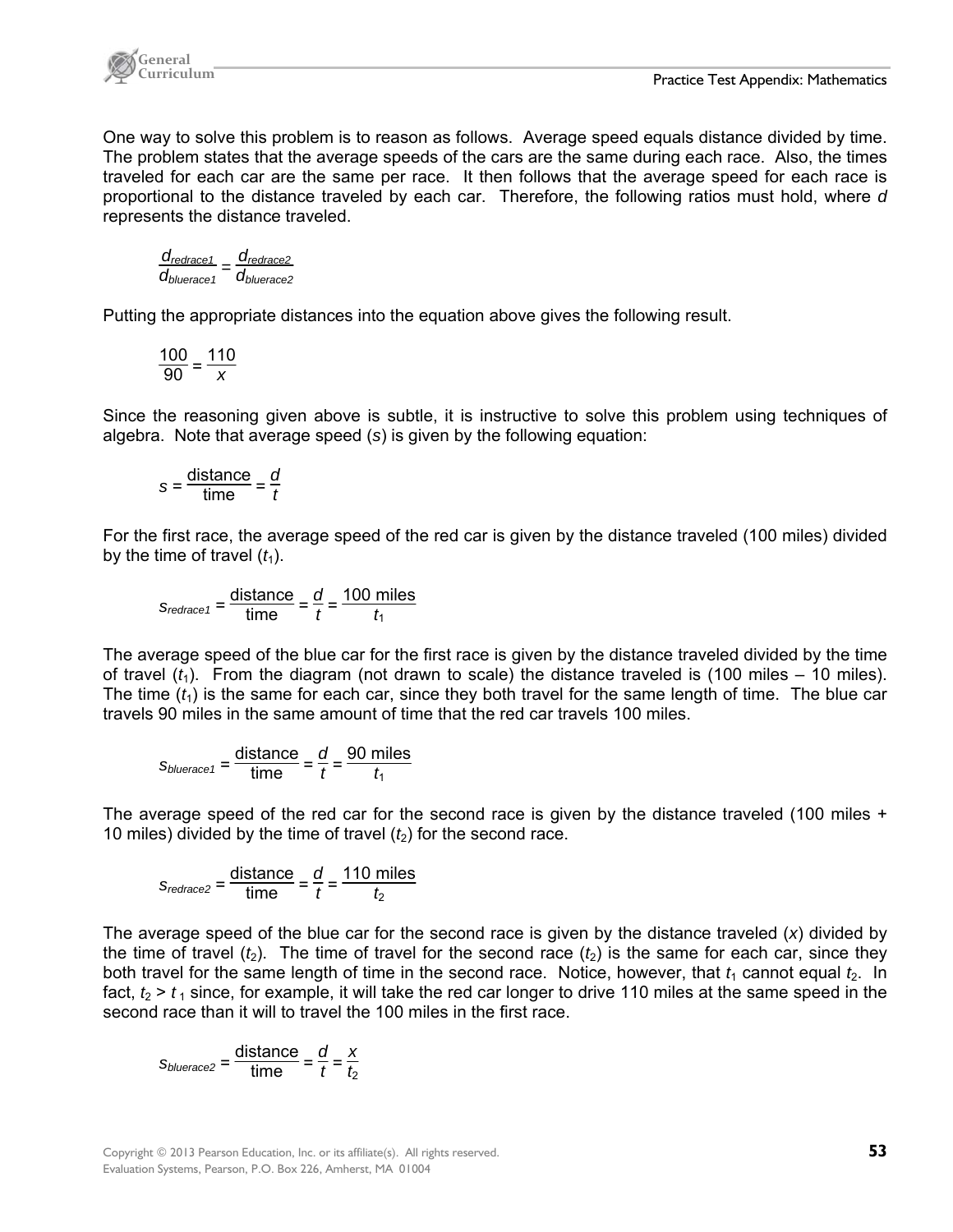

There are now several ways to proceed to find an equation for *x*. They are all based on the fact, given in the problem, that the average speed of the red car is the same for both races and the average speed of the blue car is the same for both races.

One way to solve these equations is to set up a system of two equations, and solve the system using algebra. Since the average speeds of each car during the races are the same, the speed of the red car in race 1 is the same as its speed in race 2.

 $S_{redrace1} = S_{redrace2}$  (fact 1)

Using the expressions found above for the red car results in the following equation.

100 miles  $rac{\text{miles}}{t_1} = \frac{110 \text{ miles}}{t_2}$ Solve this equation for  $t_1$  in terms of  $t_2$ .

$$
t_2\bullet 100=t_1\bullet 110
$$

$$
t_1 = \frac{100t_2}{110}
$$
 (equation 1)

The speed of the blue car is the same in each race.

 *sbluerace1 = sbluerace2* (fact 2)

Using the expressions found above for the blue car results in the following equation.

$$
\frac{90 \text{ miles}}{t_1} = \frac{x}{t_2}
$$

Solve this equation to get  $t_1$ .

$$
t_2 \cdot 90 = t_1 \cdot x
$$

$$
t_1 = \frac{90t_2}{x} \text{ (equation 2)}
$$

Setting equation 1 equal to equation 2 gives the following.

 $\frac{100t_2}{110} = \frac{90t_2}{x}$ , which is equivalent to  $\frac{100}{110} = \frac{90}{x}$ .

This equation can be transformed by multiplying both sides by 110 and dividing both sides by 90 to get  $\frac{100}{90} = \frac{110}{x}$ , the equation in response A.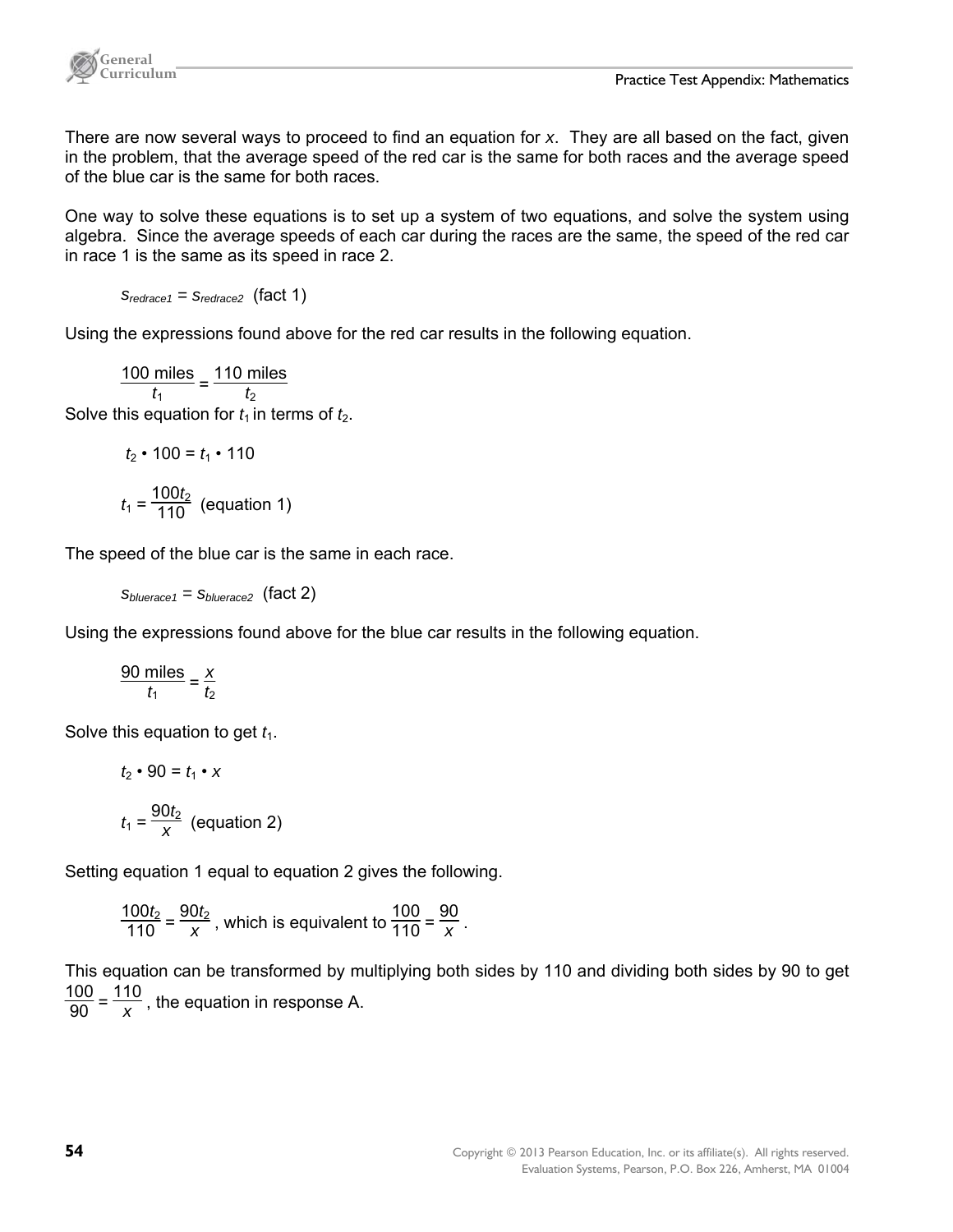

Another way to solve the problem is to recognize that since the average speeds are the same, then their ratios must be the same.

*sredrace1 sbluerace1 = sredrace2*  $S_{blue, 2} = S_{blue, 2}$ 1 1 90 100 *t t* = 2 2 110 *t x t*

This complex fraction can be simplified in two ways. One way is to notice that in each denominator of the complex fractions the values for  $t_1$  on the left and  $t_2$  on the right can be divided to give  $\frac{100}{90} = \frac{110}{x}$ .

The complex fraction can also be simplified algebraically as follows. Note that the top fraction is divided by the bottom fraction and apply the rule for division of fractions (invert and multiply). The left side of the equation becomes

$$
\frac{\frac{100}{t_1}}{\frac{90}{t_1}} = \frac{100}{t_1} \div \frac{90}{t_1} = \frac{100}{t_1} \cdot \frac{t_1}{90} = \frac{100}{90}
$$
, since  $\frac{t_1}{t_1} = 1$ .

The right side of the equation becomes

$$
\frac{\frac{110}{t_2}}{\frac{x}{t_2}} = \frac{110}{t_2} \div \frac{x}{t_2} = \frac{110}{t_2} \cdot \frac{t_2}{x} = \frac{110}{x}
$$
, since  $\frac{t_2}{t_2} = 1$ .

Setting the left side and right side equal gives the answer  $\frac{100}{90} = \frac{110}{x}$ .

**Incorrect Response B:** This response might have come from assuming that the ratio of the distance traveled by the red car in race 1 to the extra distance it traveled in race 2 is equal to the ratio of the distance it traveled in race 2 to the distance the blue car traveled in race 2.

**Incorrect Response C:** This response might have come from assuming that the ratio of the distance traveled by the red car in race 1 to the distance traveled by the blue car in race 1 is equal to the ratio of the distance traveled by the blue car in race 1 to the distance traveled by the blue car in race 2.

**Incorrect Response D:** This response may have come from assuming that the ratio of the distance traveled by the red car in race 1 to the increase in the distance traveled by the red car in race 2 is equal to the ratio of the distance traveled by the blue car in race 1 to the distance traveled by the blue car in race 2.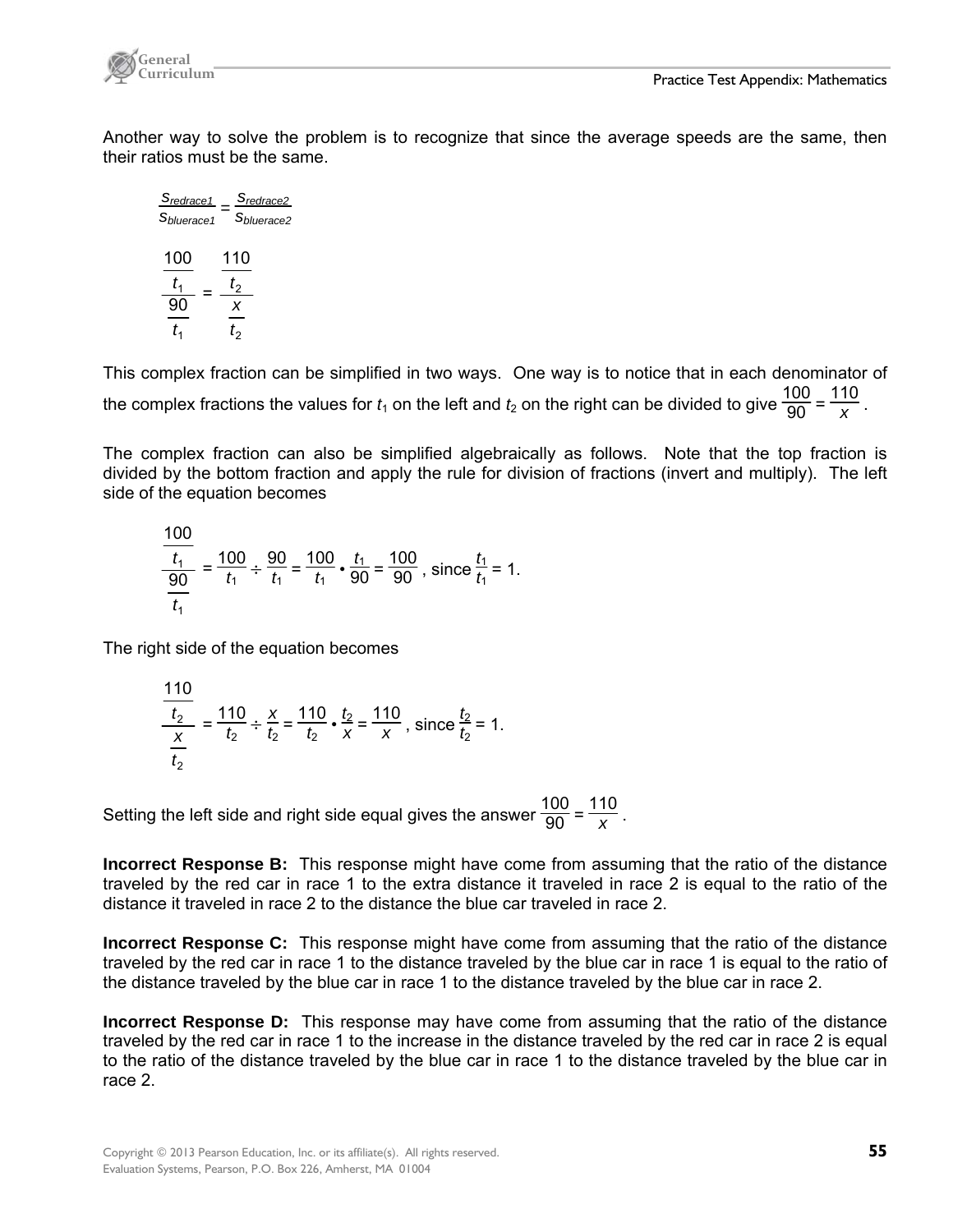

 32. **Use the diagram below to answer the question that follows.**



 The diagram above is used to describe the relationship between the circumference *c*, the radius *r*, and the area *A* of a circle. Assuming that the circle is divided into enough sections so that the figure on the right approximates a rectangle, which of the following relationships is demonstrated?

- A.  $A = \frac{1}{2}$ *cr*
- B.  $A = cr$
- C.  $A = \frac{3}{2}cr$
- D. *A* = 2*cr*

**Correct Response A:** The diagram shows a circle of radius *r* and circumference *c*. The circle is sliced into 6 sectors, and the sectors are rearranged to form a figure that resembles a parallelogram with a curved base. The area of each sector is the same. The entire circle is represented in the rearranged figure, so the area of the circle equals the area of the rearranged figure. Notice that the top of the figure is half the circumference (6 of 12 arcs), as is the bottom base. Also notice that the height of the figure is equal to the radius of the circle.

The question states that the circle is divided into enough sectors so the rearranged figure approximates a rectangle. The diagram below shows a circle that is sliced into 12 sectors.



Imagine if the circle were next sliced into 24 sectors and rearranged, then 48 sectors and rearranged, then 96 sectors and rearranged, etc. Notice that as the circle is divided into smaller and smaller sectors, the shape formed when the sectors are reassembled becomes closer and closer to a rectangle. In this case, the straight side of the figure becomes more vertical and closely represents the width of a rectangle, while the base becomes less curved and closely represents the length of a rectangle. No matter how many sectors the circle is divided into, the area of the circle equals the area of the rectangular figure. The width of the rectangle is the radius of the circle or *r*, and the base of the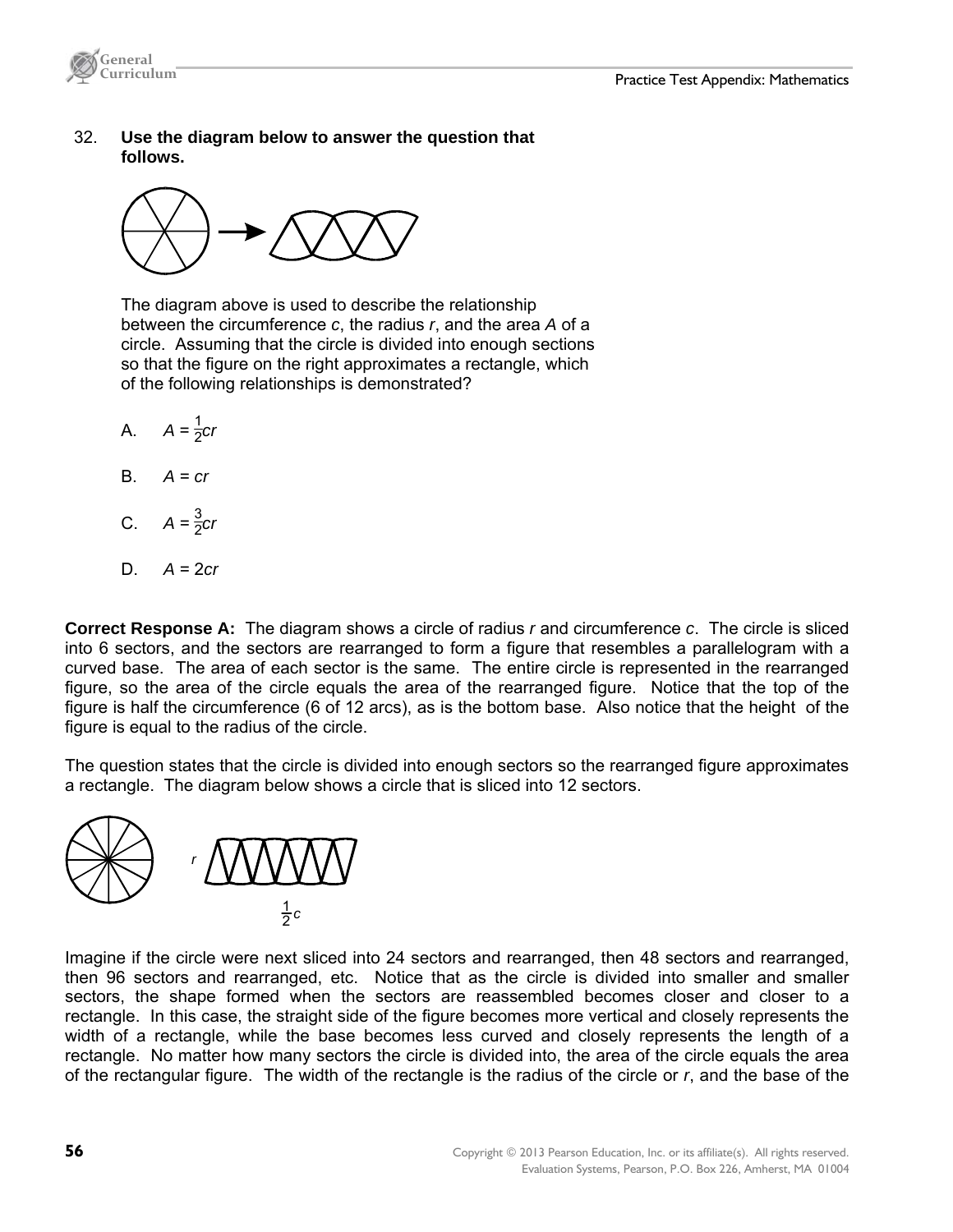

rectangle is equal to one-half the circumference of the circle or  $\frac{1}{2}c$ . Since the area of a rectangle is equal to the length times width, the area of the circle is equal to *r* times  $\frac{1}{2}c$ . Therefore, A =  $\frac{1}{2}$ cr.

**Incorrect Response B:** This answer comes from interpreting the base of the figure as having length equal to the circumference instead of one-half the circumference.

**Incorrect Response C:** This answer might have come from applying the formula for the area of a triangle to each circular sector of altitude *r* (in the original diagram showing 6 sectors), but interpreting the base as  $\frac{1}{2}c$  instead of  $\frac{1}{6}c$ , and then multiplying the result by 6. Since the area of a triangle is  $\frac{1}{2}$  × altitude × base, this approach would give  $A_{\text{triangle}} = \left(\frac{1}{2}r\right)\left(\frac{1}{2}c\right) = \frac{1}{4}cr$  for a single triangle. Multiplying this area of a single triangle by 6 would result in  $A = \left(\frac{6}{1}\right)\left(\frac{1}{4}cr\right) = \frac{3}{2}cr$ .

**Incorrect Response D:** This answer might have come from interpreting the base of the figure as having length equal to twice the circumference instead of one-half the circumference to give 2*cr* or from thinking that the two bases each are  $\frac{1}{2}c$  and the two heights are *r* and attempting to find the perimeter using *c* and 2*r*, but multiplying instead of adding to give 2*cr.*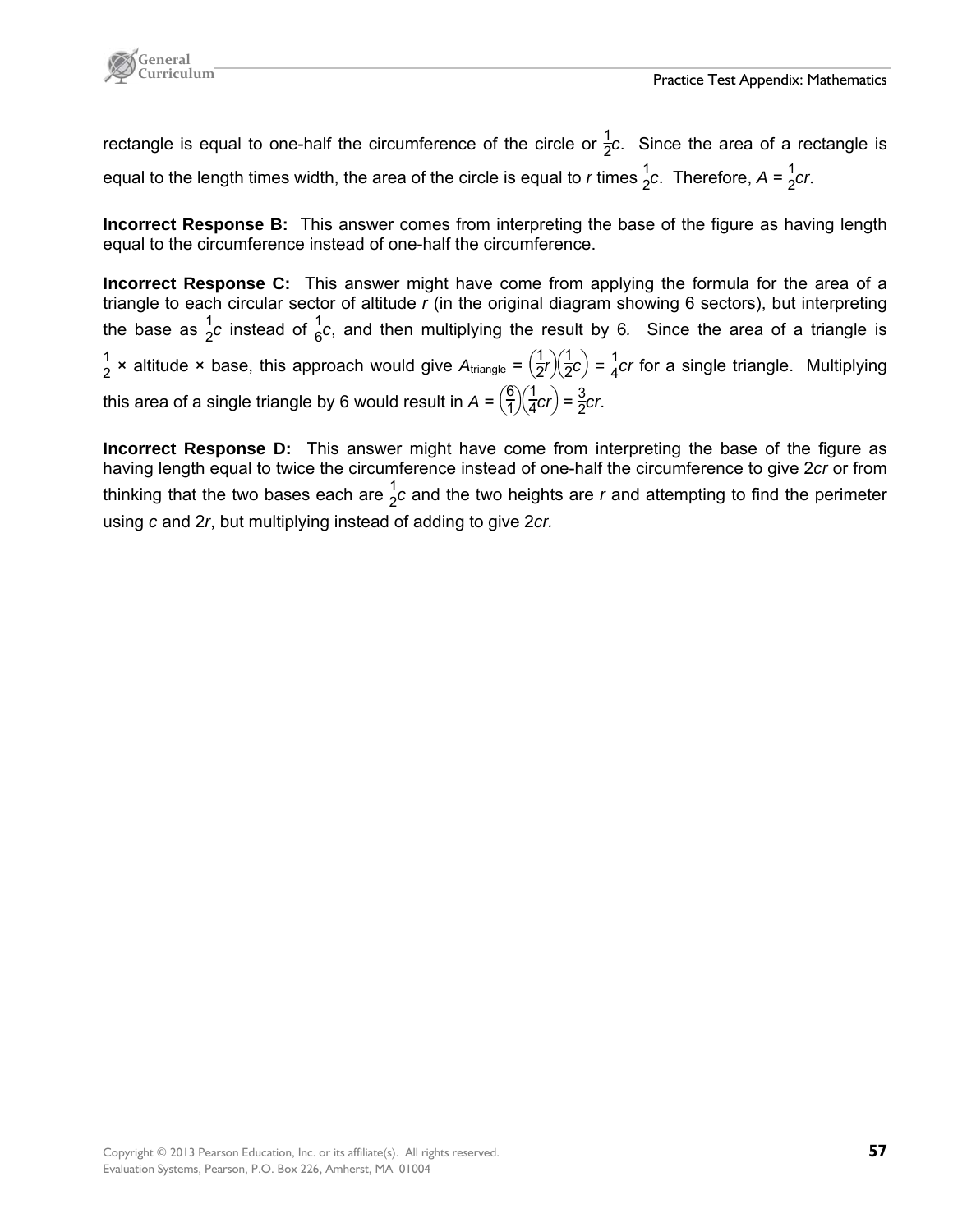

- 33. A pretzel company sells pretzels in a cylindrical container with a radius of 10 cm and a height of 30 cm. The company's packaging designers are considering switching to a new cylindrical container with a radius of 20 cm and a height of 15 cm. How does the volume of the proposed new container compare to the volume of the old container?
	- A. The volume of the new container is 125 cm<sup>3</sup> less than the volume of the old container.
	- B. The volume of the new container is 5 cm<sup>3</sup> less than the volume of the old container.
	- C. The volume of the new container is equal to the volume of the old container.
	- D. The volume of the new container is twice the volume of the old container.

**Correct Response D:** One way to answer this question is to determine how the volume of a cylinder depends on its radius and its height. From the numbers given in the problem, the company is going to double the radius of the base of the cylinder (from 10 cm to 20 cm), and reduce the height of the cylinder by one-half (from 30 cm to 15 cm). Let  $V_1 = \pi r^2 h$  be the volume of the original cylinder, where *r* is the radius and *h* is the height. Doubling the radius and reducing the height by one-half will result in a volume for the new cylinder (given by  $V_2$ ) to be  $V_2 = \pi (2r)^2(\frac{1}{2}h) = \pi 4r^2(\frac{1}{2}h) = 2\pi r^2 h = 2V_1$ . This shows

that the volume of the new container is twice the volume of the old container.

Another way to answer this question is to use the values given, compute the volumes, and then compare the two volumes.

Since the height of the original cylinder  $h_1 = 30$  cm and the radius  $r_1 = 10$  cm, the volume of the original cylinder is  $V_1 = \pi r_1^2 h_1 = \pi (10)^2 (30) = (100)(30)\pi = 3000\pi$  cm<sup>3</sup>.

Since the height of the new cylinder  $h_2$  = 15 cm and the radius  $r_2$  = 20 cm, the volume of the new cylinder is  $V_2 = \pi (20)^2 (15) = (400)(15) \pi = 6000 \pi$  cm<sup>3</sup>. Therefore, the volume of the new container is twice the volume of the old container, as shown in general above.

**Incorrect Response A:** This response might have come from finding the sum of the radius and height of the new container, subtracting it from the sum of the radius and height of the original container, and then cubing the result. (10 cm + 30 cm) – (15 cm + 20 cm) = 5 cm. The cube of this is 125 cm<sup>3</sup>.

**Incorrect Response B:** This response might have come from finding the sum of the radius and height of the new container, and subtracting it from the sum of the radius and height of the original container to give the incorrect response (10 cm + 30 cm) – (15 cm + 20 cm) = 5 cm. This result is then interpreted  $\overline{a}$ s 5 cm<sup>3</sup>.

**Incorrect Response C:** This response most likely comes from the idea that doubling the radius and halving the height leaves the volume unchanged. This line of thinking fails to realize that the radius is squared, so doubling the radius causes the square of the radius to increase by a factor of 4.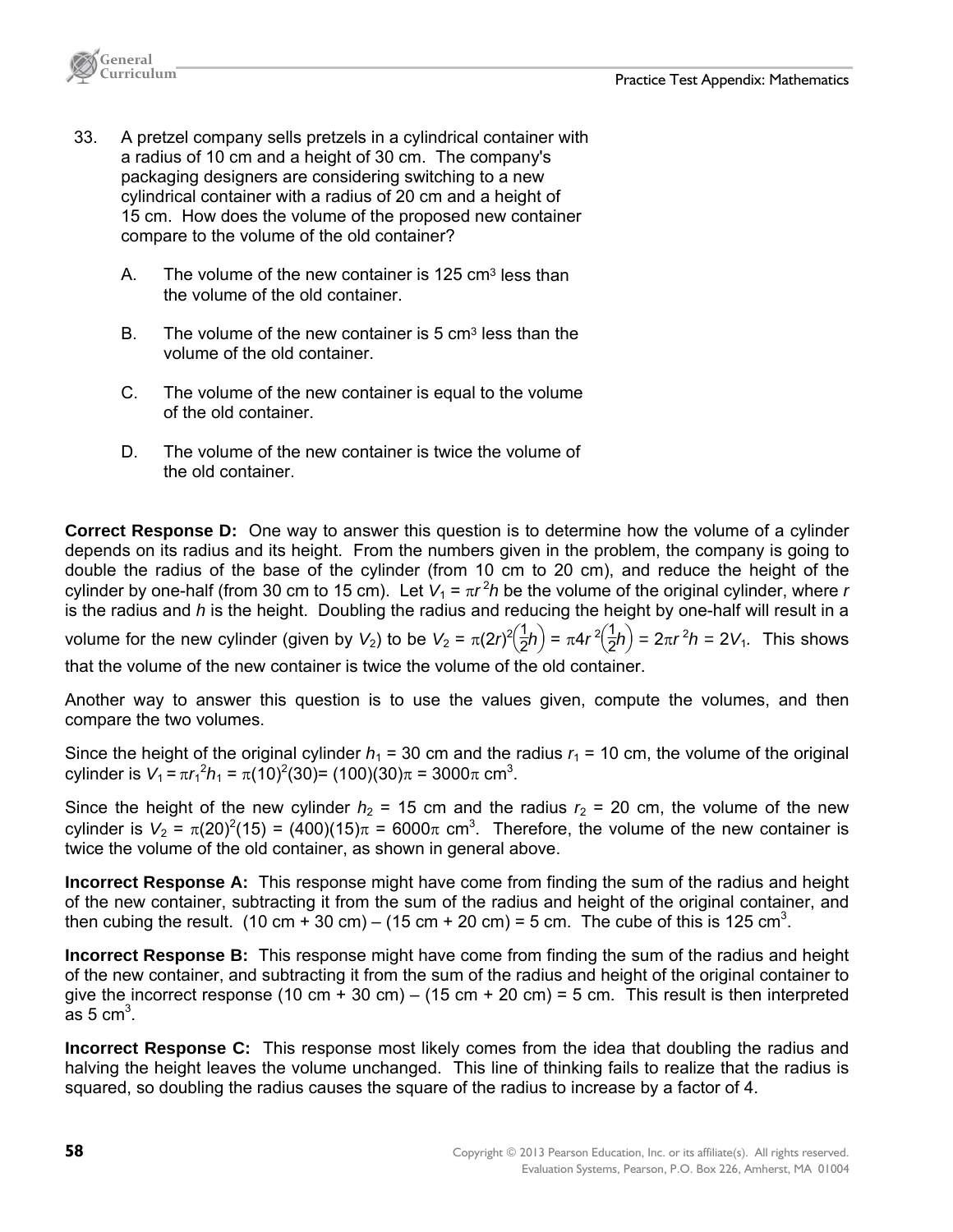

- 34. A fuel tank was approximately  $\frac{1}{8}$  full. After adding \$50 worth of fuel, the tank was approximately  $\frac{3}{4}$  full. If the fuel costs *p* dollars per gallon, approximately how many gallons does the tank hold when full?
	- A.  $\frac{80}{\rho}$  gallons
	- B.  $\frac{50}{p}$  gallons
	- C. 50*p* gallons
	- D. 80*p* gallons

**Correct Response A:** One way to solve this problem is to find the cost of gas needed to fill the entire tank and then to determine the number of gallons the tank can hold when full by using the fact that *p* equals dollar price/gallon. To do so, we will model the problem with a diagram.

The diagram represents the gas tank divided into 8 equal sections. Initially, the tank is  $\frac{1}{8}$  full, which is represented by the lightly shaded region in the bottom left-hand corner. Since the tank is  $\frac{3}{4}$  full after adding the gas, the amount of gas added is given by the five heavily shaded regions. Since this represents \$50 worth of gas, each heavily shaded region (one-eighth of a tank) represents \$10 worth of gas. It therefore costs \$80 to fill the entire tank. The number of gallons needed to fill the tank can then be determined by dividing the price of the gas, \$80, by the price of the gas per gallon, or  $\frac{80}{p}$  . Notice that the units follow the same rules of algebra as do numbers, since 80 dollars ÷  $p \frac{\text{dollars}}{\text{gallon}} = \frac{80 \text{ dollars}}{1} \cdot \frac{1}{p}$  $\frac{gallons}{dollars} = \frac{80}{p}$  gallons.

Another more general method of solving this problem is as follows.

If the tank was  $\frac{1}{8}$  full before adding the gas and  $\frac{3}{4}$  full after adding the gas, then the portion of the tank that was filled by adding gas can be determined as follows:

 $\frac{3}{4}$  of a tank =  $\frac{6}{8} - \frac{1}{8} = \frac{5}{8}$  of a tank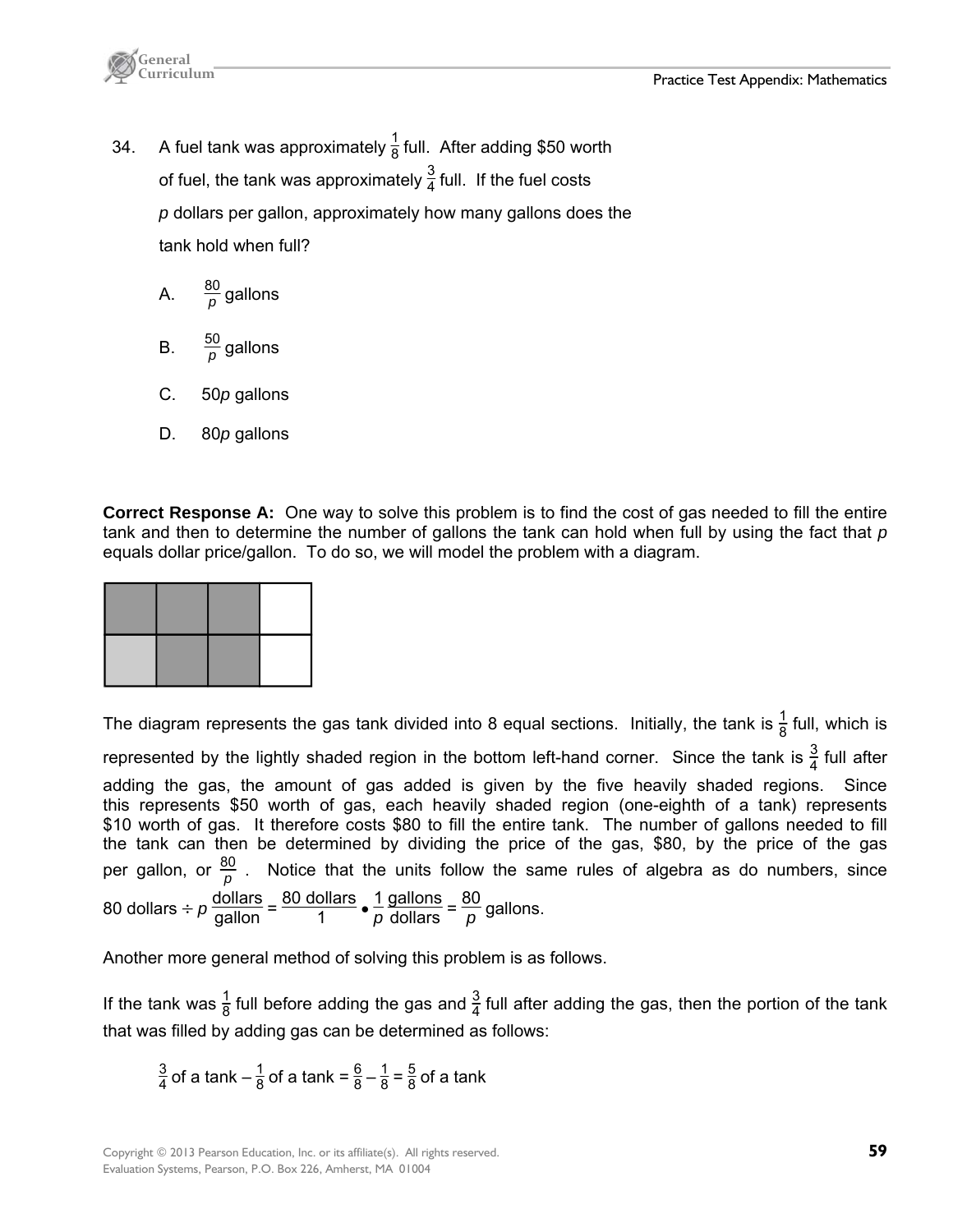Let  $T$  = cost to fill an entire tank. Then  $\frac{5}{8}$  of  $T$  equals \$50, or

$$
\frac{5}{8}\mathcal{T}=50.
$$

Solve for *T*.

 $\frac{8}{5} \cdot \frac{5}{8}T = \frac{8}{5} \cdot \frac{50}{1}$ 1 *T* = \$80

It costs \$80 to fill the tank. The number of gallons needed to fill the tank can then be determined by dividing the price of the gas, \$80, by the *p,* price of the gas per gallon, or  $\frac{80}{p}$  . Again, notice that the units follow the same rules of algebra as do numbers.

**Incorrect Response B:** This response results from interpreting \$50 as the cost of the gas needed to fill the entire tank. This answer represents the number of gallons of gas needed to fill  $\frac{5}{8}$  of the tank, instead of the number of gallons needed to fill the entire tank.

**Incorrect Response C:** This response results from assuming that the number of gallons of gas can be found by multiplying by *p*, rather than dividing by *p*, and from interpreting \$50 as the cost of the gas needed to fill the entire tank.

**Incorrect Response D:** This response results from correctly finding the cost of the gasoline needed to fill the entire tank, but then finding the number of gallons by multiplying by *p*, rather than dividing by *p*.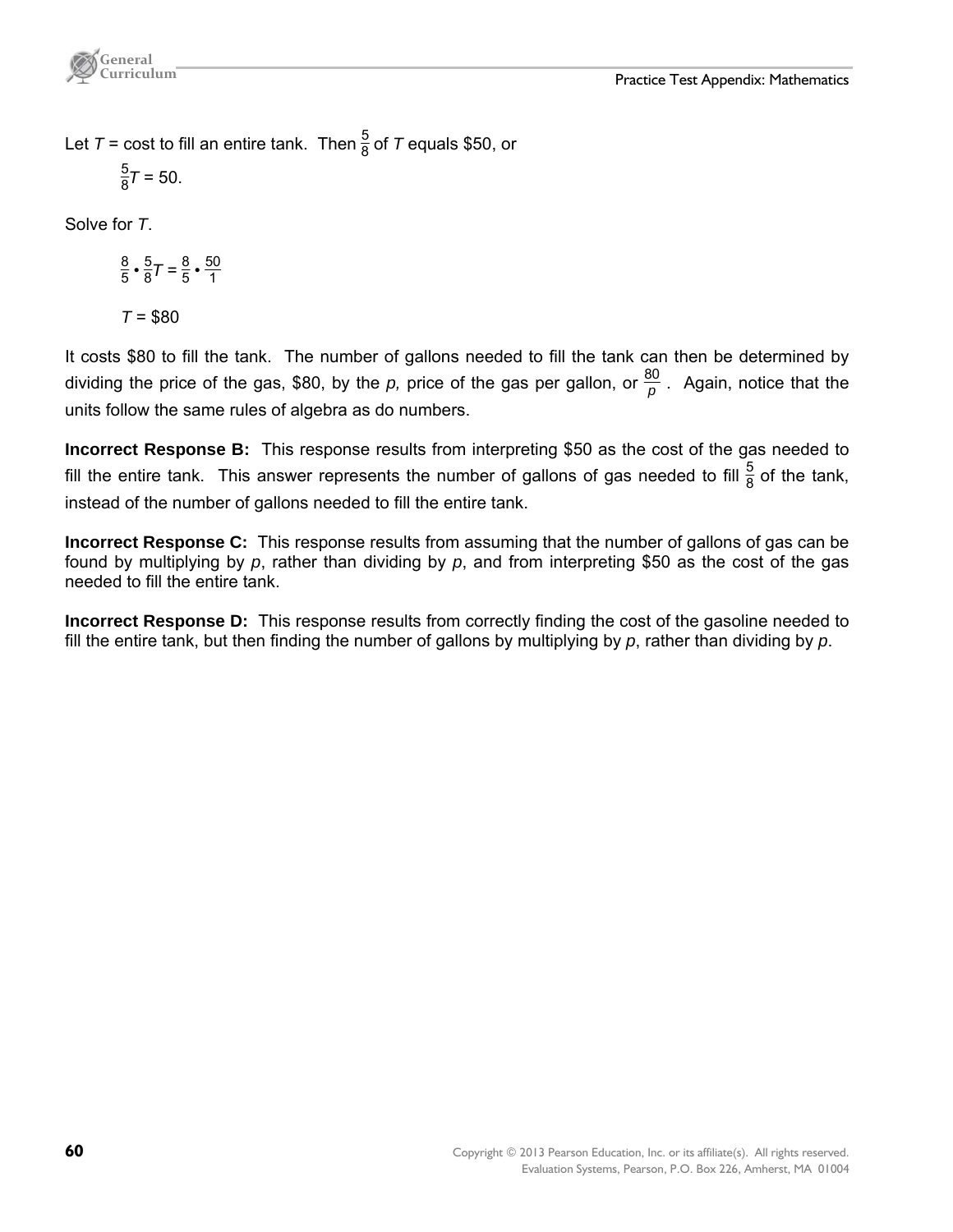

- 35. A homeowner is planning to use carpet tiles to cover the floor of a room measuring 9 feet by 10 feet 8 inches. If the carpet tiles are 8 inches wide and 1 foot long and there are no gaps between the tiles as they are placed on the floor, how many carpet tiles will the homeowner need to cover the floor of the room?
	- A. 100
	- B. 135
	- C. 144
	- D. 150

**Correct Response C:** One way to solve this problem is to sketch a rough diagram of the floor and to examine how the tiles could be placed on the floor. We know that the floor has a width of 9 ft. and a length of 10 ft., 8 in., and each tile is 1 ft. by 8 in.



Notice that the only way the tiles could fit on the floor with no gaps is if the tiles are arranged so that the 1 ft. side of a tile corresponds with the 9 ft. width of the floor and the 8 in. side of a tile corresponds to the 10 ft. 8 in. length of the floor. This is because 9 ft. is equal to 108 in. (9 ft.  $\cdot \frac{12 \text{ in.}}{1 \text{ ft.}}$  = 108 in.) and 108 is not evenly divisible by 8. On the other hand, 10 ft., 8 in. is equal to 128 inches (10 ft  $\cdot$   $\frac{12$  in. = 120 in., so 10 ft., 8 in. = 120 in. + 8 in.), which is divisible by 8:  $128 \div 8 = 16$ . Therefore, 9 tiles will fit along the width of the floor and 16 tiles will fit along the length, so there will be 9 rows of 16 tiles for a total of  $9 \cdot 16 = 144$  tiles.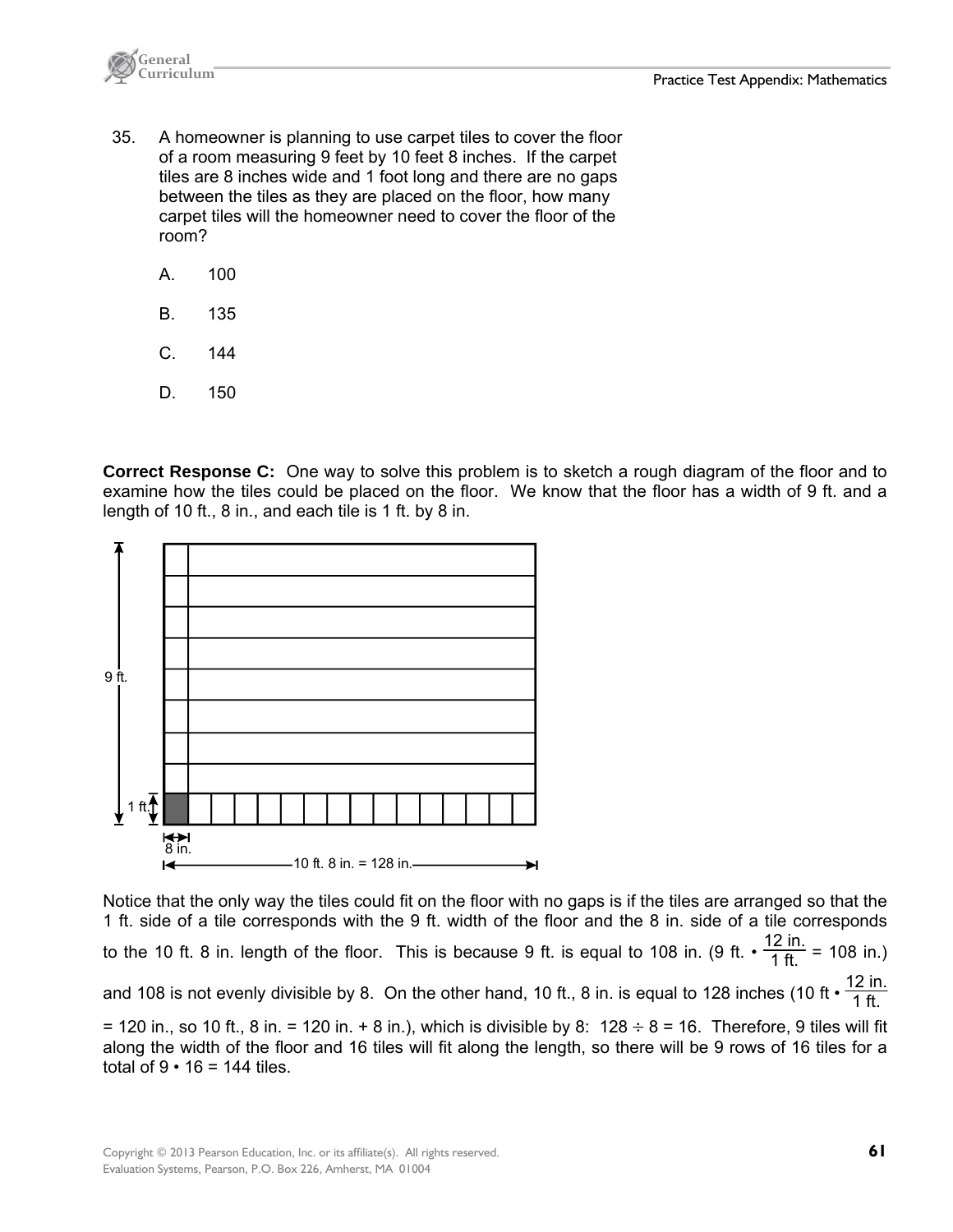

**Incorrect Response A:** This response could have come from estimating the area of the room in square feet by rounding 10 ft. 8 in. to 11 ft. The area is approximately 99 ft.<sup>2</sup>, or, rounding up, 100 ft.<sup>2</sup> If the estimate of each tile is 1 ft.<sup>2</sup>, then 100 tiles would be needed, an answer not close to the accurate answer of 144 tiles.

**Incorrect Response B:** This response could have come from rounding 10 ft. 8 in. down to 10 ft. and estimating the area as 9 ft.  $\cdot$  10 ft., or 90 ft.<sup>2</sup>. Dividing this value by the area of a tile in square feet gives 90 ft.<sup>2</sup> ÷  $\frac{2}{3}$  ft.<sup>2</sup> = 90 ft.<sup>2</sup> •  $\frac{3}{2$  ft.<sup>2</sup> = 135. The estimate of 135 tiles needed is too low.

**Incorrect Response D:** This response could have come from rounding 10 ft. 8 in. to 11 ft., estimating the area of the floor to be approximately 100 ft.<sup>2</sup>, and then dividing by the area of a tile in square feet to get 100 ft.<sup>2</sup> ÷  $\frac{2}{3}$  ft.<sup>2</sup> = 100 ft.<sup>2</sup> •  $\frac{3}{2}$  ft.<sup>2</sup> = 150. The estimate of 150 tiles needed is too high.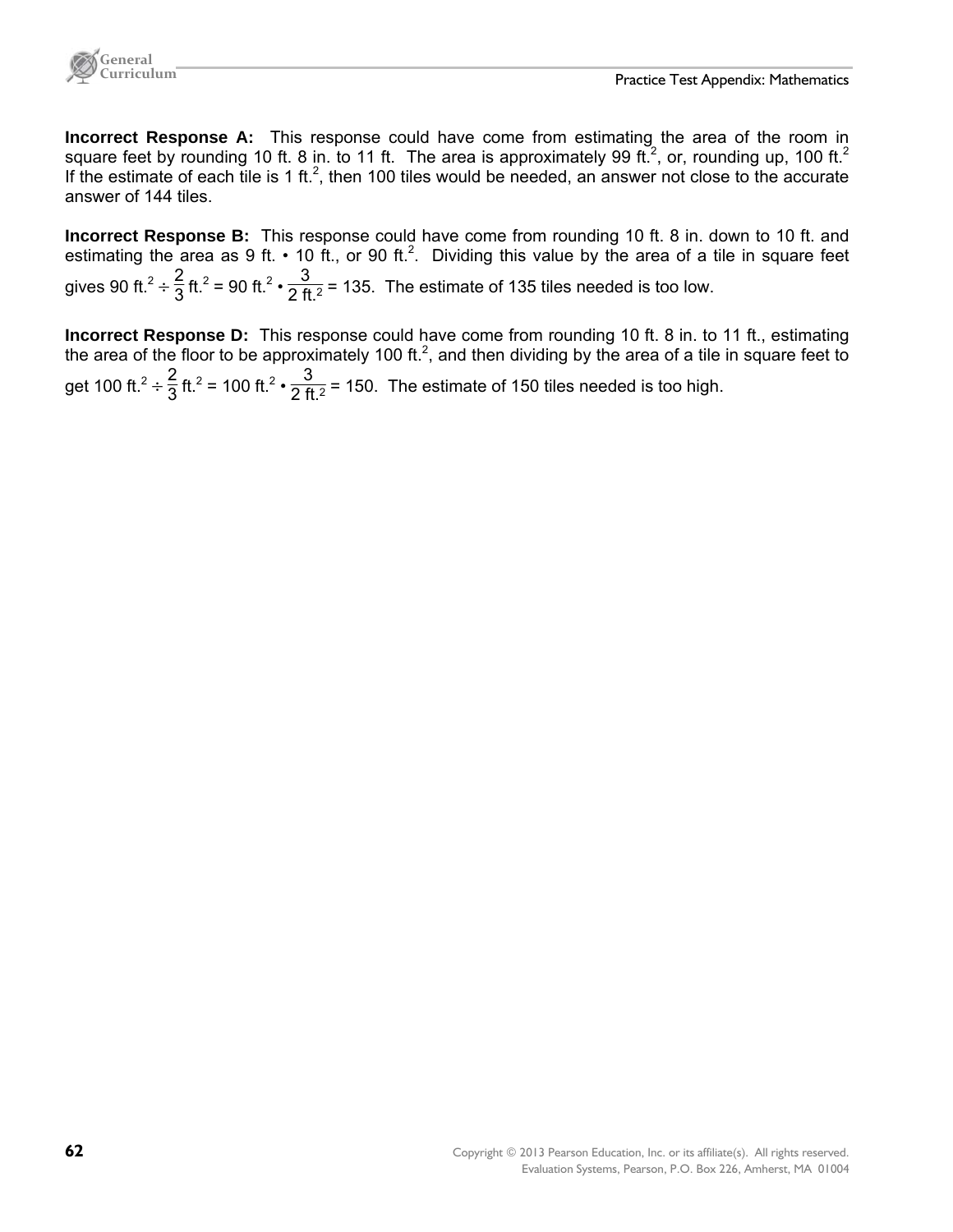

 36. **Use the diagram below to answer the question that follows.**



 A gift box has dimensions *x* by *y* by *z*. A decorative ribbon is wrapped across the diagonals of the box as shown above. Which of the following expressions represents the approximate total length of the ribbon?

- A.  $2(\sqrt{xy} + \sqrt{yz})$
- B.  $2(\sqrt{xy} + \sqrt{yz} + \sqrt{zx})$

C. 
$$
2(\sqrt{x^2 + y^2} + \sqrt{y^2 + z^2})
$$

D.  $2(\sqrt{x^2 + y^2} + \sqrt{y^2 + z^2} + \sqrt{z^2 + x^2})$ 

**Correct Response C:** Finding the length of the ribbon requires determining the length of the diagonals of the faces of the box that are crossed by the ribbon. The length of each diagonal can be determined by recognizing that it is a hypotenuse of a right triangle. According to the Pythagorean theorem, for any right triangle with legs of length *a* and *b*, the square of the length of the hypotenuse, *c*, is equal to the sum of the squares of the lengths of the legs of the triangle, or  $c^2 = a^2 + b^2$ . Taking the square root of both sides of this equation shows that the length of the hypotenuse is given by  $c = \sqrt{a^2 + b^2}$ . In this question, the ribbon diagonally crosses four faces of the box.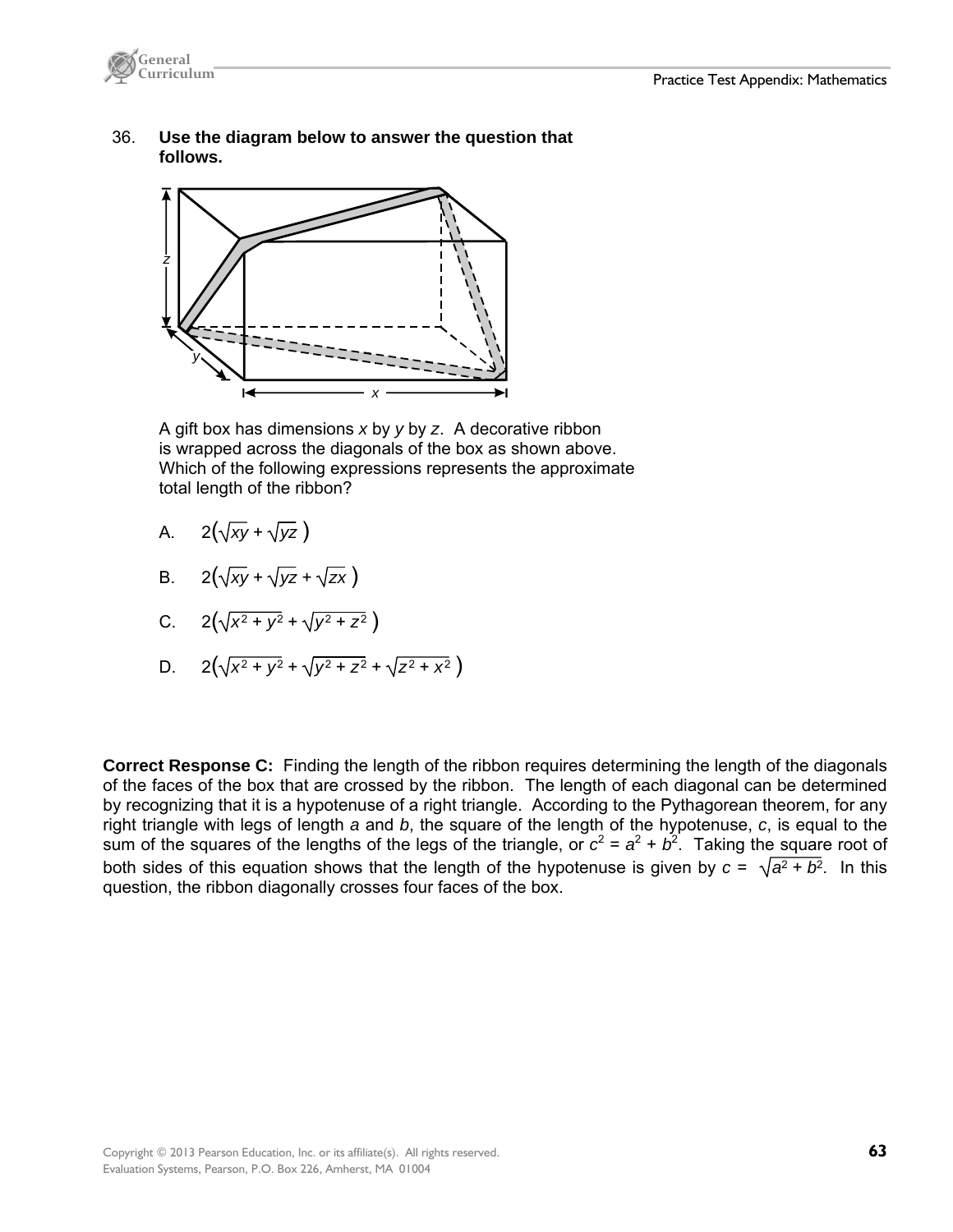

Figure 1 shows the left face of the box with a section of the ribbon crossing a diagonal. The right face of the box has the same dimensions and a section of the ribbon crossing a diagonal. Since this rectangular face has edges of length *y* and length *z*, the Pythagorean theorem gives the length of the diagonal as

$$
\sqrt{y^2+z^2}.
$$

**General** 

Since the ribbon crosses a diagonal on two congruent faces, the total length of ribbon across the right and left faces is

$$
2\sqrt{y^2+z^2}.
$$

Figure 2 shows the top rectangular face with edges of length *x* and length *y*. The length of this diagonal is

$$
\sqrt{x^2+y^2}.
$$

Since the bottom rectangular face is congruent to the top, the total length of the ribbon across the top and bottom is

$$
2\sqrt{x^2+y^2}.
$$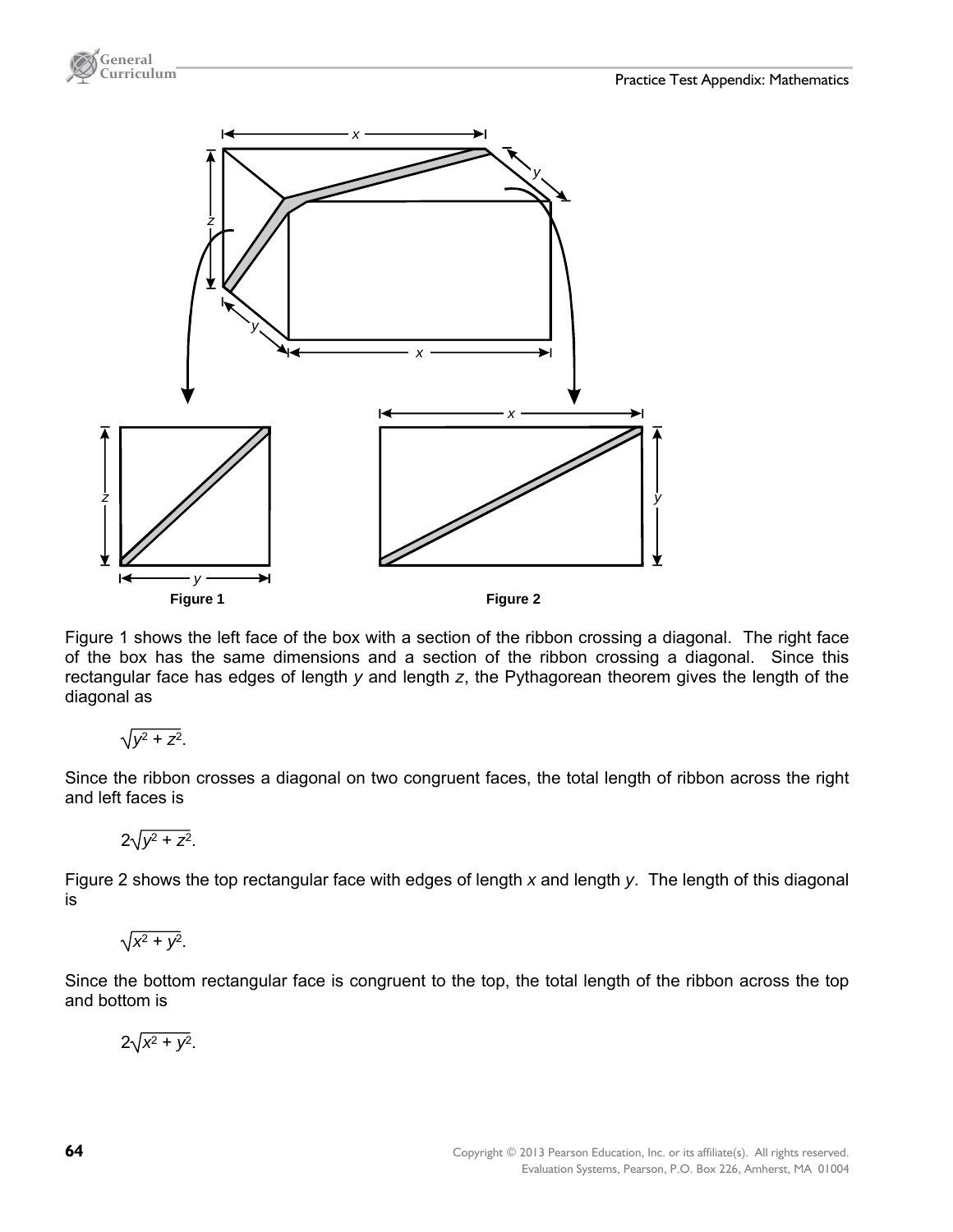

The total length of ribbon is therefore

$$
2\sqrt{y^2+z^2}+2\sqrt{x^2+y^2}=2\sqrt{x^2+y^2}+2\sqrt{y^2+z^2}=2(\sqrt{x^2+y^2}+\sqrt{y^2+z^2}).
$$

**Incorrect Response A:** In this response, the terms *xy* and *yz* represent the area of each face of the box and might have come from mistakenly applying the Pythagorean theorem by finding the product of the edges, rather than the sum of the squares of the edges.

**Incorrect Response B:** In this response, the terms *xy*, *yz*, and *xz* represent the area of each face of the box and might have come from mistakenly applying the Pythagorean theorem by finding the product of the edges rather than the sum of the squares of the edges. In addition, the expression in B includes an extra term,  $\sqrt{zx}$ . Note that the front and back faces of the box have edges of length *z* and *x*, but the ribbon does not cross those faces.

**Incorrect Response D:** In this response, the Pythagorean theorem is applied correctly, but the expression includes an extra term,  $\sqrt{z^2 + x^2}$ . This term represents the length of a diagonal of the front or back edge of the box, since those faces have edges of length *z* and *x.* However, the ribbon does not cross the front or back faces of the box.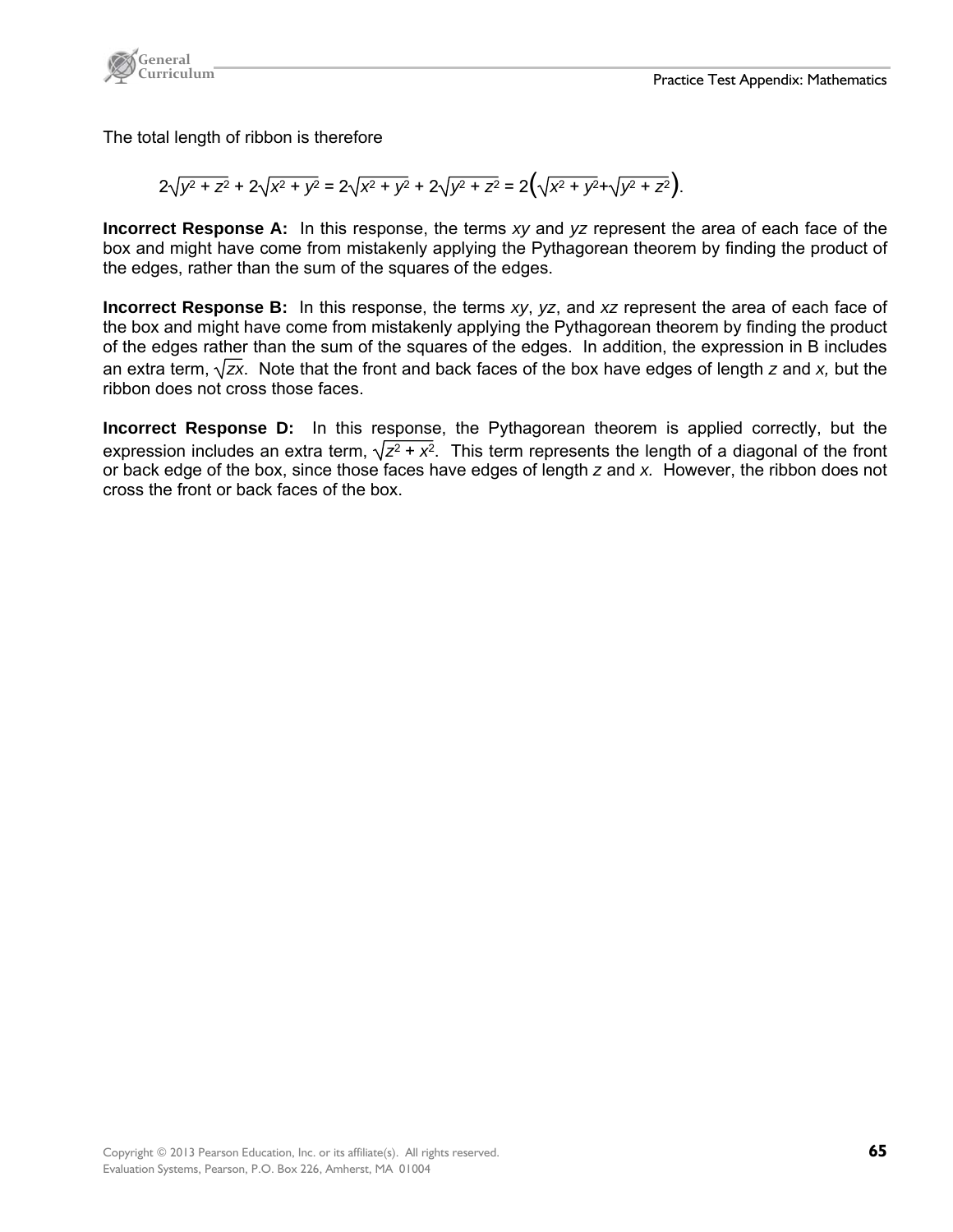

37. **Use the graph below to answer the question that follows.**



 If the image of a pointing hand in the graph above is rotated 180° about the origin and then reflected across the *x*-axis, which of the following graphs will result?









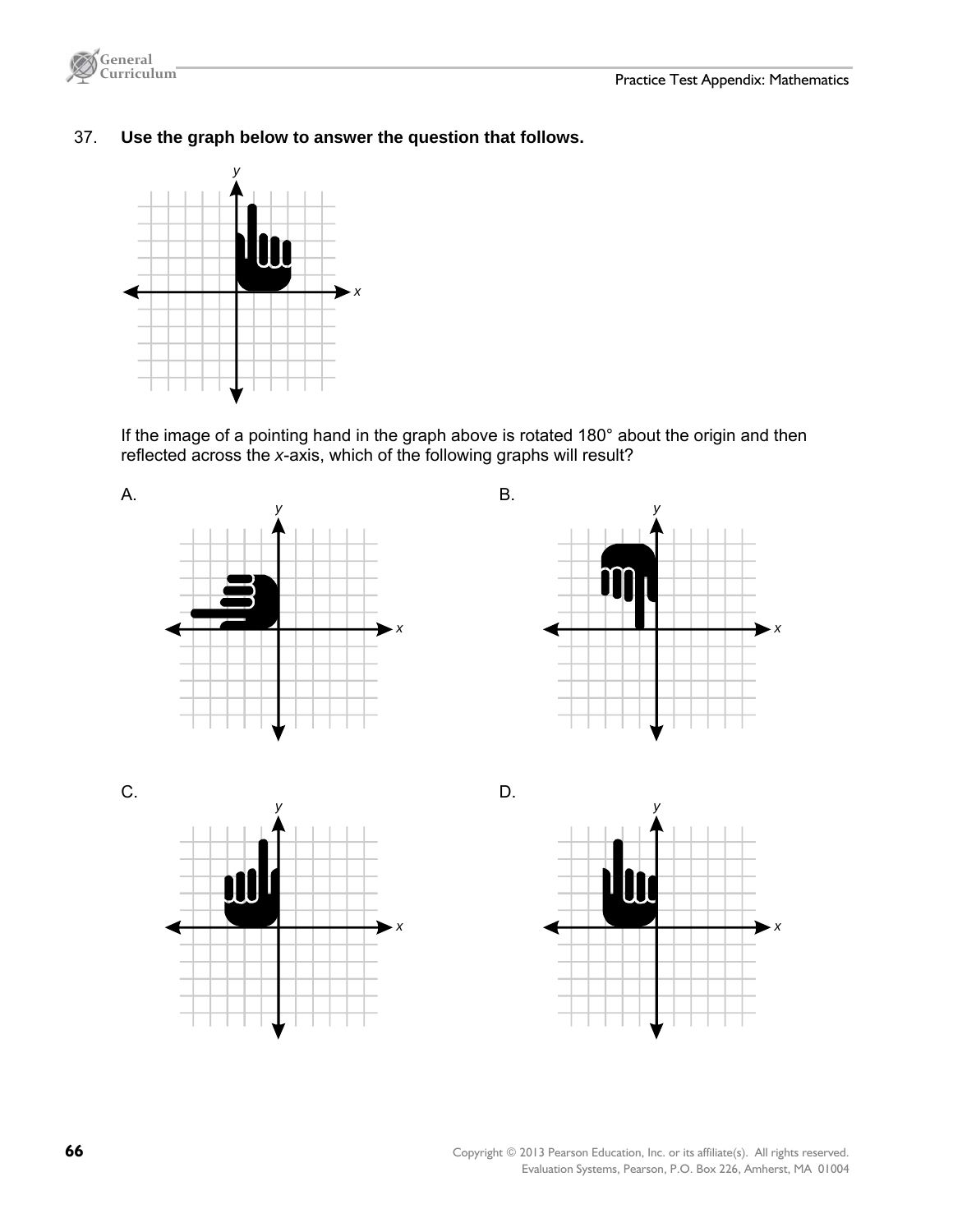

**Correct Response C:** To answer this question it is necessary to apply two transformations to the figure: first a 180° rotation about the origin and then a reflection across the *x*-axis.

To rotate a figure about a point, in this case the origin, each point on the figure is rotated around the origin. The origin, which is the point with coordinates (0, 0), is the only point that is not rotated. It remains fixed throughout the rotation. A rotation through a positive angle is a rotation in the counterclockwise direction, although in this case it does not matter since the figure is rotated 180°. Rotations are transformations that always result in a figure congruent to the initial figure.

One way to visualize a 180° rotation of this figure is to look at the coordinates of one or more points on the figure. For example, the tip of the longest finger is close to the point (1, 5) and the tip of the shortest finger is close to (3, 3).



You may find it helpful to place your hand in the same orientation and imagine rotating it in the counterclockwise direction by 180° around the origin [i.e., the point (0,0)]. After the hand is rotated through 180 $\degree$ , the tip of the longest finger will have coordinates of  $(-1, -5)$  and the tip of the shortest finger will have coordinates  $(-3, -3)$ . The final rotated figure is shown below.



Next, reflect this rotated image across the *x-*axis. The reflected figure will be a mirror image congruent to the rotated image. The new *y*-coordinate of each point in the reflected figure will be the negative of the original *y-*coordinate (just before reflection) while the *x*-coordinate of each point will remain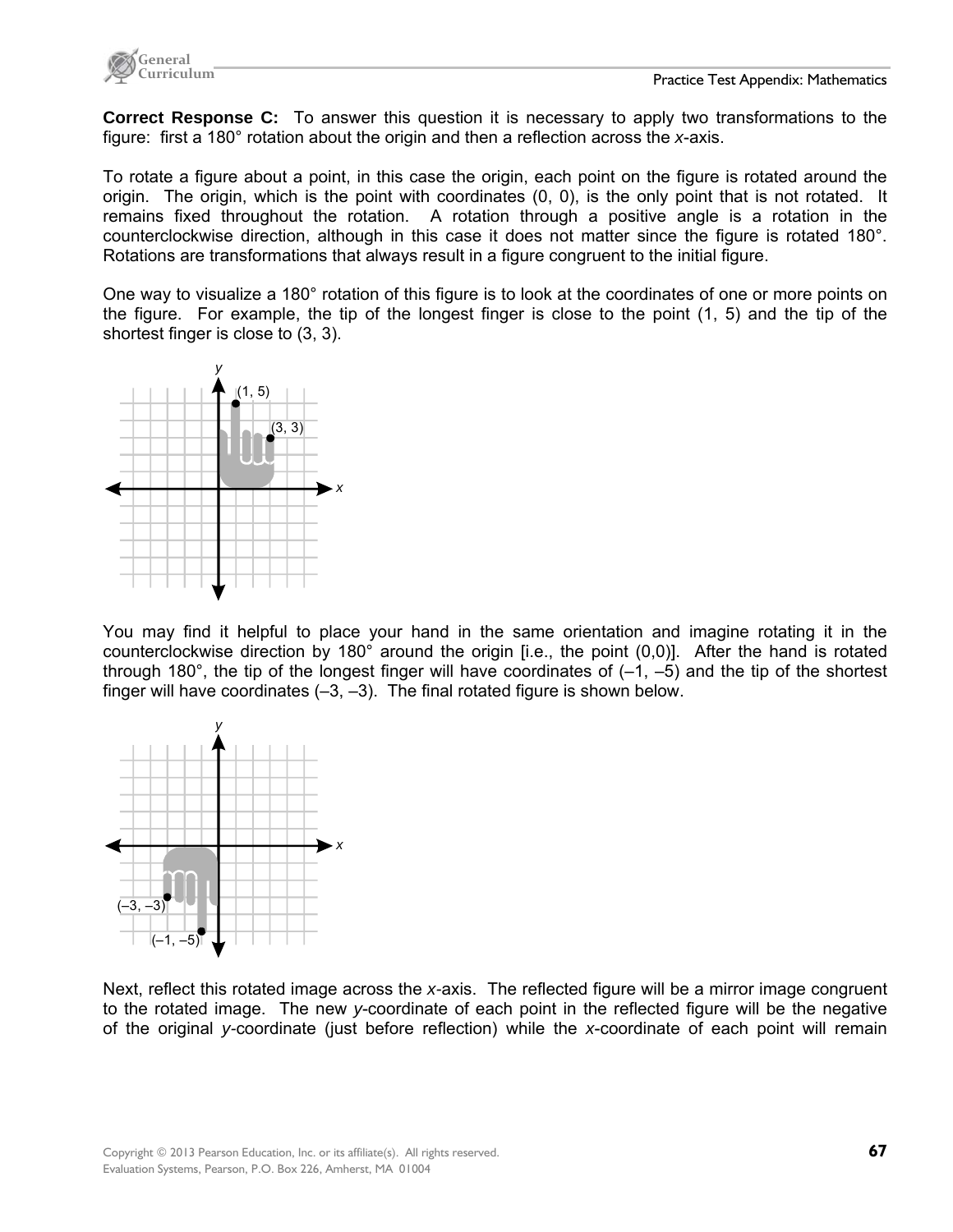

the same. Since the initial *y*-coordinates are all negative, the transformed *y*-coordinates will be positive (the negative of a negative is positive), so the point  $(-1, -5)$  is transformed to  $(-1, 5)$  and the point  $(-3, -3)$  is transformed to  $(-3, 3)$ . This results in the figure shown below.



**Incorrect Response A:** This response could result from rotating the original figure 90° counterclockwise about the origin. This results in  $(1, 5)$  being transformed to  $(-5, 1)$  and  $(3, 3)$  being transformed to  $(-3, 3)$ .

**Incorrect Response B:** This response could result from rotating the original figure 180° about the origin, but instead of being reflected across the *x*-axis, the figure is translated approximately five units upward to a position above the *x*-axis. In terms of coordinates,  $(1, 5)$  goes to  $(-1, -5)$  and then to (–1, 0) while (3, 3) goes to (–3, –3) and then to (–3, 2).

**Incorrect Response D:** This response results from translating the original figure along the *x*-axis in the negative *x-*direction, approximately three units to the left. In terms of coordinates, (1, 5) goes to  $(-2, 5)$  and  $(3, 3)$  goes to approximately  $(0, 3)$ .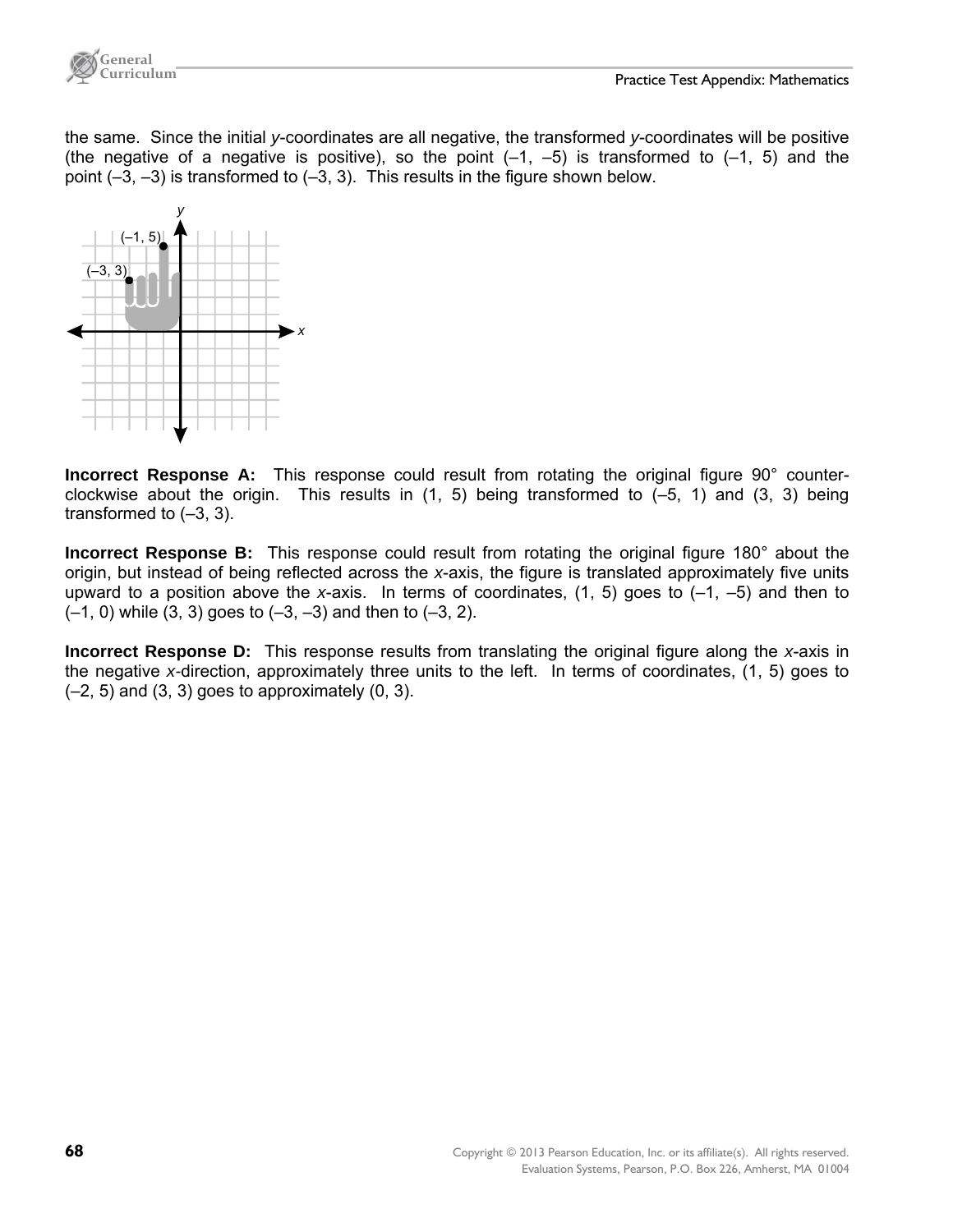

- 38. Which of the following nets can be folded to form a square pyramid?
	- A.



B.







A net is a two-dimensional figure that can be folded into a three-dimensional shape. The question asks which of the nets can be folded into a square pyramid. A square pyramid is a three-dimensional figure that has a square base and four triangular faces. To answer this question, imagine cutting out each plane figure along its perimeter and then folding it along the edges to create a three- dimensional shape. It is often helpful to imagine the square remaining in the plane of the paper and then folding to create a shape either above the plane of the paper or below the plane of the paper. While doing so, note that equivalent 3-D figures result either way.

**Correct Response B:** In the diagram from response B shown below, each edge of the figure is labeled with a letter and its corresponding edge with that same letter with a prime mark. A square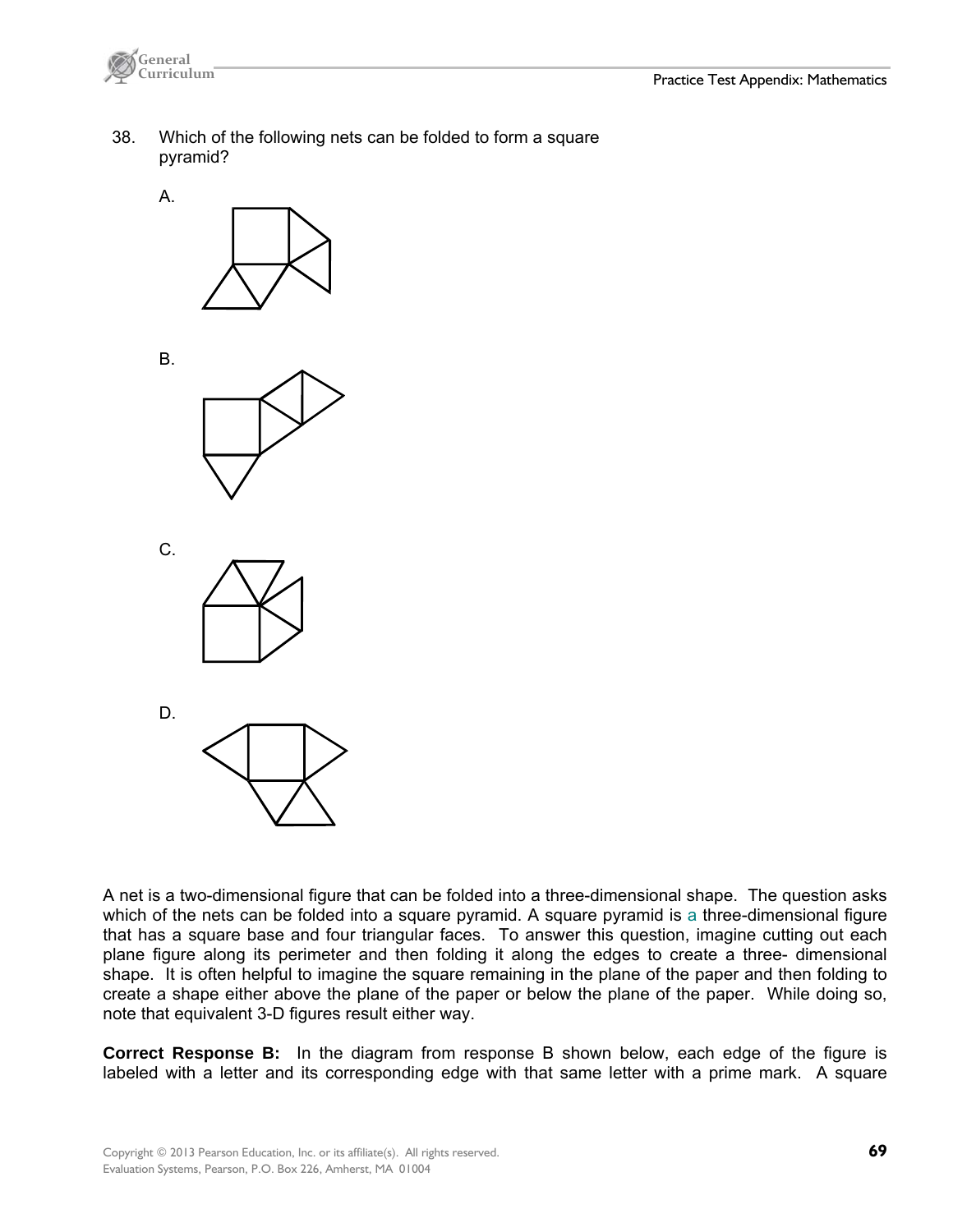

pyramid can be formed by folding the net so that corresponding edges are matched. Each of the triangles forms one face of the pyramid and none of the triangles overlap.



**Incorrect Response A:** When the net in response A is folded, the triangles labeled *a* and *b* will overlap, resulting in a shape that has a square base but only three faces instead of four. The figure will not be closed. One face of the figure will be missing.



**Incorrect Response C:** When the net in response C is folded, the triangles labeled *c* and *a* will overlap and triangles *d* and *b* will overlap, resulting in a shape that has a square base and only two faces. The figure will not be closed, since two faces of the figure will be missing.



**Incorrect Response D:** When the net in response D is folded, the triangles labeled *a* and *b* will overlap, resulting in a shape that has a square base and three faces. This figure will not be closed. One face of the figure will be missing.

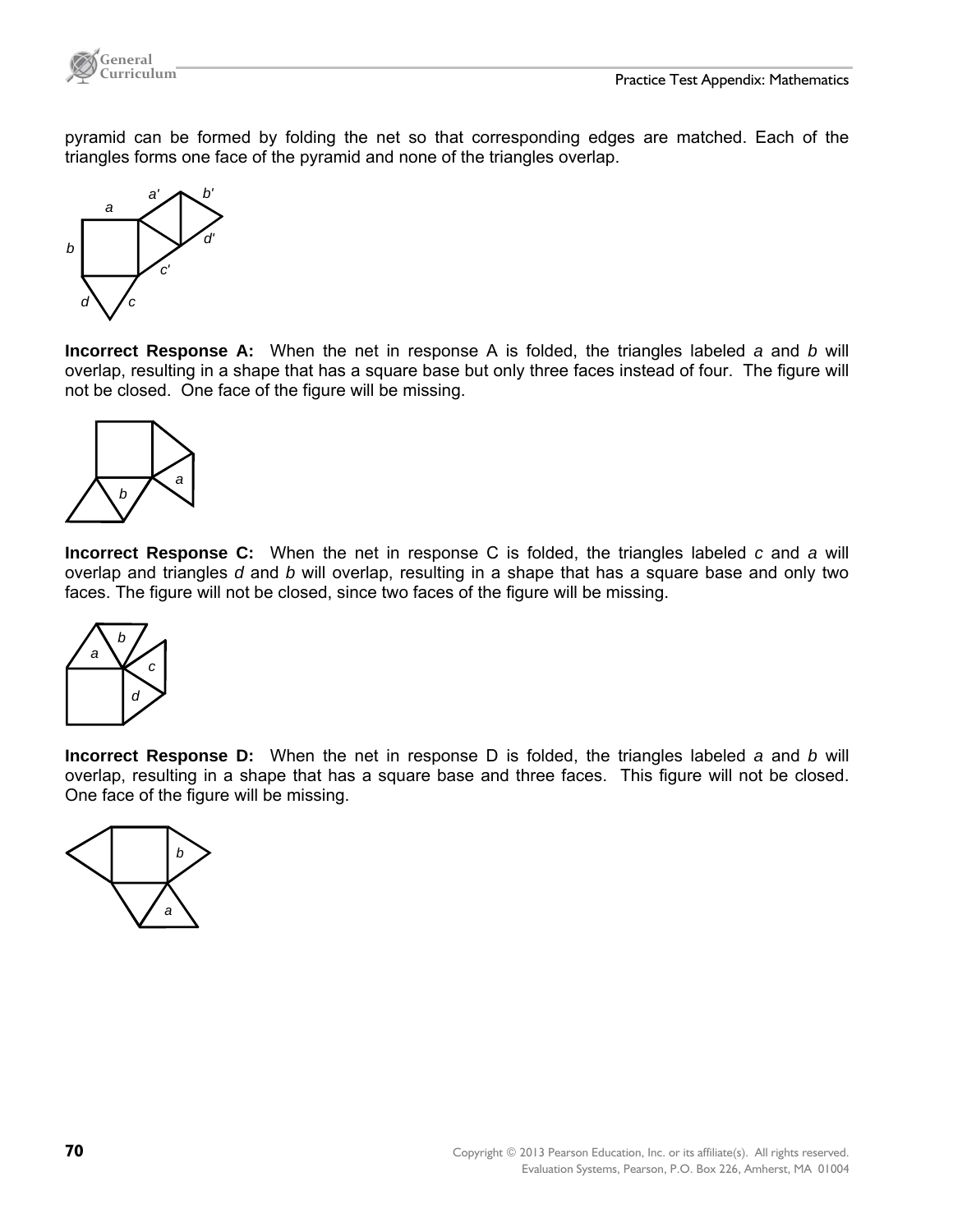

39. **Use the figure below to answer the question that follows.** 



 If equilateral triangle *ABC* above represents one of two congruent halves of a figure that has *AB* as a line of symmetry, then the entire figure is a:

- A. triangle.
- B. rectangle.
- C. prism.
- D. rhombus.

**Correct Response D:** It is given that triangle *ABC* is an equilateral triangle. This means that all of the sides of triangle *ABC* are congruent. It is also given that segment *AB* is a line of symmetry. This means that the other congruent half of the entire figure can be determined by reflecting triangle *ABC* over segment *AB*.To reflect point *C* over a segment *AB*, draw a line from *C* perpendicular to segment *AB*. The reflected point (point *D*) will lie on the perpendicular line such that the distance of point *D* to segment *AB* is equal to the distance of point *C* to segment *AB*. This reflection is shown below. Note that triangle *ABD* is a mirror image of triangle *ABC*.



Transformations that are reflections map congruent images to congruent images. This means that triangle *ABD* is also an equilateral triangle and all its sides are congruent. Therefore, *AC* = *CB* = *BD* = *DA* and all sides of quadrilateral *ACBD* are congruent. Since a rhombus is a quadrilateral with all sides congruent, the entire figure *ACBD* is a rhombus. The entire figure cannot be a square since a square has four right angles in addition to four congruent sides.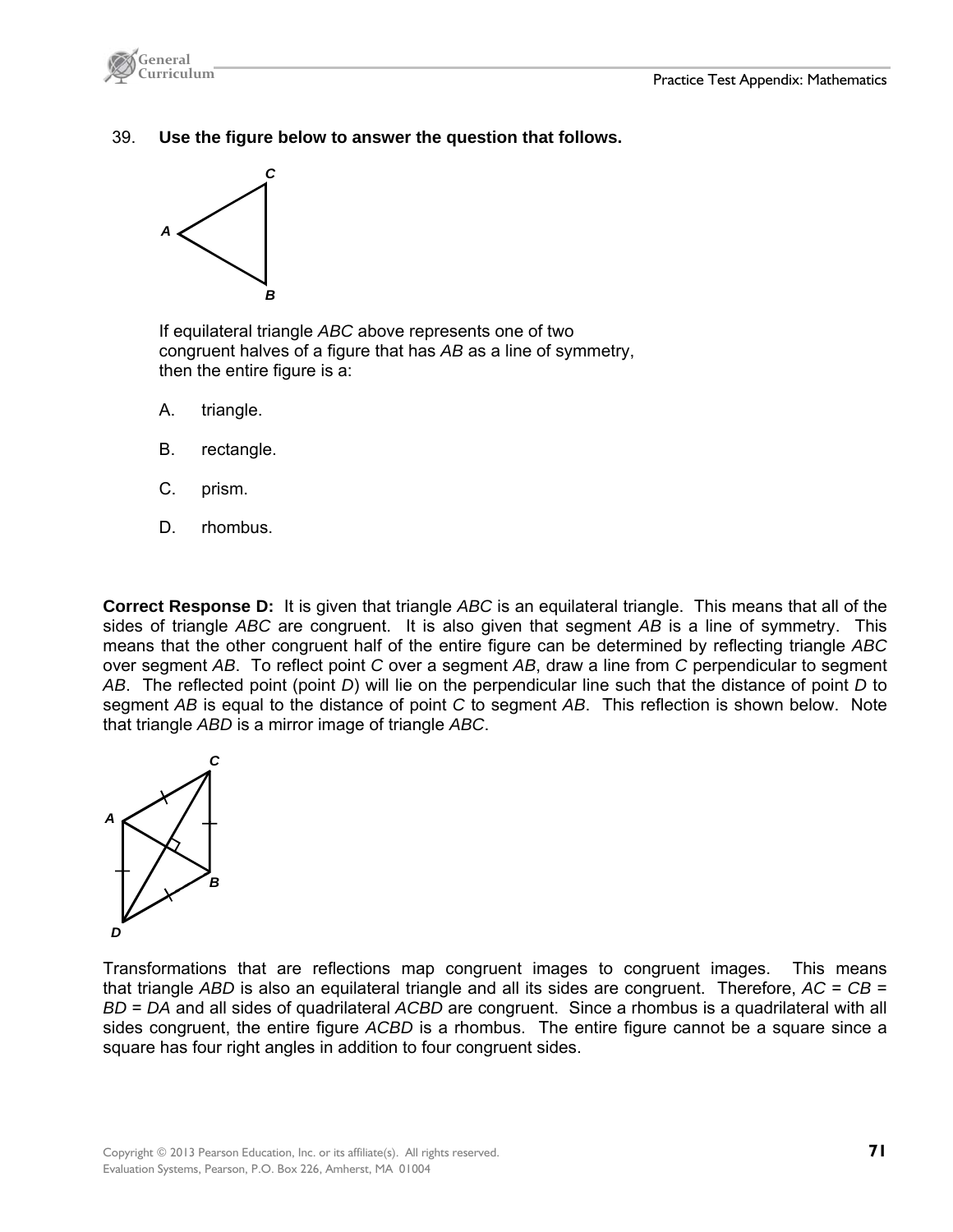

**Incorrect Response A:** This response might have come from confusing symmetry with similarity and assuming that triangle *ABC* is similar to the entire figure due to a scaling transformation.

**Incorrect Response B:** This response might have come from confusing the meaning of a quadrilateral with that of a rectangle. The entire figure cannot be a rectangle since a rectangle has four right angles, each 90°. The original figure was an equilateral triangle with each angle being 60°. Hence, the new figure *ACBD* has 60° angles at *C* and *D*, and 120° angles at *A* and *B*.

**Incorrect Response C:** This response might have come from thinking that the entire figure could be a three-dimensional shape. However, the entire figure must be a two-dimensional shape since if *ABC* is one half of a figure that has segment *AB* as a line of symmetry, the entire figure must be a twodimensional figure with both triangles in the same plane.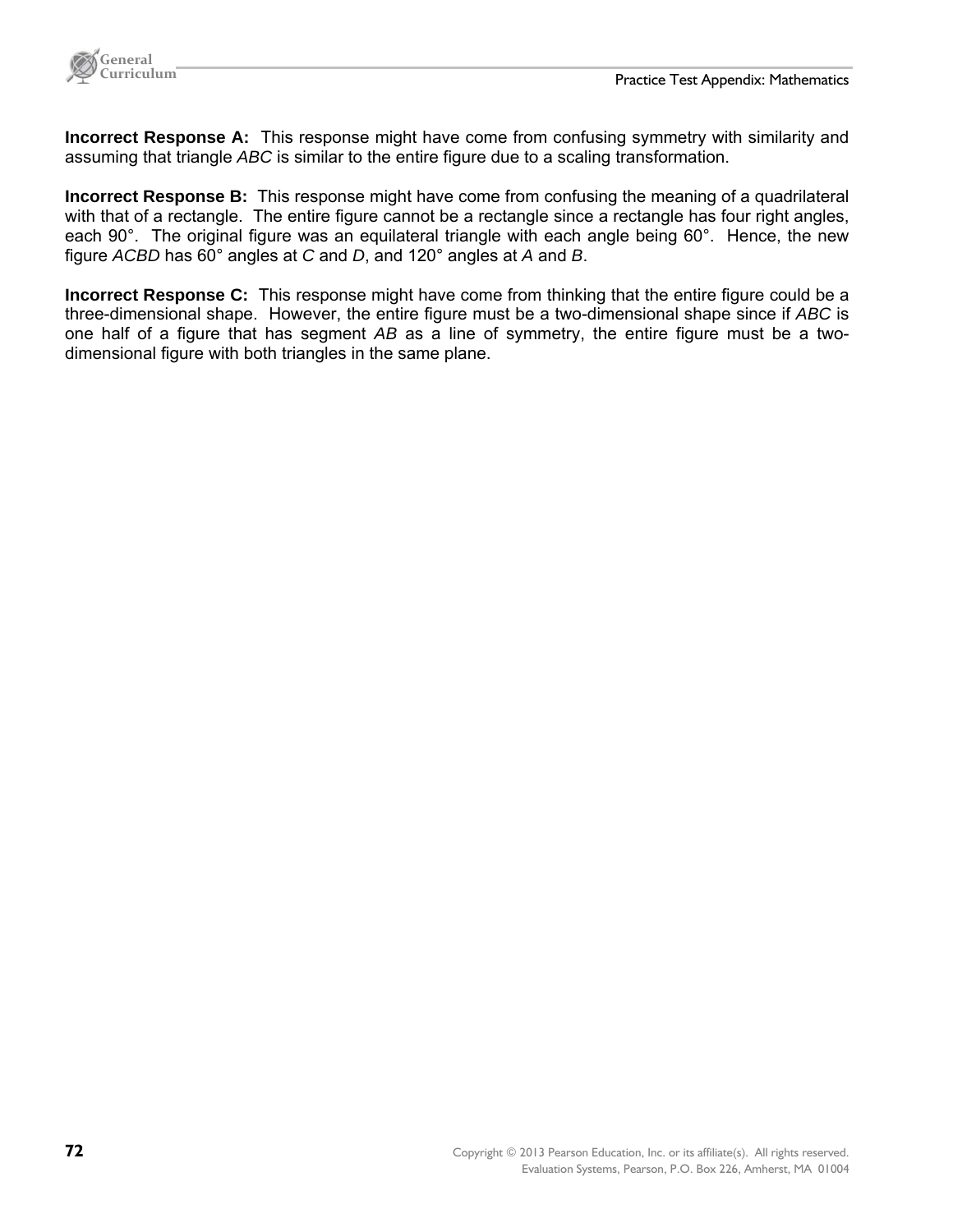

 40. **Use the diagram below to answer the question that follows.** 



 Three straight lines intersect to form a triangle, as shown above. What is the measure of angle *x*?

- A. 115°
- B. 120°
- C. 125°
- D. 130°

**Correct Response C:** Label the angles as shown in the triangle below. Denote the measure of an angle (such as  $\angle b$ ) as  $m\angle b$ . The 60° angle and  $\angle b$  are vertical angles. Since vertical angles are congruent,  $m\angle b = 60^\circ$ .

The 115° angle forms a straight line with  $\angle c$  and is therefore supplementary to  $\angle c$ . Since the sum of the measures of these two angles must equal 180°,  $m\angle c + 115^\circ = 180^\circ$ , so,  $m\angle c = 180^\circ - 115^\circ = 65^\circ$ .

The sum of the angles in a triangle equals 180°. Therefore,  $m\angle a + m\angle b + m\angle c = 180^\circ$ . Using the values for  $m\angle b$  and  $m\angle c$  found above, it follows that  $m\angle a = 180^\circ - (60^\circ + 65^\circ) = 55^\circ$ . Finally, the sum of the measure of x and the measure of  $\angle a$  equals 180° because they form a straight line. It follows that the measure of *x* must equal  $180^\circ - 55^\circ = 125^\circ$ .

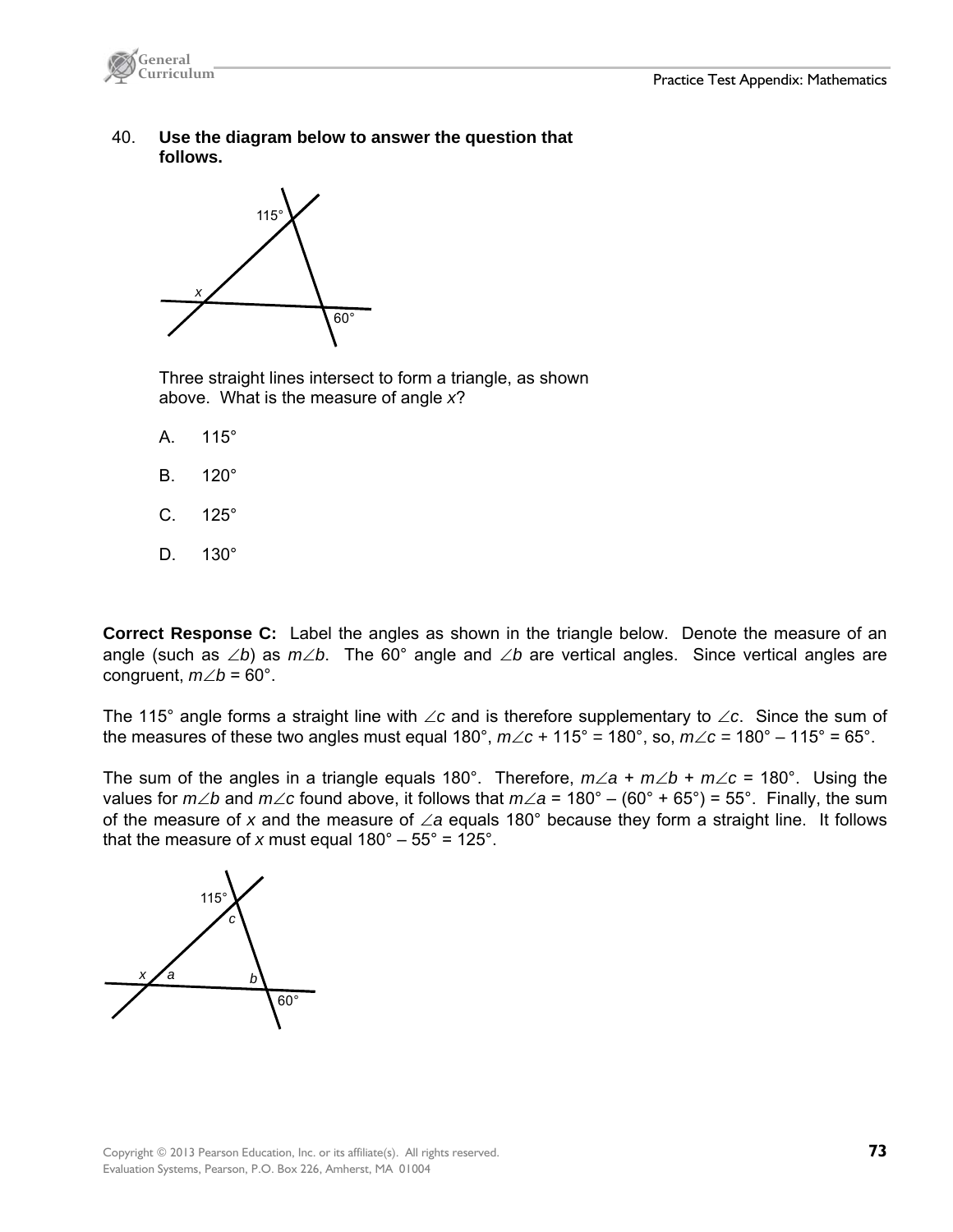

**Incorrect Response A:** This response may have come from incorrectly assuming that *x* and the 115° angle have the same measure since they appear to have the same size. It is never a good idea to assume that diagrams are drawn to scale, unless it is specifically stated in the problem. Note that if *x* = 115°, then  $m\angle a = 65^\circ$ . Because  $m\angle b = 60^\circ$  (vertical angles are congruent), then  $m\angle c = 55^\circ$  since the sum of the angles of a triangle equals 180°. This would mean that the given 115° angle would have to be 125°. This contradicts the information given in the problem, so  $x \neq 115$ °.

**Incorrect Response B:** This response may have come from incorrectly assuming that the given triangle is equilateral. Note that if  $x = 120^{\circ}$ , then the  $m \angle c = 60^{\circ}$  and the given 115° angle would have to be 120°. This contradicts the information given in the problem, so  $x \neq 120^\circ$ .

**Incorrect Response D:** This response may have come from assuming that  $m \angle a = 50^\circ$ , since  $\angle a$  looks smaller than  $\angle b$  in the diagram. Suppose that  $m\angle a = 50^\circ$ . Since  $m\angle b = 60^\circ$  (vertical angles are congruent), then  $m\angle c = 70^\circ$ , which would make the given 115° angle have to be 110°. This contradicts the information given in the problem, so  $x \ne 130^\circ$ .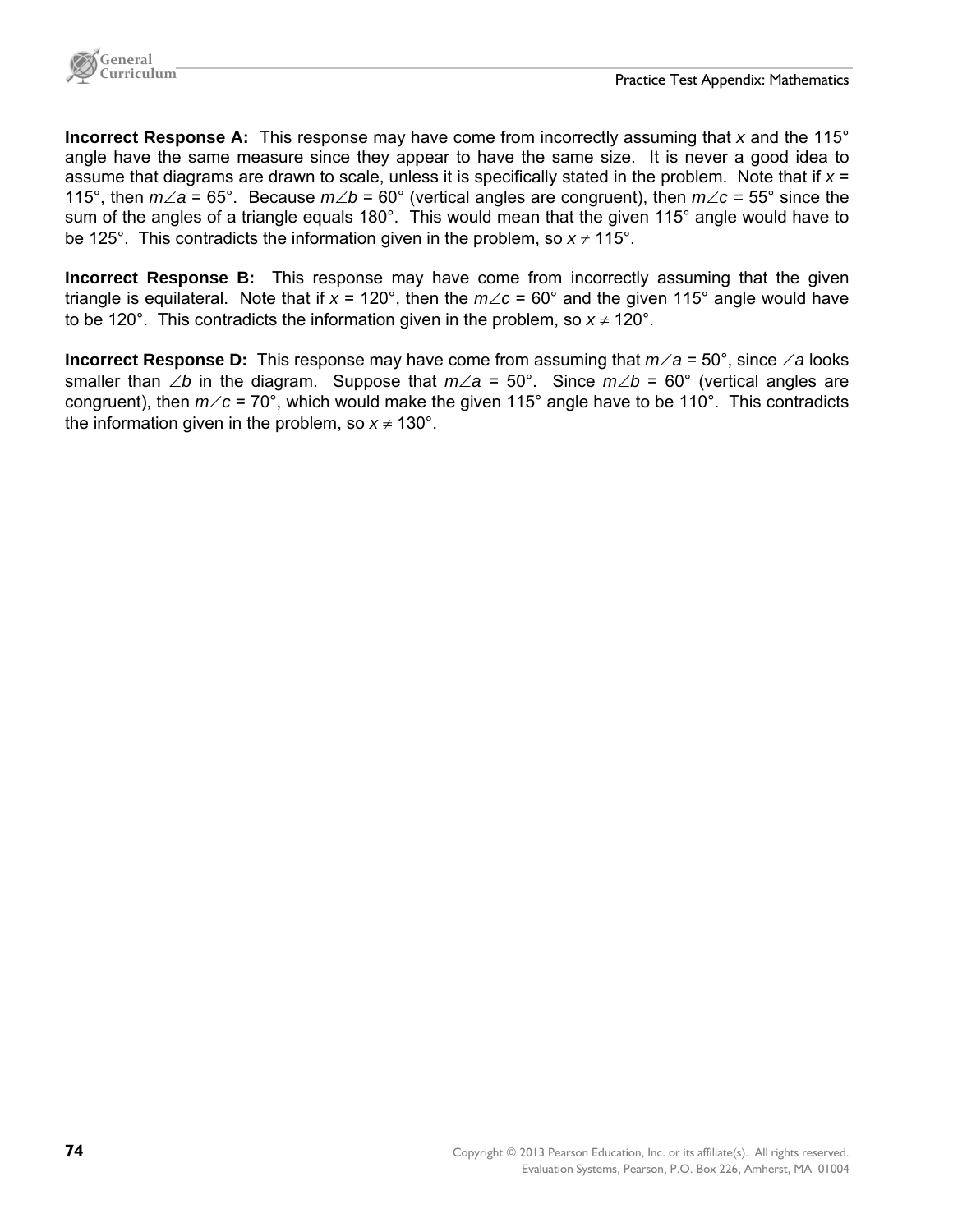

## 41. **Use the histogram below to answer the question that follows.**



 Two 6-sided number cubes are rolled simultaneously 10 times. The sums are recorded in the histogram shown above. Which of the following statements can be inferred from the histogram?

- A. The mean is less than the median by  $\frac{1}{10}$ .
- B. The mean is greater than the median by  $\frac{1}{10}$ .
- C. The mean is less than the median by  $\frac{1}{2}$ .
- D. The mean is greater than the median by  $\frac{1}{2}$ .

**Correct Response A:** To answer this question, it is necessary to interpret the data in the graph to find the mean and median of the data since all of the responses compare the mean and the median. The graph is an example of a frequency histogram. Notice that the graph gives the frequency of the sums of the numbers obtained by rolling two number cubes (dice). For example, when the two dice were rolled ten times, the numbers on the dice added to 3 three times, added to 4 only one time, added to 5 three times, added to 7 three times, and added to 2, 6, 8, 9, 10, 11, and 12 zero times. The data set, which is the sum of the numbers obtained on each roll of two dice, is therefore as follows.

$$
3, 3, 3, 4, 5, 5, 5, 7, 7, 7
$$

Notice that there are 10 data points. The mean (arithmetical average) of these data is given by

$$
\frac{3+3+3+4+5+5+5+7+7+7}{10} = \frac{49}{10} = 4.9.
$$

This could also be found as follows.

$$
\frac{[3(3) + 1(4) + 3(5) + 3(7)]}{10} = 4.9
$$

Copyright © 2013 Pearson Education, Inc. or its affiliate(s). All rights reserved. **75**  Evaluation Systems, Pearson, P.O. Box 226, Amherst, MA 01004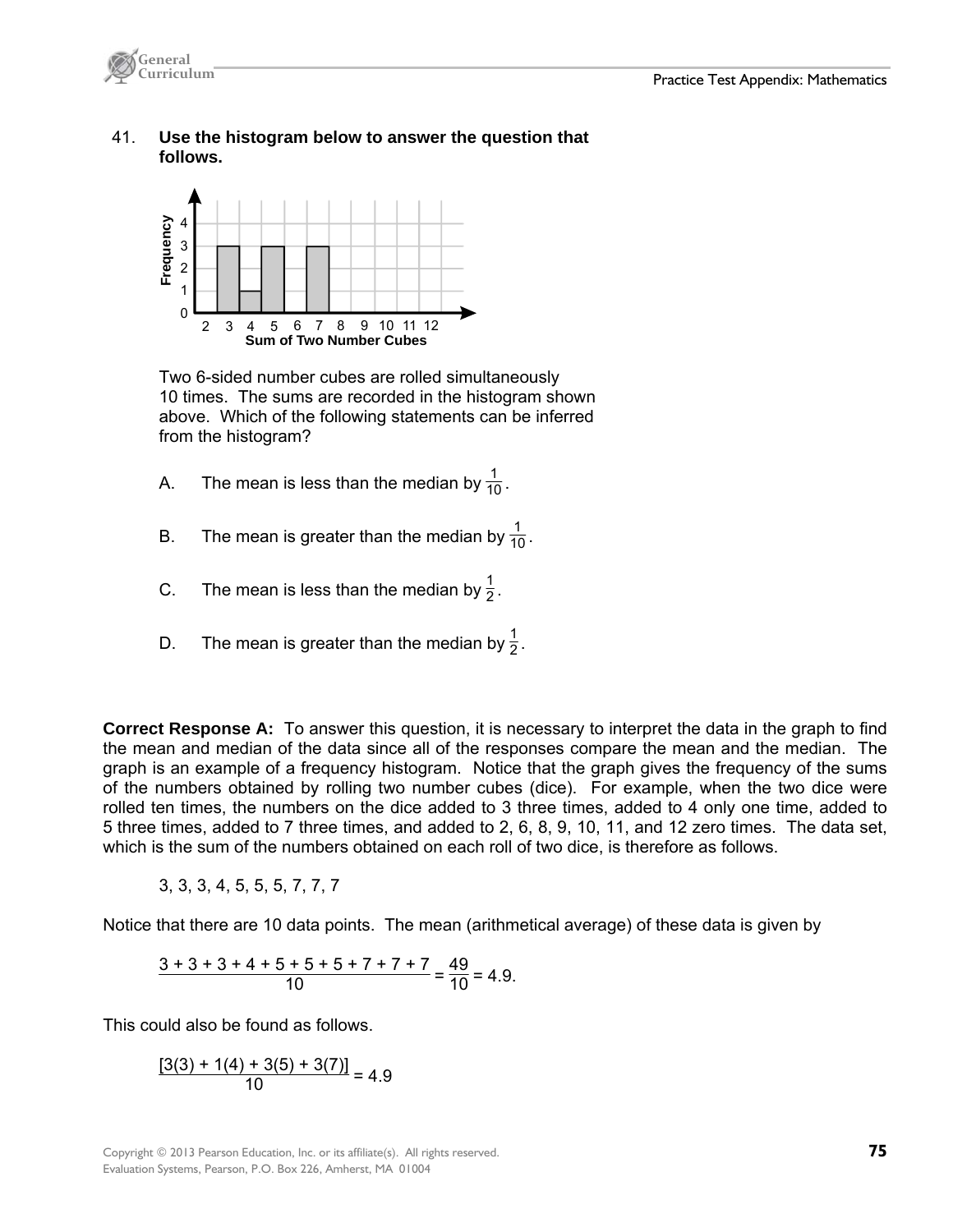

The median is found by ordering all of the data points from least to greatest and then determining the middle value in the list. The ordered list of data points is

3, 3, 3, 4, 5, 5, 5, 7, 7, 7

When the number of items in the list is even, in this case 10, the median value is the mean (arithmetical average) of the middle two values. For the data in this problem, the two middle values are the fifth and sixth values (shaded), each of which is 5. The median value is  $(5 + 5) \div 2$ , or 5. The difference between the median and the mean is 5 – 4.9 = 0.1, or  $\frac{1}{10}$ . The mean is less than the median by  $\frac{1}{10}$ .

**Incorrect Response B:** This response may have come from confusing the median and the mean and using the value of 5 for the mean and the value of 4.9 for the median.

**Incorrect Response C:** This response might have come from incorrectly interpreting the bars on the graph in such a way that the median is the value halfway between 3 and 7 or  $(3 + 7) \div 2 = 5$ , and the mean is the average of 4 and 5 or 4.5. Then the mean would be less than the median by 0.5.

**Incorrect Response D:** This response may have come from incorrectly reading the graph and interpreting the mean as 5, since it is the "middle bar," and then interpreting the median as 4.5, the average of 4 and 5. Then the mean would be greater than the median by 0.5.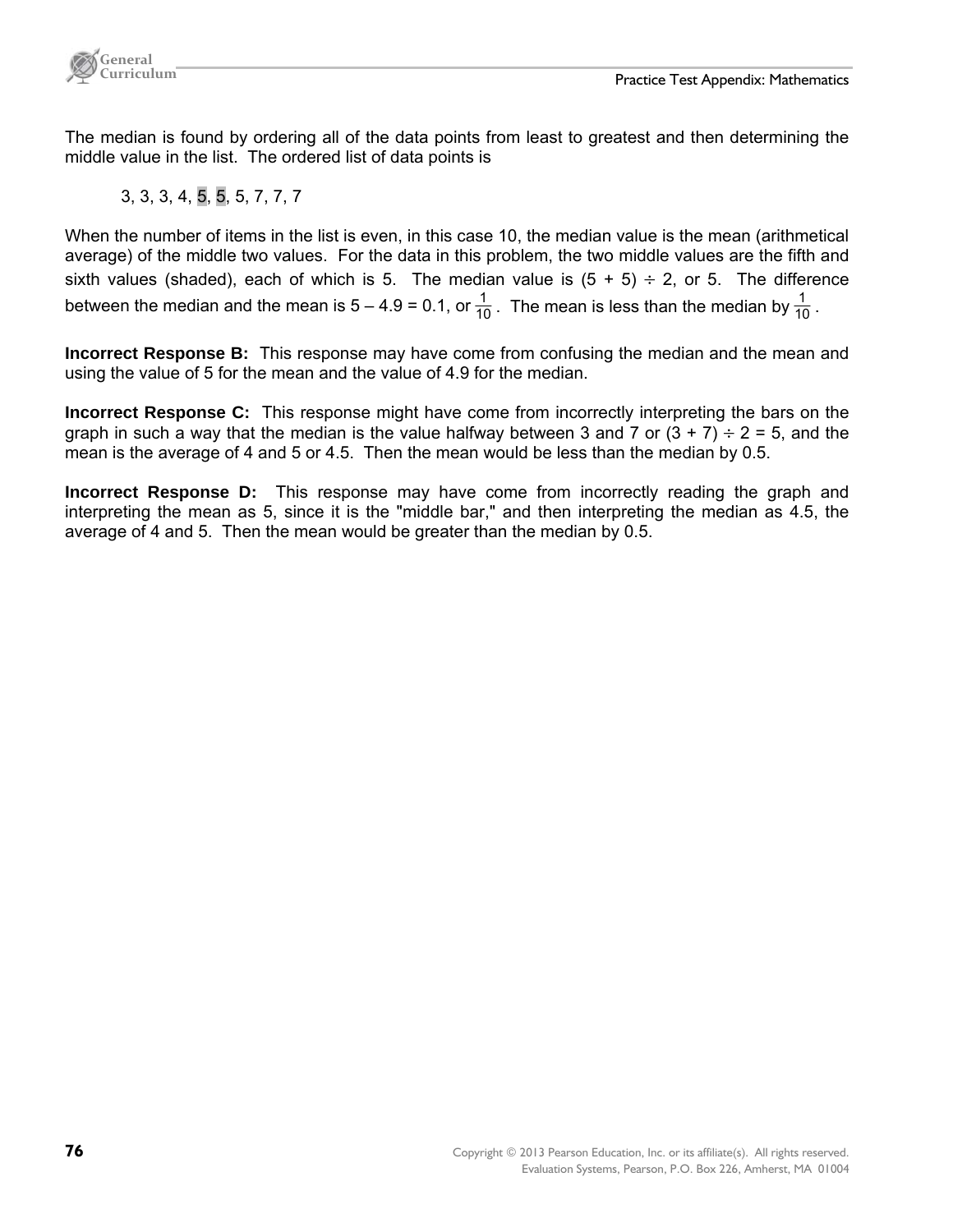



## 42. **Use the graph below to answer the question that follows**.

The graph above shows the distribution of scores on a test with possible scores of 10, 20, 30, 40, 50, and 60. The minimum passing score was 40. 20 girls and 20 boys took the test. The percentage of girls passing the test was how much greater than the percentage of boys passing the test?

- A. 25%
- B. 20%
- C. 15%
- D. 10%

**Correct Response B:** Answering this question requires comparing the percentage of girls who passed the test with the percentage of boys who passed the test. To determine the percentage of girls who passed the test it is necessary to know how many girls took the test and how many obtained a score of 40 or above, since the passing score is 40. We are told that 20 girls took the test, so we need to use the graph to find the number of girls who scored 40 or above. Note that the graph gives the frequency, or the number of girls or boys who obtained a given score. The girls' scores are indicated by the points on the dotted line. From the graph, 5 girls scored 40, 6 girls scored 50, and 4 girls scored 60. The total number of girls who passed is therefore  $5 + 6 + 4 = 15$  girls. Since 20 girls took the test, the percentage of girls passing is  $\frac{15}{20}$  = 75%.

A similar procedure can be applied to find the number of boys who passed the test, and therefore the percentage of boys who passed. The boys' scores are represented by the points on the solid line. Note that 6 boys obtained a 40, 3 boys obtained a 50, and 2 boys obtained a 60, so  $6 + 3 + 2 = 11$  boys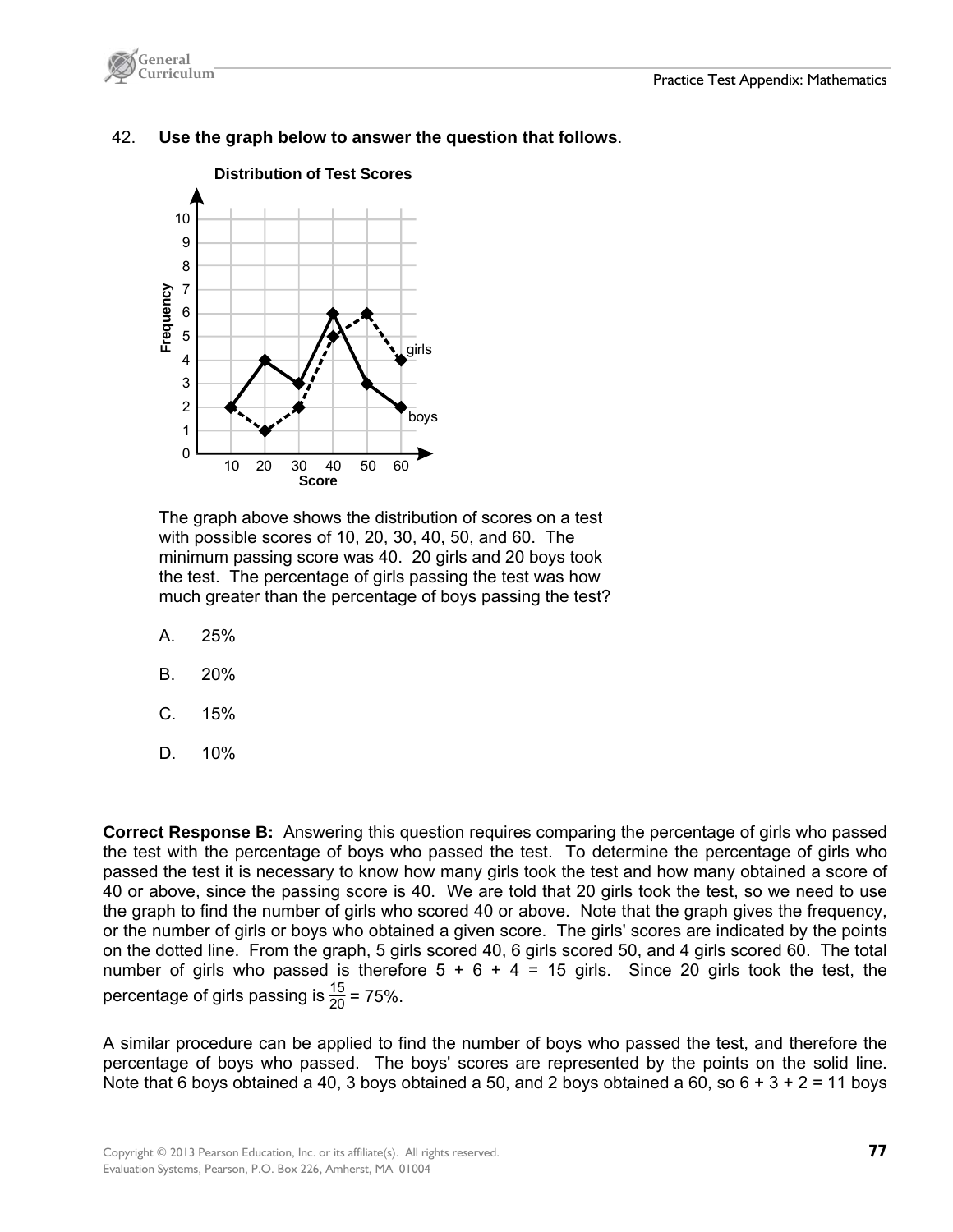

out of the 20 passed the test. The percentage passing is  $\frac{11}{20}$  = 55%. The difference in the percentage of girls passing the test and the percentage of boys passing the test is 75% – 55% or 20%.

**Incorrect Response A:** This response might have come from incorrectly interpreting the passing score as a score greater than 40. In this case, 10 girls obtained a score of 50 or 60 and  $\frac{10}{20}$  or 50% of the girls passed. Five boys obtained a score of 50 or 60 and  $\frac{5}{20}$  , or 25% of the boys passed. This leads to a difference of 25%.

**Incorrect Response C:** This response might have come from calculating 15 as the number of girls who obtained a score of 40 or higher, and then interpreting this number as a percentage, without attempting to calculate the difference in percentage.

**Incorrect Response D:** This response might have come from using only the last data points, which are the number of girls and boys who obtained a score of 60 on the test. This incorrectly leads to  $\frac{4}{20}$  , or 20% of the girls passing and  $\frac{2}{20}$  or 10% of the boys passing for a difference of 10%.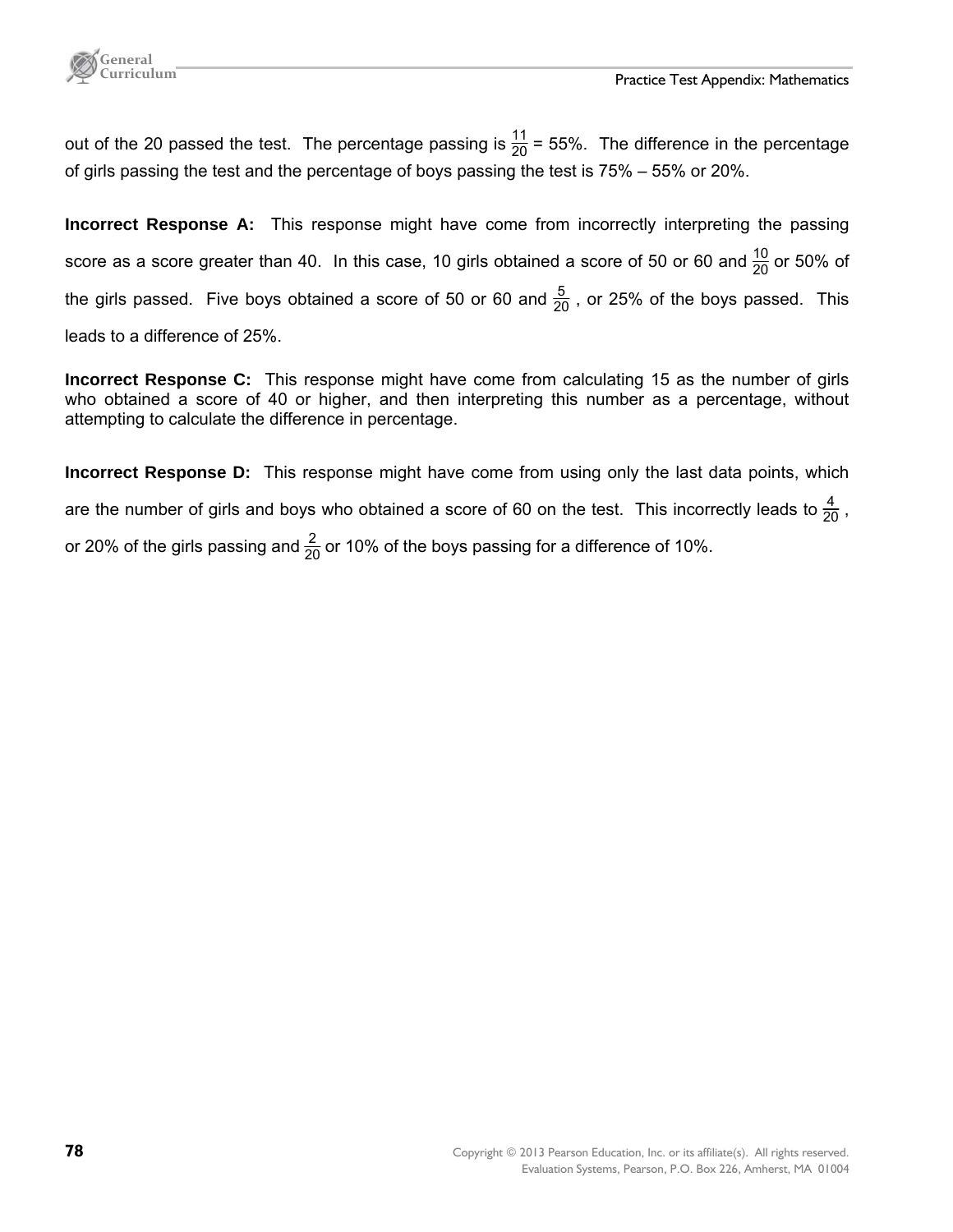

|                  | <b>Milk Shake Flavor Preference</b> |           |                   |
|------------------|-------------------------------------|-----------|-------------------|
| <b>Age Range</b> | Vanilla                             | Chocolate | <b>Strawberry</b> |
| $10 - 19$        |                                     | 30        | 15                |
| $20 - 29$        | 10                                  | 16        | 14                |
| $30 - 39$        | 8                                   | 14        | 12                |
| 40–49            | 9                                   | 17        | 9                 |

## 43. **Use the table below to answer the question that follows.**

 A marketing company conducted a survey to determine milk shake flavor preferences among five different age groups. Based on the data in the table, what is the probability that a randomly chosen 35-year-old customer will prefer a strawberry-flavored milk shake?

 $A<sub>1</sub>$  $rac{1}{7}$ B. <sup>1</sup>  $\frac{1}{6}$ C.  $\frac{6}{25}$ D.  $\frac{6}{17}$ 

**Correct Response D:** The question asks for the probability that a randomly chosen 35-year-old customer will prefer a strawberry-flavored milk shake. To determine this probability, it is necessary to first interpret the table. The table gives the number of people in a given age range who prefer each flavor of milk shake. For example, in the age range 30–39, 8 people preferred vanilla, 14 people preferred chocolate, and 12 people preferred strawberry. The total number of 30–39 year olds surveyed is  $8 + 14 + 12 = 34$ .

The probability of an event is the number of favorable outcomes divided by the total number of possible outcomes. In this case, the number of favorable outcomes is the number of 30–39 year olds who prefer strawberry milk shakes and the total number of possible outcomes is the total number of 30–39 year olds surveyed. The probability that a randomly selected 35-year-old will prefer a strawberry-flavored milk shake is therefore given by the following fraction.

number of 30–39 years old who prefer strawberry =  $\frac{12}{34} = \frac{6}{17}$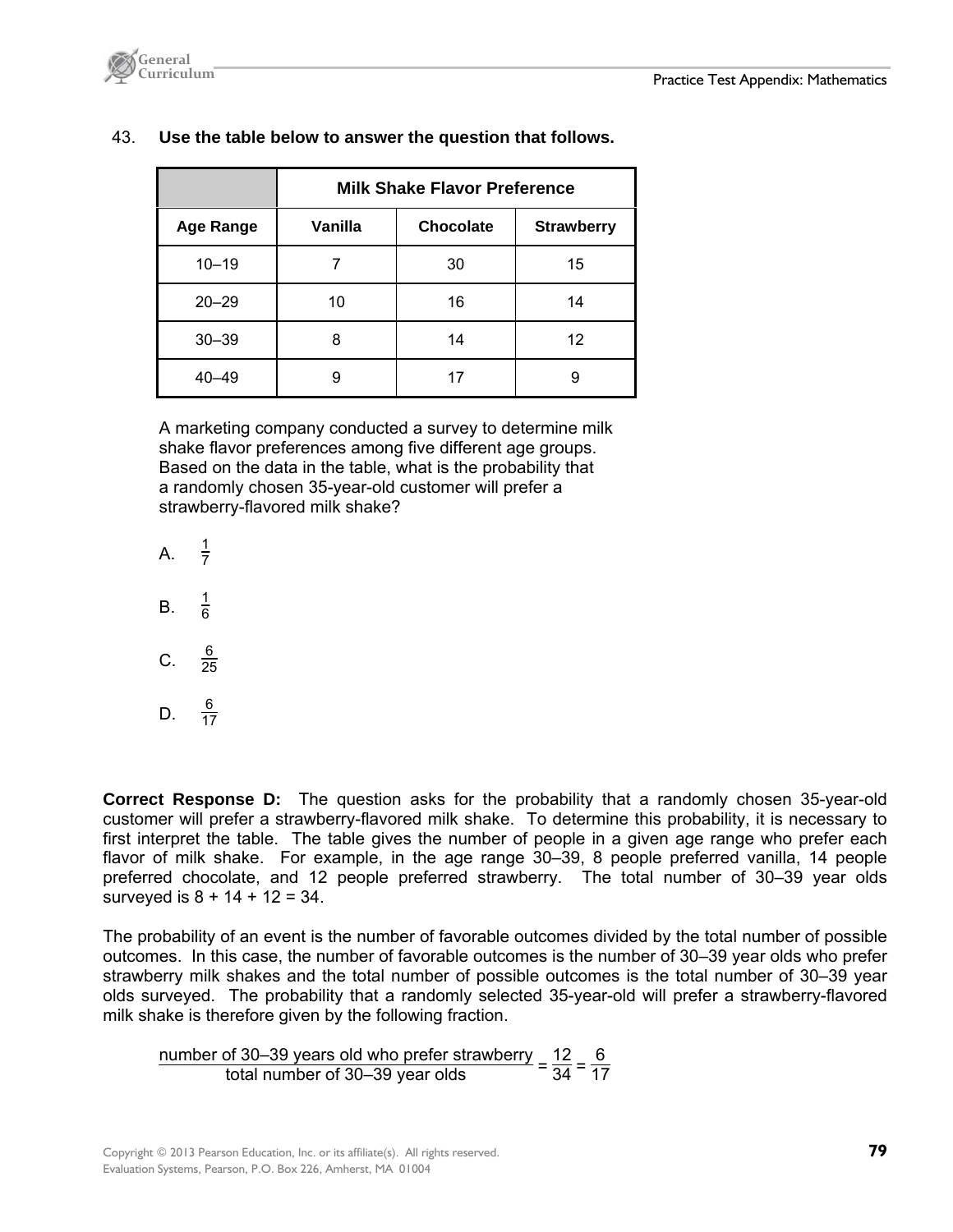

**Incorrect Response A:** This response may come from a misunderstanding of the favorable outcomes and the total number of outcomes. The table has 4 age ranges and 3 flavor choices. Interpreting the total number of outcomes as the total number of categories or  $3 + 4 = 7$ , and the number of favorable outcomes as 1 category representing strawberry, gives  $\frac{1}{7}$  .

**Incorrect Response B:** This response correctly uses 12 for the number of favorable outcomes. The total number of outcomes is incorrectly computed as the union of the number of 30–39 year olds surveyed  $(8 + 14 + 12)$  and the additional number of people surveyed who prefer strawberry (15 + 14 + 9). Note that the 12 is not repeated. This would give  $\frac{12}{8 + 14 + 12 + 15 + 14 + 9} = \frac{12}{72} = \frac{1}{6}$ . This response answers the question as to what is the probability that a randomly chosen person from either the 30–39 age group or the group of people who prefer strawberry milk shakes is in both the 30–39 age group and the group of people who prefer strawberry milk shakes.

**Incorrect Response C:** This response may come from incorrectly thinking that you are asked for the probability that a randomly chosen person who prefers strawberry milk shakes is in the 30–39 age group. The number of favorable outcomes is the number of 30–39 year olds who prefer strawberry milk shakes or 12, as found above in the correct response. The total number of outcomes is equal to the total number of people who prefer strawberry or  $15 + 14 + 12 + 9 = 50$ . This results in a probability of  $\frac{12}{50}$ , or  $\frac{6}{25}$ .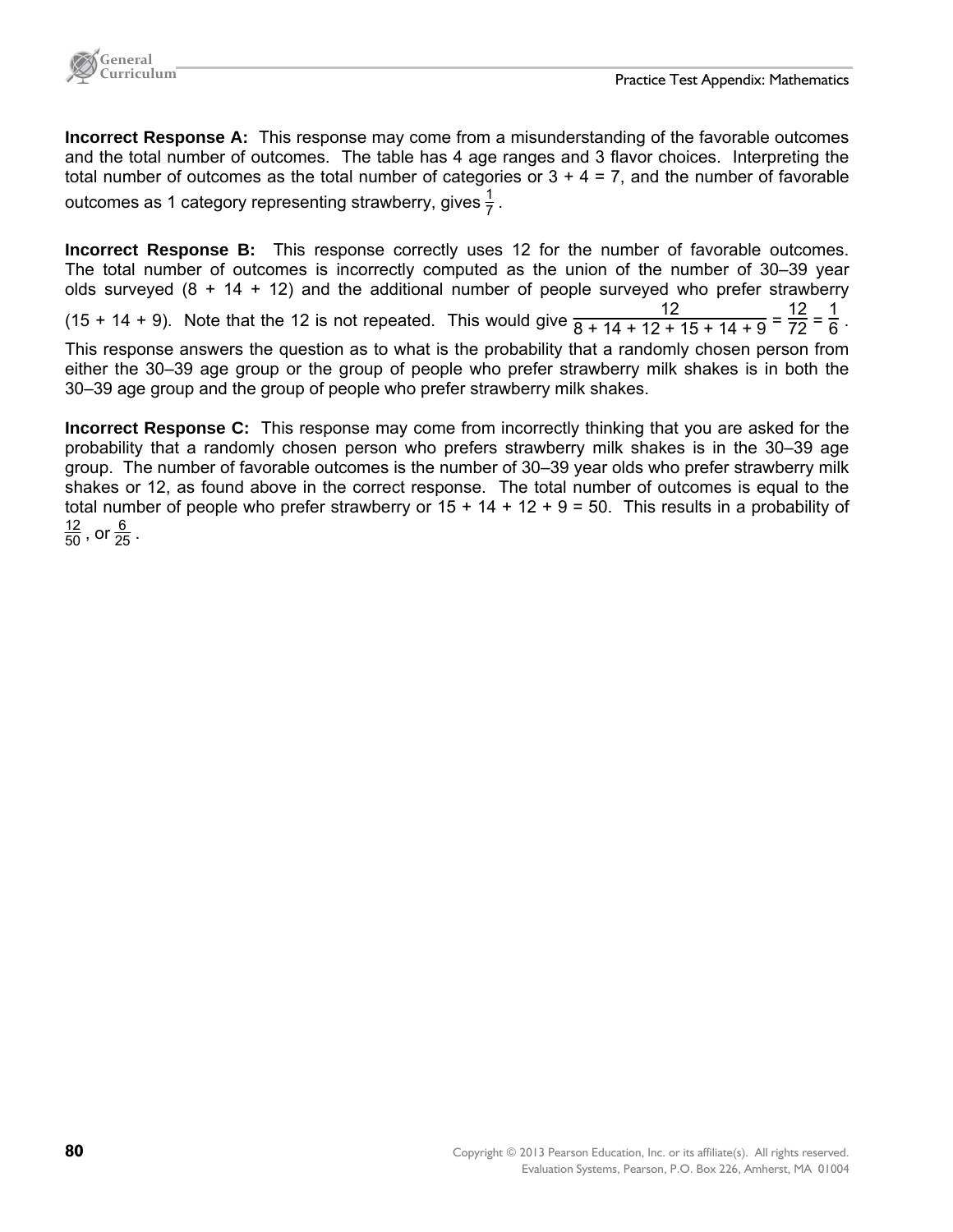

- 44. A child has a set of blocks, of which 4 are square, 5 are round, and 6 are triangular. The child randomly picks a block from the set and gives it to his sister. The child then randomly picks one more block. What is the probability that the first block was round and the second block was triangular?
	- $A<sub>1</sub>$  $\frac{1}{\alpha}$ B.  $\frac{2}{15}$  $C.$  $rac{1}{7}$

D.  $\frac{11}{15}$ 

**Correct Response C:** The problem asks to determine the probability that the first block was round and the second block was triangular. Notice that these two events are dependent; that is, the probability of the second event depends on the first event.

The total number of blocks in the original set is  $4 + 5 + 6 = 15$ . Of those, 5 are round. Therefore,

probability of round block =  $\frac{\text{number of round blocks}}{\text{total number of blocks}} = \frac{5}{15}$ .

One round block was chosen first, without replacement. We know that the round block wasn't returned to the set because the question states, "The child randomly picks a block from the set *and gives it to his sister.*" Since one round block was chosen and not returned to the set, there are now only 14 blocks remaining in the set. Since 6 of them are triangular, the probability of randomly selecting a triangular block is

probability of triangular block =  $\frac{\text{number of triangular blocks}}{\text{total number of blocks remaining}} = \frac{6}{14}$ .

The probability of first selecting a round block and then selecting a triangular block is given by the product of these two probabilities, which is  $\frac{5}{15} \cdot \frac{6}{14} = \frac{30}{210} = \frac{1}{7}$ .

**Incorrect Response A:** This response might have come from noting that there are 3 different types of blocks in the set and incorrectly concluding that the probability of picking a round block is  $\frac{1}{3}$  , and the probability of picking a triangular block is also  $\frac{1}{3}$  . The probability of first picking a round block and then picking a triangular block then becomes the product of the two probabilities, or  $\frac{1}{3} \cdot \frac{1}{3} = \frac{1}{9}$  .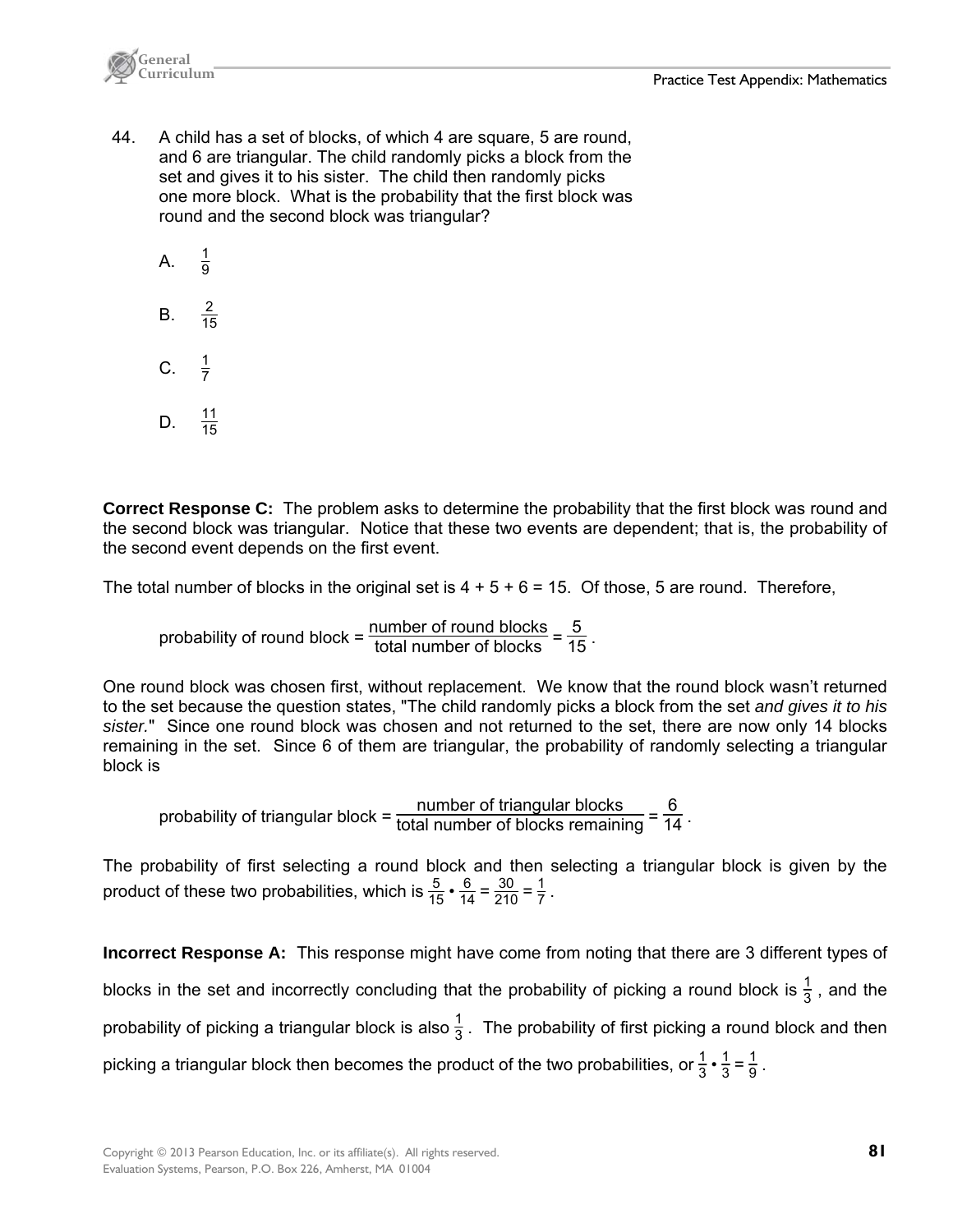

**Incorrect Response B:** This response might have come from assuming that since there are a total of 15 blocks, the probability of picking the first block is equal to  $\frac{1}{15}$  and the probability of picking the second block is also  $\frac{1}{15}$  . The probability of first picking a round block and then picking a triangular block is then assumed to be found by adding the probabilities instead of multiplying:  $\frac{1}{15} + \frac{1}{15} = \frac{2}{15}$ .

**Incorrect Response D:** This response might have come from correctly determining the probability of picking a round block to be  $\frac{5}{15}$  , but determining the probability of picking a triangular block as  $\frac{6}{15}$  and then finding the sum of the two probabilities to get  $\frac{5}{15} + \frac{6}{15} = \frac{11}{15}$ . This value is actually equal to the probability of randomly picking either a round block or a triangular block on the first selection from the set of blocks.